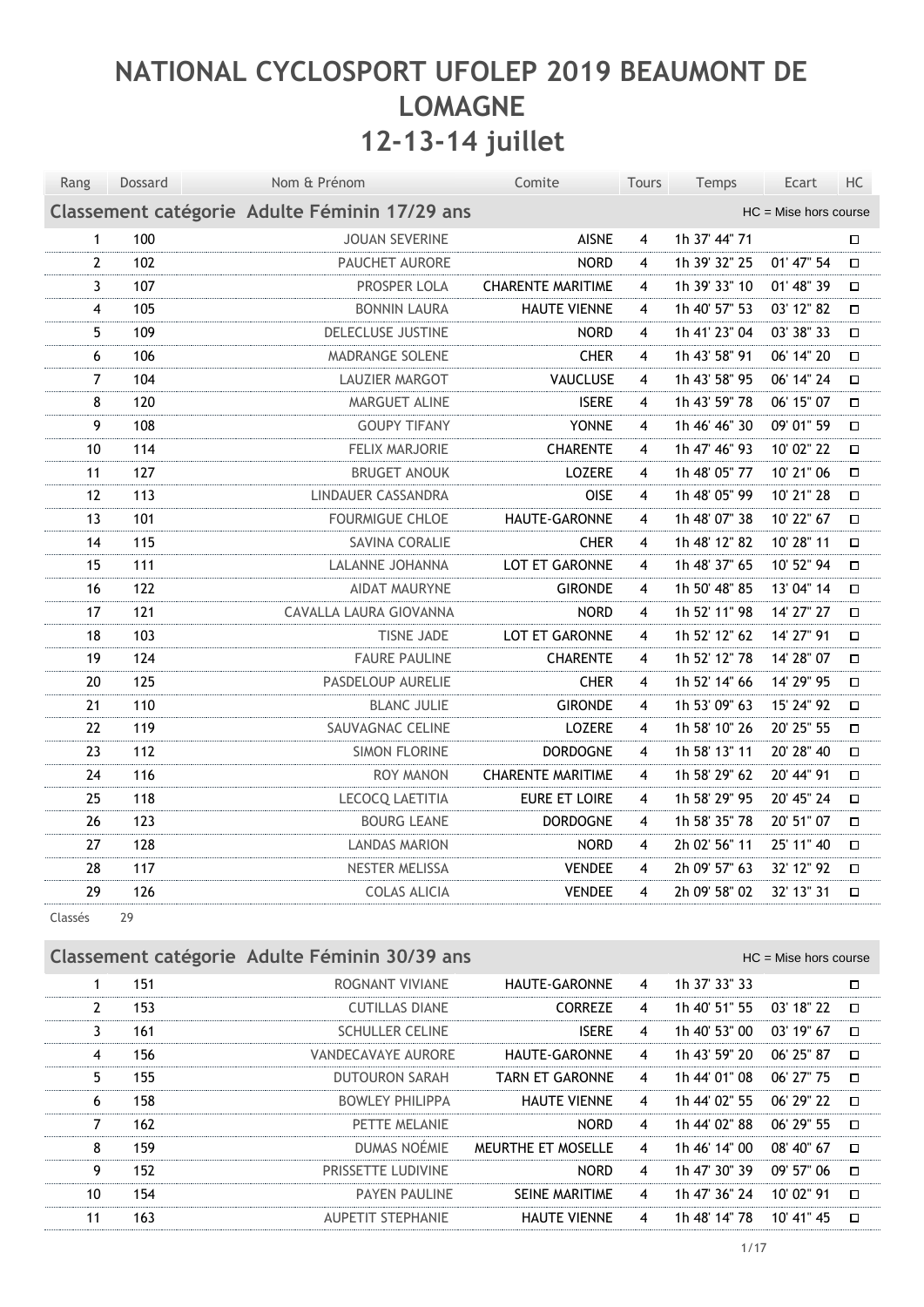| Rang | Dossard | Nom & Prénom     | .omite       | Tours | <b>Femps</b>             | Ecart | HC |
|------|---------|------------------|--------------|-------|--------------------------|-------|----|
|      | 157     | KNOCKAERT CELINE | NORD         | 4     | 1h 52' 15" 76 14' 42" 43 |       |    |
|      | 160     | LONGEIN EMILIE   | <b>INDRE</b> | 4     | 1h 58' 29" 86 20' 56" 53 |       |    |

Classés 13

**Classement catégorie Adulte Féminin 40 ans et plus** Manuel Manuel Manuel HC = Mise hors course

1 212 **FARCY EMMANUELLE SOMME** 4 1h 40' 51" 28  $\Box$ 2 201 GROS STEPHANIE VAL DE MARNE 4 1h 43' 55'' 65 03' 04'' 37  $\Box$ 3 209 CORDES SYLVIE VAUCLUSE 4 1h 43' 56'' 33 03' 05'' 05  $\Box$ 4 207 FONTEIN ERNA AVEYRON 4 1h 44' 05'' 44 03' 14'' 16  $\Box$ 5 203 LOBRE SANDRINE GIRONDE 4 1h 48' 08'' 66 07' 17'' 38  $\Box$ 6 210 MARMOITON NATHALIE HAUTE VIENNE 4 1h 48' 12'' 28 07' 21'' 00  $\Box$ 7 204 PUYVERT SOPHIE HAUTE VIENNE 4 1h 48' 12'' 98 07' 21'' 70  $\Box$ 8 217 GAUT FLORENCE CORREZE 4 1h 48' 13" 27 07' 21" 99  $\Box$ 9 202 CHAVANT VALERIE HAUTE-GARONNE 4 1h 51' 42'' 32 10' 51'' 04  $\Box$ 10 205 JAMES MARYLAURE ALLIER 4 1h 52' 13'' 00 11' 21'' 72  $\Box$ 11 214 BRUNET ASTRUC NADINE LOZERE 4 1h 52' 15'' 91 11' 24'' 63  $\Box$ 12 213 COQUIN SOPHIE YONNE 4 1h 52' 18'' 30 11' 27'' 02  $\Box$ 13 208 FROUARD CELINE CORREZE 4 1h 52' 37'' 76 11' 46'' 48  $\Box$ 14 206 SORENSEN BRITTA MARIA TARN ET GARONNE 4 1h 58' 31'' 58 17' 40'' 30  $\Box$ 15 219 SAVARY MARTINE SOMME 4 2h 01' 37'' 51 20' 46'' 23  $\Box$ 16 215 MATHEY PENOT CHRISTELLE NIEVRE 4 2h 02' 56'' 09 22' 04'' 81  $\Box$ 17 220 DURU CLOTHILDE SEINE ET MARNE 4 2h 06' 50'' 02 25' 58'' 74  $\Box$ 18 211 SAPENA-SARAGOZA VALERIE DORDOGNE 4 2h 06' 51'' 01 25' 59'' 73  $\Box$ 19 218 COISSAC SANDRINE HAUTE VIENNE 3 1h 49' 43'' 39 à 1 tour  $\Box$ 20 216 DEL REY ESCAMILLA GERALDINE **ISERE 0** ABD ou N  $\Box$ 

Classés 20

## **Classement catégorie Adulte Masculin 17/19 ans** Masculin 1700 and Masculin HC = Mise hors course

| $\mathbf 1$    | $\overline{2}$   | SAINTRAIN CORENTIN       | <b>NORD</b>            | 5  | 1h 46' 34" 96 |            | $\Box$ |
|----------------|------------------|--------------------------|------------------------|----|---------------|------------|--------|
| $\overline{2}$ | 6                | <b>FILLION THEO</b>      | PUY DE DOME            | 5. | 1h 46' 35" 00 | 00' 00" 04 | $\Box$ |
| 3              | $\overline{3}$   | <b>CODOLO PIERRE</b>     | <b>LOT ET GARONNE</b>  | 5. | 1h 46' 35" 16 | 00' 00" 20 | $\Box$ |
| $\overline{4}$ | 5                | DI STEFANO SEBASTIEN     | <b>OISE</b>            | 5  | 1h 46' 35" 35 | 00' 00" 39 | $\Box$ |
| 5              | $\overline{7}$   | <b>DAROLES LUCAS</b>     | <b>GERS</b>            | 5. | 1h 46' 36" 01 | 00' 01" 05 | $\Box$ |
| 6              | 30               | <b>COLAS STANISLAS</b>   | <b>VENDEE</b>          | 5  | 1h 46' 36" 28 | 00' 01" 32 | $\Box$ |
| $\overline{7}$ | 9                | <b>FERBOURG CORENTIN</b> | VAL D OISE             | 5  | 1h 46' 43" 57 | 00' 08" 61 | $\Box$ |
| 8              | 10 <sup>10</sup> | <b>BOULZAT ARNAUD</b>    | COTE D OR              | 5. | 1h 46' 45" 19 | 00' 10" 23 | $\Box$ |
| 9              | 11               | <b>DEU GAUTHIER</b>      | <b>SEINE MARITIME</b>  | 5. | 1h 46' 57" 37 | 00' 22" 41 | $\Box$ |
| 10             | 28               | <b>GIRAUD ADRIEN</b>     | <b>CREUSE</b>          | 5. | 1h 48' 05" 93 | 01' 30" 97 | $\Box$ |
| 11             | 24               | RIGAUD QUENTIN           | PUY DE DOME            | 5  | 1h 48' 07" 22 | 01' 32" 26 | $\Box$ |
| 12             | 23               | <b>LHOTTE THIBAUD</b>    | <b>OISE</b>            | 5  | 1h 48' 07" 50 | 01' 32" 54 | $\Box$ |
| 13             | 12               | <b>STOLL STEEVY</b>      | <b>TARN ET GARONNE</b> | 5. | 1h 51' 07" 20 | 04' 32" 24 | $\Box$ |
| 14             | 46               | <b>BAREILLE THOMAS</b>   | PYRENEES ATLANTIOUES   | 5. | 1h 51' 07" 59 | 04' 32" 63 | $\Box$ |
| 15             | 17               | MICHAILLE ALEXIS         | <b>HAUTES PYRENEES</b> | 5. | 1h 51' 07" 73 | 04' 32" 77 | $\Box$ |
| 16             | 8                | <b>SAVINA GUILLAUME</b>  | <b>CHER</b>            | 5. | 1h 51' 08" 00 | 04' 33" 04 | $\Box$ |
| 17             | 39               | SABATUT BAPTISTE         | <b>HAUTES PYRENEES</b> | 5. | 1h 51' 08" 84 | 04' 33" 88 | $\Box$ |
| 18             | 63               | <b>VINCENT LOGANE</b>    | <b>HAUTE VIENNE</b>    | 5  | 1h 51' 09" 58 | 04' 34" 62 | $\Box$ |
| 19             | 34               | <b>BERNABE AURELIEN</b>  | <b>ISERE</b>           | 5. | 1h 51' 10" 00 | 04' 35" 04 | $\Box$ |
| 20             | 35               | LETURGIE BASTIEN         | <b>TARN ET GARONNE</b> | 5. | 1h 51' 12" 76 | 04' 37" 80 | $\Box$ |
| 21             | 22               | <b>ABADIE ADRIEN</b>     | <b>DORDOGNE</b>        | 5. | 1h 51' 25" 00 | 04' 50" 04 | $\Box$ |
| 22             | 72               | <b>LACOMBE AURELIEN</b>  | <b>TARN ET GARONNE</b> | 5  | 1h 51' 28" 22 | 04' 53" 26 | $\Box$ |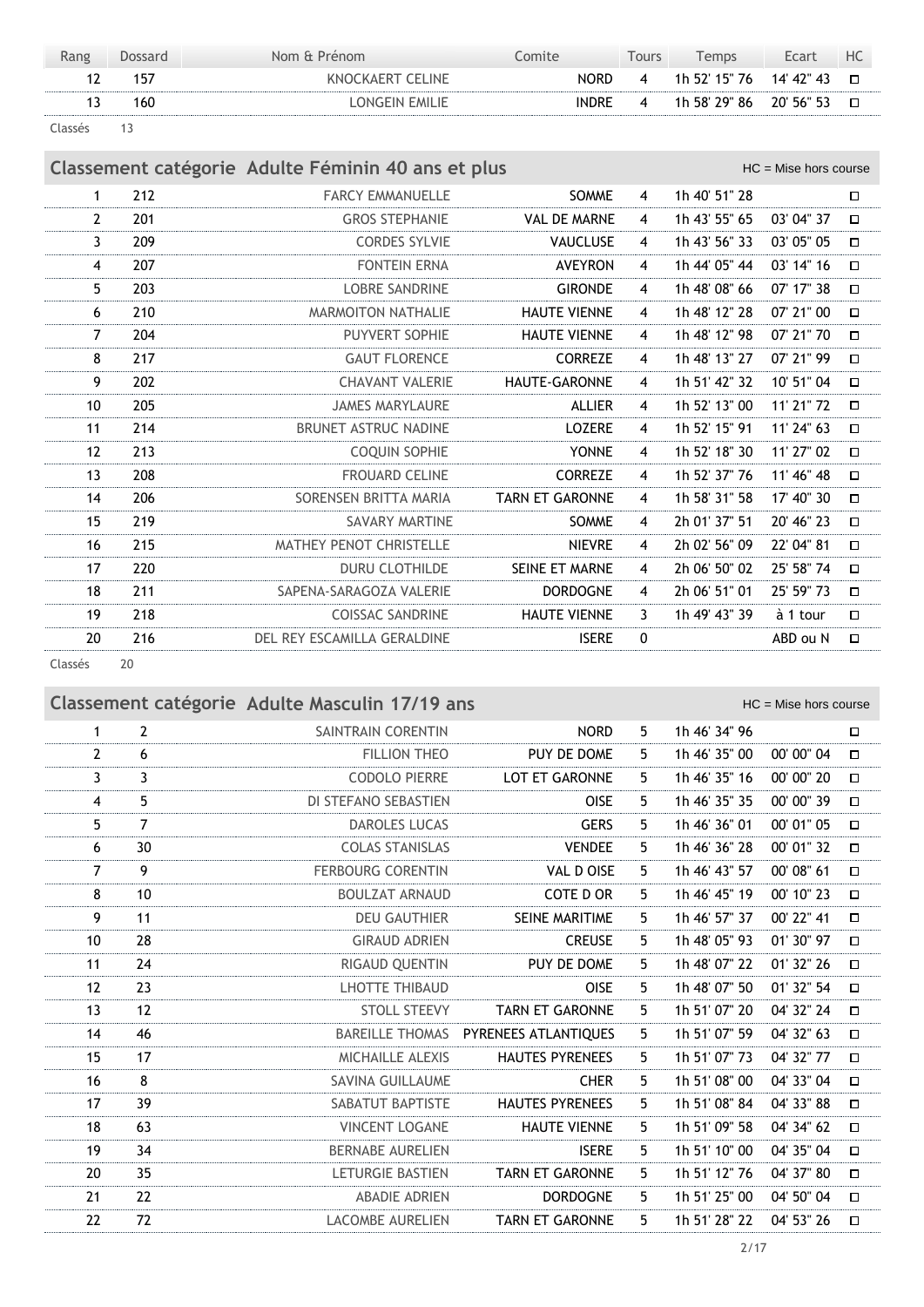| Rang | Dossard | Nom & Prénom                | Comite                             | <b>Tours</b> | Temps         | Ecart      | HC     |
|------|---------|-----------------------------|------------------------------------|--------------|---------------|------------|--------|
| 23   | 57      | <b>QUENTIN ENZO</b>         | PAS DE CALAIS                      | 5            | 1h 52' 09" 73 | 05' 34" 77 | $\Box$ |
| 24   | 62      | <b>CHAMBON THEO</b>         | <b>CORREZE</b>                     | 5            | 1h 52' 39" 32 | 06' 04" 36 | □      |
| 25   | 60      | <b>BEAUGEARD HUGO</b>       | <b>GIRONDE</b>                     | 5            | 1h 54' 44" 24 | 08' 09" 28 | □      |
| 26   | 19      | <b>CHASTANG HUGO</b>        | <b>CORREZE</b>                     | 5.           | 1h 54' 46" 84 | 08' 11" 88 | □      |
| 27   | 37      | <b>FRANCOIS AYMERIC</b>     | <b>NORD</b>                        | 5            | 1h 54' 47" 65 | 08' 12" 69 | □      |
| 28   | 25      | <b>GROUSSET IOURI</b>       | <b>GERS</b>                        | 5            | 1h 54' 55" 40 | 08' 20" 44 | $\Box$ |
| 29   | 44      | TOURNADRE QUENTIN           | PUY DE DOME                        | 5            | 1h 54' 59" 36 | 08' 24" 40 | О      |
| 30   | 61      | <b>GRANGE JEAN-BAPTISTE</b> | <b>HAUTES PYRENEES</b>             | 5            | 1h 55' 00" 00 | 08' 25" 04 | $\Box$ |
| 31   | 38      | LETELLIER MATTEO            | <b>GIRONDE</b>                     | 5            | 1h 55' 51" 62 | 09' 16" 66 | П      |
| 32   | 55      | <b>HIVERT PAUL</b>          | <b>HAUTE VIENNE</b>                | 5            | 1h 55' 52" 00 | 09' 17" 04 | $\Box$ |
| 33   | 51      | <b>CANONNE STEVEN</b>       | <b>NORD</b>                        | 5            | 1h 55' 57" 45 | 09' 22" 49 | □      |
| 34   | 71      | RACHMANN JULIEN             | <b>HAUTE VIENNE</b>                | 5            | 1h 55' 57" 55 | 09' 22" 59 | О      |
| 35   | 42      | <b>LEONARD CLEMENT</b>      | <b>HAUTE VIENNE</b>                | 5            | 1h 55' 57" 82 | 09' 22" 86 | о      |
| 36   | 33      | LEPAGE ALEXANDRE            | <b>INDRE</b>                       | 5            | 1h 55' 58" 28 | 09' 23" 32 | $\Box$ |
| 37   | 27      | <b>DUHOMME ANTHONY</b>      | <b>CHER</b>                        | 5            | 1h 55' 58" 36 | 09' 23" 40 | □      |
| 38   | 20      | <b>LARRUE BENJAMIN</b>      | <b>LANDES</b>                      | 5.           | 1h 56' 09" 64 | 09' 34" 68 | $\Box$ |
| 39   | 64      | <b>BOUYSSOU FLAVIEN</b>     | <b>TARN ET GARONNE</b>             | 5            | 1h 56' 09" 80 | 09' 34" 84 | о      |
| 40   | 68      | <b>LARTIGUE VALENTIN</b>    | <b>TARN ET GARONNE</b>             | 5            | 1h 56' 12" 92 | 09' 37" 96 | $\Box$ |
| 41   | 40      | <b>LAGENEBRE DYLAN</b>      | LOT ET GARONNE                     | 5            | 1h 56' 12" 96 | 09' 38" 00 | □      |
| 42   | 47      | <b>BERLAN REMY</b>          | PAS DE CALAIS                      | 5            | 2h 02' 36" 18 | 16' 01" 22 | $\Box$ |
| 43   | 31      | THIESSON ENZO               | <b>YONNE</b>                       | 5            | 2h 02' 36" 58 | 16' 01" 62 | о      |
| 44   | 65      | ANDRO QUENTIN               | <b>GIRONDE</b>                     | 5            | 2h 02' 37" 35 | 16' 02" 39 | $\Box$ |
| 45   | 49      | <b>HARIVEL MATHEO</b>       | <b>YONNE</b>                       | 5            | 2h 02' 38" 09 | 16' 03" 13 | П      |
| 46   | 29      | <b>BERLEMONT MAXENCE</b>    | PAS DE CALAIS                      | 5.           | 2h 02' 38" 36 | 16' 03" 40 | $\Box$ |
| 47   | 69      | DELAIR CLÉMENT              | <b>GIRONDE</b>                     | 5            | 2h 02' 48" 63 | 16' 13" 67 | П      |
| 48   | 59      | <b>BOULET ARTHUR</b>        | <b>NORD</b>                        | 5            | 2h 02' 53" 68 | 16' 18" 72 | П      |
| 49   | 67      | <b>DESFARGES ROMAIN</b>     | <b>HAUTE VIENNE</b>                | 5            | 2h 03' 03" 60 | 16' 28" 64 | П      |
| 50   | 32      | POULET THOMAS               | SEINE MARITIME                     | 5.           | 2h 03' 08" 85 | 16' 33" 89 | П      |
| 51   | 18      | <b>BORDIGNON FLORIAN</b>    | LOT ET GARONNE                     | 5            | 2h 11' 53" 12 | 25' 18" 16 | П      |
| 52   | 26      |                             | SPRONCK PAOLO PYRENEES ATLANTIQUES | 5            | 2h 11' 54" 45 | 25' 19" 49 | $\Box$ |
| 53   | 36      | <b>BARONIA LUCAS</b>        | HAUTE-GARONNE                      | 5            | 2h 12' 47" 34 | 26' 12" 38 | Д      |
| 54   | 66      | <b>COCAUD ARTHUR</b>        | <b>HAUTES PYRENEES</b>             | 5            | 2h 12' 49" 24 | 26' 14" 28 | □      |
| 55   | 14      | CALAS JUNIOR                | HAUTE-GARONNE                      | 5            | 2h 15' 12" 85 | 28' 37" 89 | $\Box$ |
| 56   | 75      | <b>GUIGNÉ ROBIN</b>         | <b>GIRONDE</b>                     | 4            | 1h 49' 30" 51 | à 1 tour   | $\Box$ |
| 57   | 73      | SARRAZIN THIBAULT           | <b>GIRONDE</b>                     | 4            | 1h 51' 24" 22 | à 1 tour   | 口      |
| 58   | 74      | <b>CHANUDET CORENTIN</b>    | <b>HAUTE VIENNE</b>                | 4            | 1h 59' 36" 22 | à 1 tour   | $\Box$ |
|      |         |                             |                                    |              |               |            |        |

Classés 58

|    |    | Classement catégorie Adulte Masculin 20/29 ans |                          |   |               | $HC =$ Mise hors course |        |
|----|----|------------------------------------------------|--------------------------|---|---------------|-------------------------|--------|
|    | 29 | <b>LUGAT PIERRE</b>                            | SOMME                    | 6 | 2h 21' 23" 58 |                         | $\Box$ |
| 2  | 8  | <b>HAVE QUENTIN</b>                            | SEINE MARITIME           | 6 | 2h 21' 49" 21 | $00'$ 25" 63            | $\Box$ |
| 3  | 24 | <b>CHORON GEOFFREY</b>                         | <b>OISE</b>              | 6 | 2h 21' 53" 42 | 00' 29" 84              | $\Box$ |
| 4  | 5  | <b>TRIMOULET YOHAN</b>                         | <b>LOT ET GARONNE</b>    | 6 | 2h 22' 04" 03 | $00'$ 40" 45            | $\Box$ |
| 5  | 48 | <b>MICHEL KEVIN</b>                            | <b>AISNE</b>             | 6 | 2h 22' 07" 27 | $00'$ 43" 69            | $\Box$ |
| 6  | 66 | PIGAL GUILLAUME                                | <b>AUBE</b>              | 6 | 2h 22' 07" 42 | 00' 43" 84              | $\Box$ |
| 7  | 4  | <b>BILLATE BALAM</b>                           | <b>GIRONDE</b>           | 6 | 2h 22' 07" 66 | $00'$ 44" $08$          | $\Box$ |
| 8  | 26 | <b>CHARTIER LOIC</b>                           | PUY DE DOME              | 6 | 2h 22' 07" 83 | $00'$ 44" 25            | $\Box$ |
| 9  | 55 | <b>VACHALA GUILHEM</b>                         | <b>HAUTE VIENNE</b>      | 6 | 2h 22' 09" 07 | $00'$ 45" 49            | $\Box$ |
| 10 | 21 | <b>CHEVAILLIER JEREMIE</b>                     | <b>VAUCLUSE</b>          | 6 | 2h 22' 10" 27 | 00' 46'' 69             | $\Box$ |
| 11 | 32 | <b>PAIN KEVIN</b>                              | <b>CHARENTE MARITIME</b> | 6 | 2h 22' 10" 29 | $00'$ 46" 71            | $\Box$ |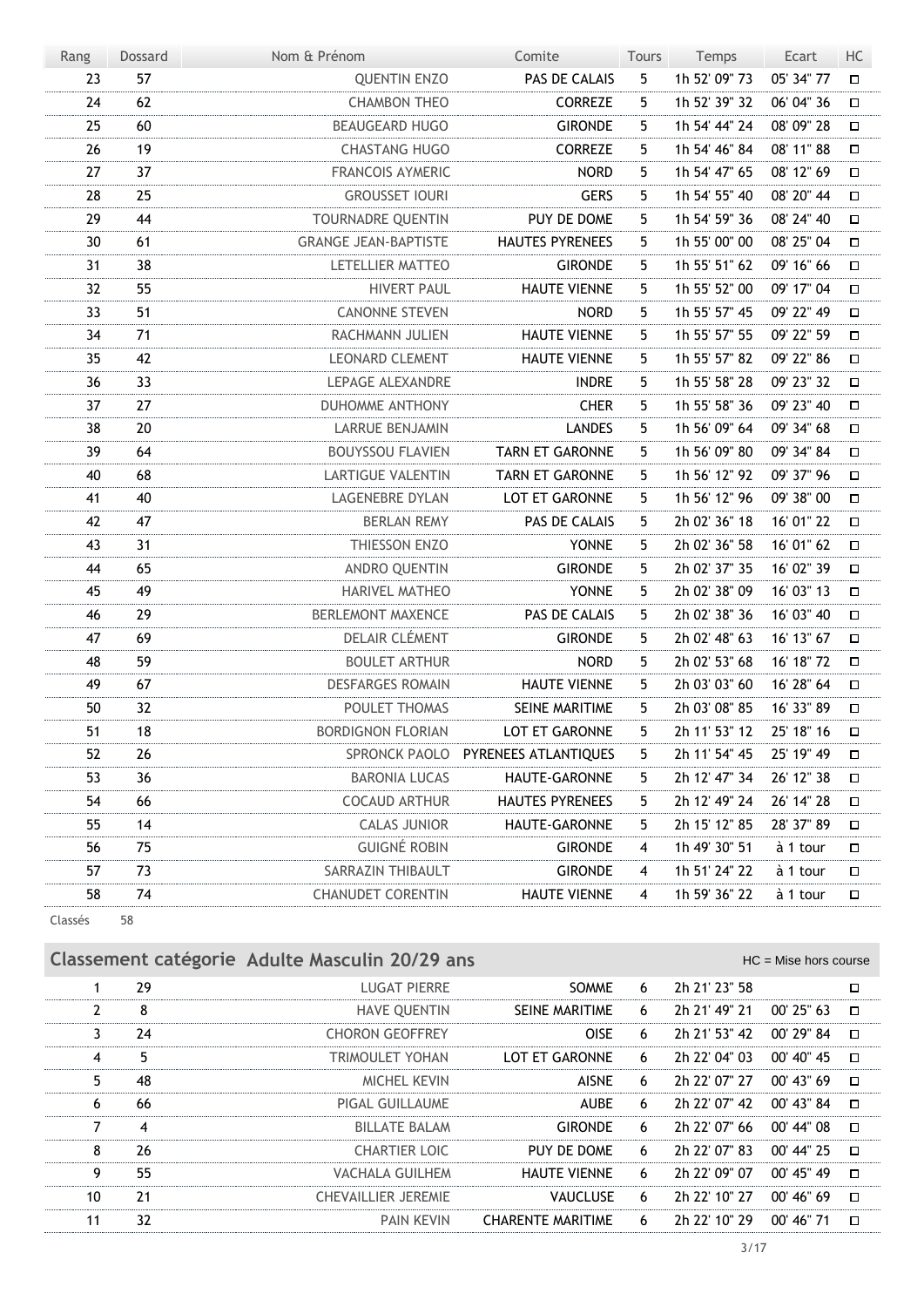| Rang | Dossard        | Nom & Prénom                  | Comite                  | Tours | Temps         | Ecart      | HC     |
|------|----------------|-------------------------------|-------------------------|-------|---------------|------------|--------|
| 12   | 16             | <b>GALCERA DORIAN</b>         | <b>HAUTES PYRENEES</b>  | 6     | 2h 22' 12" 48 | 00' 48" 90 | $\Box$ |
| 13   | 100            | AMBERT JEREMY                 | <b>ESSONNE</b>          | 6     | 2h 22' 16" 62 | 00' 53" 04 | □      |
| 14   | 41             | <b>LEBLOND PHILIPPE</b>       | <b>AUBE</b>             | 6     | 2h 22' 42" 65 | 01' 19" 07 | О      |
| 15   | 11             | <b>DECAMPS FABIEN</b>         | HAUTE-GARONNE           | 6     | 2h 22' 43" 93 | 01' 20" 35 | □      |
| 16   | $\overline{7}$ | LIVERTOUT CLEMENT             | <b>CHARENTE</b>         | 6     | 2h 22' 44" 00 | 01' 20" 42 | □      |
| 17   | 27             | <b>BARBELANNE ROMAIN</b>      | <b>GERS</b>             | 6     | 2h 22' 47" 20 | 01' 23" 62 | □      |
| 18   | 18             | MACHADO JEREMY                | <b>ESSONNE</b>          | 6     | 2h 22' 47" 53 | 01' 23" 95 | $\Box$ |
| 19   | 57             | <b>THOMAS ALEXIS</b>          | <b>OISE</b>             | 6     | 2h 22' 47" 80 | 01' 24" 22 | □      |
| 20   | 12             | <b>CATILLON CYRIL</b>         | <b>NORD</b>             | 6     | 2h 22' 55" 16 | 01' 31" 58 | $\Box$ |
| 21   | 106            | <b>BAZALGETTE ROMAIN</b>      | <b>TARN ET GARONNE</b>  | 6     | 2h 22' 55" 41 | 01' 31" 83 | □      |
| 22   | 87             | <b>JOISNOT GUILLAUME</b>      | <b>GIRONDE</b>          | 6     | 2h 24' 07" 45 | 02' 43" 87 | □      |
| 23   | 51             | SAINTURAT JIMMY               | <b>ESSONNE</b>          | 6     | 2h 24' 09" 68 | 02' 46" 10 | $\Box$ |
| 24   | 88             | <b>LARROUY HUGO</b>           | <b>HAUTES PYRENEES</b>  | 6     | 2h 24' 13" 22 | 02' 49" 64 | $\Box$ |
| 25   | 59             | AMPILHAC THEAU                | PUY DE DOME             | 6     | 2h 24' 26" 00 | 03' 02" 42 | □      |
| 26   | 69             | <b>BERTIER THIBAUT</b>        | <b>NORD</b>             | 6     | 2h 24' 26" 31 | 03' 02" 73 | $\Box$ |
| 27   | 6              | <b>BETTIOL PIERRE</b>         | OISE                    | 6     | 2h 24' 32" 45 | 03' 08" 87 | □      |
| 28   | 64             | <b>SCOFET YANNICK</b>         | <b>NIEVRE</b>           | 6     | 2h 24' 38" 53 | 03' 14" 95 | $\Box$ |
| 29   | 43             | <b>WINTZ TIMOTHEE</b>         | <b>ISERE</b>            | 6     | 2h 24' 38" 63 | 03' 15" 05 | $\Box$ |
| 30   | 34             | <b>DURET ROBIN</b>            | SEINE ET MARNE          | 6     | 2h 25' 39" 47 | 04' 15" 89 | $\Box$ |
| 31   | 47             | THILLOY REMY                  | <b>GIRONDE</b>          | 6     | 2h 25' 52" 02 | 04' 28" 44 | $\Box$ |
| 32   | 19             | LOURO JEREMY                  | <b>AVEYRON</b>          | 6     | 2h 25' 52" 19 | 04' 28" 61 | □      |
| 33   | 42             | ROGIERS FLORIAN               | <b>BOUCHES DU RHONE</b> | 6     | 2h 25' 52" 26 | 04' 28" 68 | $\Box$ |
| 34   | 105            | <b>FARDET QUENTIN</b>         | <b>TARN ET GARONNE</b>  | 6     | 2h 25' 52" 82 | 04' 29" 24 | □      |
| 35   | 40             | DEMEAUTIS MAXIME              | <b>LOIRET</b>           | 6     | 2h 25' 54" 93 | 04' 31" 35 | □      |
| 36   | 50             | PONTREAU SAMUEL               | LOT ET GARONNE          | 6     | 2h 27' 22" 22 | 05' 58" 64 | □      |
| 37   | 84             | PEFOURQUE ANTHONY             | <b>TARN ET GARONNE</b>  | 6     | 2h 27' 22" 79 | 05' 59" 21 | $\Box$ |
| 38   | 68             | PATRIS NICOLAS                | HAUTE-GARONNE           | 6     | 2h 27' 24" 99 | 06' 01" 41 | $\Box$ |
| 39   | 45             | <b>CULLET THIERRY</b>         | HAUTE-GARONNE           | 6     | 2h 28' 13" 70 | 06' 50" 12 | $\Box$ |
| 40   | 3              | DELSAUX DAMIEN                | <b>NORD</b>             | 6     | 2h 29' 11" 06 | 07' 47" 48 | $\Box$ |
| 41   | 95             | <b>BIGOT FLORIS</b>           | HAUTE-GARONNE           | 6     | 2h 30' 00" 73 | 08' 37" 15 | □      |
| 42   | 56             | <b>CLEMENCEAU BAPTISTE</b>    | <b>DORDOGNE</b>         | 6     | 2h 30' 45" 27 | 09' 21" 69 | □      |
| 43   | 78             | <b>GARCIA LOUIS GUILLAUME</b> | <b>DORDOGNE</b>         | 6     | 2h 30' 45" 73 | 09' 22" 15 | □      |
| 44   | 98             | <b>SCHAAB PAUL</b>            | <b>HAUTES PYRENEES</b>  | 6     | 2h 30' 46" 31 | 09' 22" 73 | П      |
| 45   | 23             | <b>CARLIER PATRICE</b>        | DORDOGNE                | 6     | 2h 31' 44" 35 | 10' 20" 77 | П      |
| 46   | 60             | <b>DURTAUT JULIEN</b>         | <b>GERS</b>             | 6     | 2h 32' 23" 01 | 10' 59" 43 | П      |
| 47   | 14             | <b>DETRES GAUTHIER</b>        | <b>GIRONDE</b>          | 6     | 2h 32' 32" 78 | 11' 09" 20 | $\Box$ |
| 48   | 9              | <b>VANOTTI PAUL</b>           | <b>PARIS</b>            | 6     | 2h 32' 54" 49 | 11' 30" 91 | П      |
| 49   | 44             | ARBUS THIBAUT ANDRE           | <b>TARN ET GARONNE</b>  | 6     | 2h 33' 00" 75 | 11' 37" 17 | $\Box$ |
| 50   | 49             | <b>SEMBRES LOIC</b>           | <b>HAUTES PYRENEES</b>  | 6     | 2h 33' 00" 92 | 11' 37" 34 | □      |
| 51   | 20             | <b>SOL MARCEAU</b>            | <b>CORREZE</b>          | 6     | 2h 33' 17" 69 | 11' 54" 11 | □      |
| 52   | 15             | <b>COMMONT DAVID</b>          | <b>AISNE</b>            | 6     | 2h 33' 28" 81 | 12' 05" 23 | □      |
| 53   | 97             | MENDES CORREIA HELDER RICARDO | <b>GIRONDE</b>          | 6     | 2h 33' 30" 34 | 12' 06" 76 | □      |
| 54   | 86             | <b>DESAILLY GEOFFREY</b>      | <b>NORD</b>             | 6     | 2h 33' 49" 05 | 12' 25" 47 | □      |
| 55   | 70             | SOULAS HUGO                   | <b>GIRONDE</b>          | 6     | 2h 33' 49" 18 | 12' 25" 60 | □      |
| 56   | 79             | <b>TAVERNE GONTRAN</b>        | <b>OISE</b>             | 6     | 2h 34' 56" 24 | 13' 32" 66 | □      |
| 57   | 94             | <b>BARRACHO TEO</b>           | <b>TARN ET GARONNE</b>  | 6     | 2h 34' 56" 32 | 13' 32" 74 | $\Box$ |
| 58   | 67             | <b>GARRIGUES CORENTIN</b>     | TARN ET GARONNE         | 6     | 2h 38' 59" 53 | 17' 35" 95 | □      |
| 59   | 90             | <b>VEDRINE BASTIEN</b>        | <b>ESSONNE</b>          | 6     | 2h 39' 02" 82 | 17' 39" 24 | □      |
| 60   | 76             | <b>TIMON ANTOINE</b>          | <b>CORREZE</b>          | 6     | 2h 40' 08" 74 | 18' 45" 16 | □      |
| 61   | 63             | POIRIER LOUISON               | <b>VENDEE</b>           | 6     | 2h 40' 08" 87 | 18' 45" 29 | □      |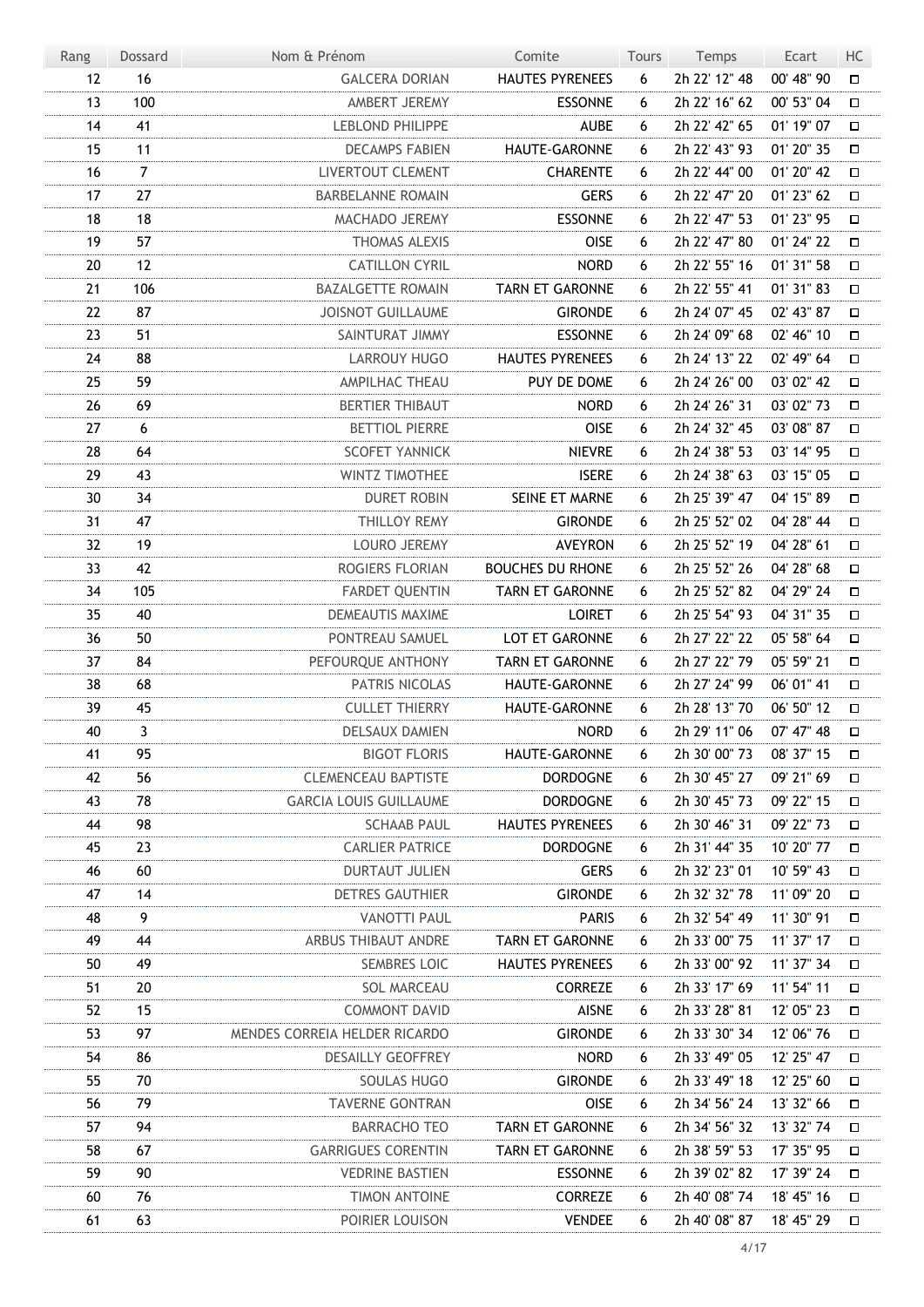| Rang    | Dossard | Nom & Prénom            | Comite                 | <b>Tours</b> | Temps         | Ecart      | HC     |
|---------|---------|-------------------------|------------------------|--------------|---------------|------------|--------|
| 62      | 83      | <b>DEFERT BAPTISTE</b>  | <b>AUBE</b>            | 6            | 2h 40' 09" 92 | 18' 46" 34 | $\Box$ |
| 63      | 54      | <b>RABAUD LUCAS</b>     | VAUCLUSE               | 6            | 2h 40' 57" 31 | 19' 33" 73 | $\Box$ |
| 64      | 30      | <b>DUBREUIL VINCENT</b> | VAL D OISE             | 6            | 2h 45' 01" 68 | 23' 38" 10 | $\Box$ |
| 65      | 53      | <b>DAULIAT REMI</b>     | <b>CORREZE</b>         | 6            | 2h 45' 16" 27 | 23' 52" 69 | $\Box$ |
| 66      | 92      | <b>DEBOES KEVIN</b>     | <b>OISE</b>            | 6            | 2h 47' 45" 24 | 26' 21" 66 | $\Box$ |
| 67      | 28      | LANTEAUME CYPRIEN       | PYRENEES ATLANTIOUES   | 6            | 2h 47' 46" 38 | 26' 22" 80 | $\Box$ |
| 68      | 65      | <b>PICAULT GAUTHIER</b> | <b>LOIRET</b>          | 6            | 2h 47' 51" 24 | 26' 27" 66 | $\Box$ |
| 69      | 39      | SENECHAL JEAN BAPTISTE  | <b>NIEVRE</b>          | 6            | 2h 48' 27" 78 | 27' 04" 20 | $\Box$ |
| 70      | 103     | <b>GROSSI REMY</b>      | <b>NORD</b>            | 6            | 2h 51' 21" 86 | 29' 58" 28 | $\Box$ |
| 71      | 35      | ROUSSEAU ALBAN          | <b>YONNE</b>           | 6            | 2h 54' 34" 56 | 33' 10" 98 | $\Box$ |
| 72      | 33      | MARIANO JÉRÉMY          | <b>VENDEE</b>          | 5.           | 2h 24' 50" 56 | à 1 tour   | $\Box$ |
| 73      | 77      | <b>MAISON MATEO</b>     | <b>HAUTE VIENNE</b>    | 5.           | 2h 25' 31" 44 | à 1 tour   | $\Box$ |
| 74      | 82      | <b>GROSSEMY QUENTIN</b> | <b>VENDEE</b>          | 5.           | 2h 25' 59" 59 | à 1 tour   | $\Box$ |
| 75      | 101     | <b>CIPOLAT AUBIN</b>    | <b>CORREZE</b>         | 5.           | 2h 26' 54" 07 | à 1 tour   | $\Box$ |
| 76      | 31      | POIRE JEREMY            | PAS DE CALAIS          | 5.           | 2h 27' 35" 06 | à 1 tour   | $\Box$ |
| 77      | 36      | <b>BLANCHET KÉVIN</b>   | <b>ALLIER</b>          | 5            | 2h 27' 54" 22 | à 1 tour   | $\Box$ |
| 78      | 89      | DAYRAUT CLEMENT         | LOT ET GARONNE         | 5            | 2h 28' 02" 45 | à 1 tour   | $\Box$ |
| 79      | 85      | MC KENZIE JORDAN        | <b>HAUTE-GARONNE</b>   | 5.           | 2h 29' 22" 93 | à 1 tour   | $\Box$ |
| 80      | 93      | <b>MARTY SIMON</b>      | <b>VENDEE</b>          | 5.           | 2h 32' 17" 66 | à 1 tour   | $\Box$ |
| 81      | 72      | <b>COSSE PIERRE</b>     | <b>HAUTES PYRENEES</b> | 5            | 2h 33' 55" 44 | à 1 tour   | $\Box$ |
| Classés | 81      |                         |                        |              |               |            |        |

×

|                |                | Classement catégorie Adulte Masculin 30/39 ans |                          |   |               | $HC =$ Mise hors course |        |
|----------------|----------------|------------------------------------------------|--------------------------|---|---------------|-------------------------|--------|
| $\mathbf{1}$   | 8              | <b>TERRANOVA BASTIEN</b>                       | <b>BOUCHES DU RHONE</b>  | 6 | 2h 16' 26" 30 |                         | □      |
| $\overline{2}$ | 23             | <b>SEUWIN PAUL</b>                             | <b>OISE</b>              | 6 | 2h 17' 17" 24 | 00' 50" 94              | $\Box$ |
| 3              | 6              | RIGNAULT YOANN                                 | <b>YONNE</b>             | 6 | 2h 17' 31" 45 | 01' 05" 15              | $\Box$ |
| 4              | $\overline{4}$ | <b>BRIAND KEVIN</b>                            | OISE                     | 6 | 2h 17' 31" 46 | 01' 05" 16              | $\Box$ |
| 5              | $\overline{2}$ | <b>LACOURT JULIEN</b>                          | <b>GIRONDE</b>           | 6 | 2h 17' 32" 71 | 01' 06" 41              | $\Box$ |
| 6              | 28             | <b>O'CONNOR CALUM</b>                          | <b>CREUSE</b>            | 6 | 2h 17' 32" 73 | 01' 06" 43              | $\Box$ |
| $\overline{7}$ | 21             | <b>BASTIEN NICOLAS</b>                         | <b>HAUTE VIENNE</b>      | 6 | 2h 17' 32" 84 | 01' 06" 54              | $\Box$ |
| 8              | 36             | RAYMOND MATHIEU                                | <b>LOZERE</b>            | 6 | 2h 17' 33" 08 | 01' 06" 78              | $\Box$ |
| 9              | 78             | MURRUZZU AURELIEN                              | <b>NORD</b>              | 6 | 2h 17' 33" 13 | 01' 06" 83              | $\Box$ |
| 10             | 14             | <b>DEJARDIN EMMANUEL</b>                       | <b>AISNE</b>             | 6 | 2h 17' 37" 90 | 01' 11" 60              | $\Box$ |
| 11             | 68             | <b>CHOQUENET BENJAMIN</b>                      | <b>AISNE</b>             | 6 | 2h 19' 24" 91 | 02' 58" 61              | $\Box$ |
| 12             | 32             | LARIGNON JULIEN                                | <b>CHARENTE MARITIME</b> | 6 | 2h 21' 03" 77 | 04' 37" 47              | $\Box$ |
| 13             | 17             | <b>DELFAUT PIERRE</b>                          | <b>AVEYRON</b>           | 6 | 2h 21' 04" 10 | 04' 37" 80              | $\Box$ |
| 14             | 53             | MONJOFFRE MAXIME                               | <b>HAUTE VIENNE</b>      | 6 | 2h 21' 05" 13 | 04' 38" 83              | □      |
| 15             | 71             | <b>VALENTIN THOMAS</b>                         | <b>CHARENTE</b>          | 6 | 2h 21' 06" 25 | 04' 39" 95              | $\Box$ |
| 16             | 40             | <b>NOYES ADRIEN</b>                            | ARIEGE                   | 6 | 2h 21' 06" 35 | 04' 40" 05              | $\Box$ |
| 17             | 18             | <b>CHAUDIERES REMI</b>                         | <b>CORREZE</b>           | 6 | 2h 21' 06" 46 | 04' 40" 16              | $\Box$ |
| 18             | 34             | <b>GOUPILLEAU PATRICK</b>                      | SEINE ET MARNE           | 6 | 2h 21' 06" 50 | 04' 40" 20              | $\Box$ |
| 19             | 75             | <b>LEBOEUF NICOLAS</b>                         | <b>CHARENTE MARITIME</b> | 6 | 2h 21' 06" 79 | 04' 40" 49              | $\Box$ |
| 20             | 55             | <b>SUEUR MICKAEL</b>                           | <b>OISE</b>              | 6 | 2h 21' 07" 35 | 04' 41" 05              | $\Box$ |
| 21             | 35             | TISSANDIER JEAN BAPTISTE                       | <b>YONNE</b>             | 6 | 2h 21' 08" 07 | 04' 41" 77              | $\Box$ |
| 22             | 51             | <b>AGNEL NICOLAS</b>                           | <b>VAR</b>               | 6 | 2h 21' 08" 20 | 04' 41" 90              | $\Box$ |
| 23             | 15             | <b>RUE GRÉGORY</b>                             | <b>HAUTES PYRENEES</b>   | 6 | 2h 21' 08" 38 | 04' 42" 08              | $\Box$ |
| 24             | 30             | <b>CARLIER ALEXANDRE</b>                       | VAL D OISE               | 6 | 2h 21' 09" 23 | 04' 42" 93              | $\Box$ |
| 25             | 56             | <b>MONTIGAUD PIERRE</b>                        | <b>CHARENTE</b>          | 6 | 2h 21' 24" 14 | 04' 57" 84              | $\Box$ |
| 26             | 5              | <b>DENIS JONATHAN</b>                          | SEINE ET MARNE           | 6 | 2h 22' 52" 49 | 06' 26" 19              | $\Box$ |
| 27             | $\overline{7}$ | <b>BOISSOUT ALEXANDRE</b>                      | SEINE MARITIME           | 6 | 2h 24' 32" 97 | 08' 06" 67              | $\Box$ |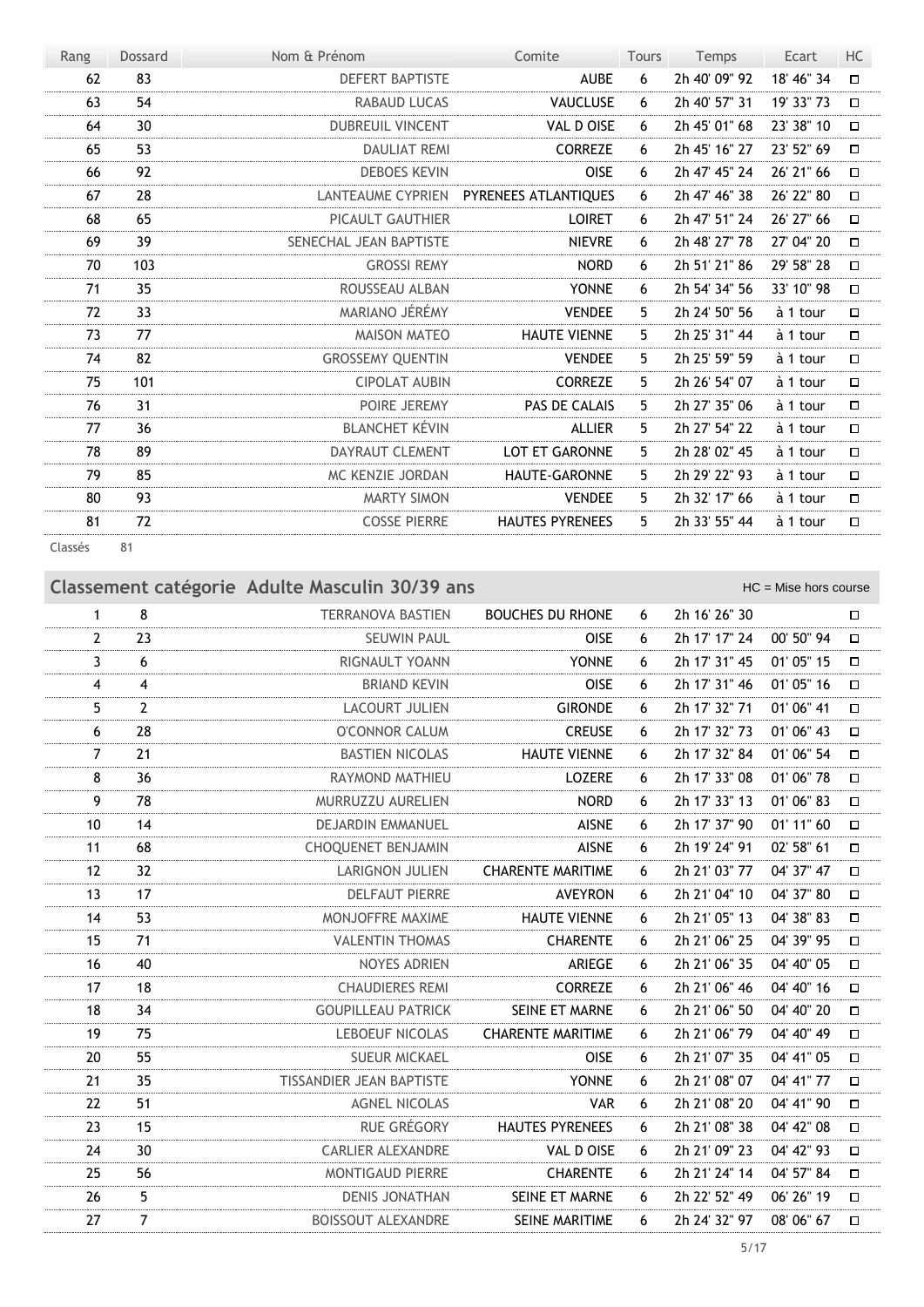| Rang    | <b>Dossard</b> | Nom & Prénom             | Comite                              | Tours | Temps         | Ecart      | HC     |
|---------|----------------|--------------------------|-------------------------------------|-------|---------------|------------|--------|
| 28      | 19             | <b>ASTIER STEPHEN</b>    | <b>VAR</b>                          | 6     | 2h 25' 48" 44 | 09' 22" 14 | □      |
| 29      | 60             | SARTELLI MICKAEL         | <b>CHARENTE MARITIME</b>            | 6     | 2h 25' 48" 48 | 09' 22" 18 | $\Box$ |
| 30      | 58             | PIVOTTO NICOLAS          | <b>GERS</b>                         | 6     | 2h 25' 48" 96 | 09' 22" 66 | □      |
| 31      | 24             | <b>MAROT JULIEN</b>      | <b>CHARENTE</b>                     | 6     | 2h 25' 50" 01 | 09' 23" 71 | $\Box$ |
| 32      | 66             | <b>MAERTEN LOÏC</b>      | <b>NORD</b>                         | 6     | 2h 25' 53" 61 | 09' 27" 31 | □      |
| 33      | 9              | <b>DUEZ ROBIN</b>        | TARN ET GARONNE                     | 6     | 2h 28' 17" 96 | 11' 51" 66 | $\Box$ |
| 34      | 59             | ROUX DAMIEN              | PYRENEES ATLANTIQUES                | 6     | 2h 28' 20" 90 | 11' 54" 60 | □      |
| 35      | 3              | <b>FIANCETTE NICOLAS</b> | <b>CORREZE</b>                      | 6     | 2h 28' 21" 11 | 11' 54" 81 | $\Box$ |
| 36      | 87             | DEBEAU ALEXANDRE         | <b>CHARENTE</b>                     | 6     | 2h 28' 21" 15 | 11' 54" 85 | □      |
| 37      | 61             | <b>CODRAN ROMAIN</b>     | <b>YONNE</b>                        | 6     | 2h 28' 21" 73 | 11' 55" 43 | $\Box$ |
| 38      | 37             | LICINI MAXIME            | MEURTHE ET MOSELLE                  | 6     | 2h 28' 28" 34 | 12' 02" 04 | □      |
| 39      | 11             | KNOCKAERT JULIEN         | <b>NORD</b>                         | 6     | 2h 28' 50" 63 | 12' 24" 33 | $\Box$ |
| 40      | 46             | <b>TOURNEUX MICKAEL</b>  | <b>NORD</b>                         | 6     | 2h 33' 57" 00 | 17' 30" 70 | □      |
| 41      | 48             | <b>CAUDROY GEOFFREY</b>  | <b>AISNE</b>                        | 6     | 2h 34' 09" 18 | 17' 42" 88 | $\Box$ |
| 42      | 69             | <b>JURQUET ROMAIN</b>    | LOT ET GARONNE                      | 6     | 2h 34' 09" 34 | 17' 43" 04 | □      |
| 43      | 72             | <b>DUPUY CHRISTOPHE</b>  | PUY DE DOME                         | 6     | 2h 34' 09" 42 | 17' 43" 12 | $\Box$ |
| 44      | 63             | PICANO RICHARD           | <b>BOUCHES DU RHONE</b>             | 6     | 2h 34' 10" 27 | 17' 43" 97 | $\Box$ |
| 45      | 74             |                          | MARIA NICOLAS PYRENEES ATLANTIQUES  | 6     | 2h 34' 11" 33 | 17' 45" 03 | $\Box$ |
| 46      | 50             | <b>BEAUSSAC LAURENT</b>  | <b>AVEYRON</b>                      | 6     | 2h 34' 11" 97 | 17' 45" 67 | $\Box$ |
| 47      | 29             | <b>LALISSE FRANCOIS</b>  | SOMME                               | 6     | 2h 34' 12" 17 | 17' 45" 87 | $\Box$ |
| 48      | 85             | CASTIGLIONETTI LAURENT   | <b>NORD</b>                         | 6     | 2h 35' 21" 51 | 18' 55" 21 | □      |
| 49      | 80             | PLATEAU LOÏC             | <b>CHARENTE</b>                     | 6     | 2h 38' 38" 96 | 22' 12" 66 | $\Box$ |
| 50      | 39             | VANLITSENBURGH MAXIME    | <b>VIENNE</b>                       | 6     | 2h 38' 47" 62 | 22' 21" 32 | □      |
| 51      | 70             | <b>FABRIE LUDOVIC</b>    | <b>HAUTE VIENNE</b>                 | 6     | 2h 40' 39" 18 | 24' 12" 88 | $\Box$ |
| 52      | 42             | <b>DEGEORGE PIERRE</b>   | <b>CANTAL</b>                       | 6     | 2h 41' 08" 31 | 24' 42" 01 | □      |
| 53      | 79             | SALINIE FREDERIC         | <b>HAUTE VIENNE</b>                 | 6     | 2h 41' 12" 74 | 24' 46" 44 | $\Box$ |
| 54      | 27             |                          | BILHOU SYLVAIN PYRENEES ATLANTIQUES | 6     | 2h 41' 13" 69 | 24' 47" 39 | $\Box$ |
| 55      | 26             | RINALDI KÉVIN            | <b>GERS</b>                         | 6     | 2h 41' 18" 92 | 24' 52" 62 | $\Box$ |
| 56      | 90             | MARCU JONATHAN           | <b>CHARENTE</b>                     | 6     | 2h 41' 19" 31 | 24' 53" 01 | $\Box$ |
| 57      | 44             | <b>GENTNER ROMAIN</b>    | <b>PARIS</b>                        | 6     | 2h 41' 19" 65 | 24' 53" 35 | $\Box$ |
| 58      | 82             | REGEASSE ROMAIN          | <b>CHARENTE MARITIME</b>            | 6     | 2h 41' 19" 75 | 24' 53" 45 | □      |
| 59      | 22             | <b>GUIBAL JULIEN</b>     | <b>DORDOGNE</b>                     | 6     | 2h 41' 25" 81 | 24' 59" 51 | □      |
| 60      | 64             | HUPPENOIRE YOHAN         | <b>ISERE</b>                        | 6     | 2h 41' 25" 85 | 24' 59" 55 | □      |
| 61      | 38             | DELRIEU BENOIT           | <b>YVELINES</b>                     | 6     | 2h 41' 28" 72 | 25' 02" 42 | □      |
| 62      | 86             | MAURY FREDERIC           | <b>HAUTE VIENNE</b>                 | 6     | 2h 41' 35" 48 | 25' 09" 18 | □      |
| 63      | 57             | <b>BOUQUIER OLIVIER</b>  | PUY DE DOME                         | 6     | 2h 42' 24" 24 | 25' 57" 94 | □      |
| 64      | 83             | VANNUCCI CHRISTOPHE      | <b>BOUCHES DU RHONE</b>             | 5     | 2h 16' 37" 59 | à 1 tour   | □      |
| 65      | 88             | ROYER SYLVAIN            | <b>HAUTE VIENNE</b>                 | 5     | 2h 21' 33" 03 | à 1 tour   | □      |
| 66      | 67             | <b>HULOT DAVID</b>       | <b>GIRONDE</b>                      | 5     | 2h 21' 58" 36 | à 1 tour   | □      |
| 67      | 65             | <b>BONNEFONT ERIC</b>    | TARN ET GARONNE                     | 5     | 2h 22' 52" 58 | à 1 tour   | 口      |
| 68      | 89             | <b>KELLER CHRISTOPHE</b> | <b>CHARENTE</b>                     | 5     | 2h 25' 14" 72 | à 1 tour   | 口      |
| Classés | 68             |                          |                                     |       |               |            |        |

| Classement catégorie Adulte Masculin 40/49 ans<br>$HC =$ Mise hors course |    |                                  |                                            |    |                                              |  |              |  |  |
|---------------------------------------------------------------------------|----|----------------------------------|--------------------------------------------|----|----------------------------------------------|--|--------------|--|--|
|                                                                           |    | <b>TOUTAIN YANN</b>              | GIRONDE                                    | 6  | 2h 18' 56" 65                                |  |              |  |  |
|                                                                           |    | JACQUES DIT CHERTREAU CHRISTOPHE | TARN ET GARONNE 6 2h 18' 56" 72 00' 00" 07 |    |                                              |  | $\Box$       |  |  |
|                                                                           |    | <b>DECROUY STEPHANE</b>          | AISNE                                      | -6 | 2h 18' 58" 99   00' 02" 34                   |  | $\mathbf{r}$ |  |  |
|                                                                           | 52 | SOULEROT DIDIER                  | HAUTES PYRENEES 6 2h 19' 40" 76 00' 44" 11 |    |                                              |  | $\Box$       |  |  |
|                                                                           |    | <b>GRANET XAVIER</b>             | DORDOGNE                                   |    |                                              |  |              |  |  |
|                                                                           | 39 | MARECHAUX REGIS MIGUEL           |                                            |    | GUADELOUPE 6 2h 19' 42" 21 00' 45" 56 $\Box$ |  |              |  |  |
|                                                                           |    |                                  |                                            |    |                                              |  |              |  |  |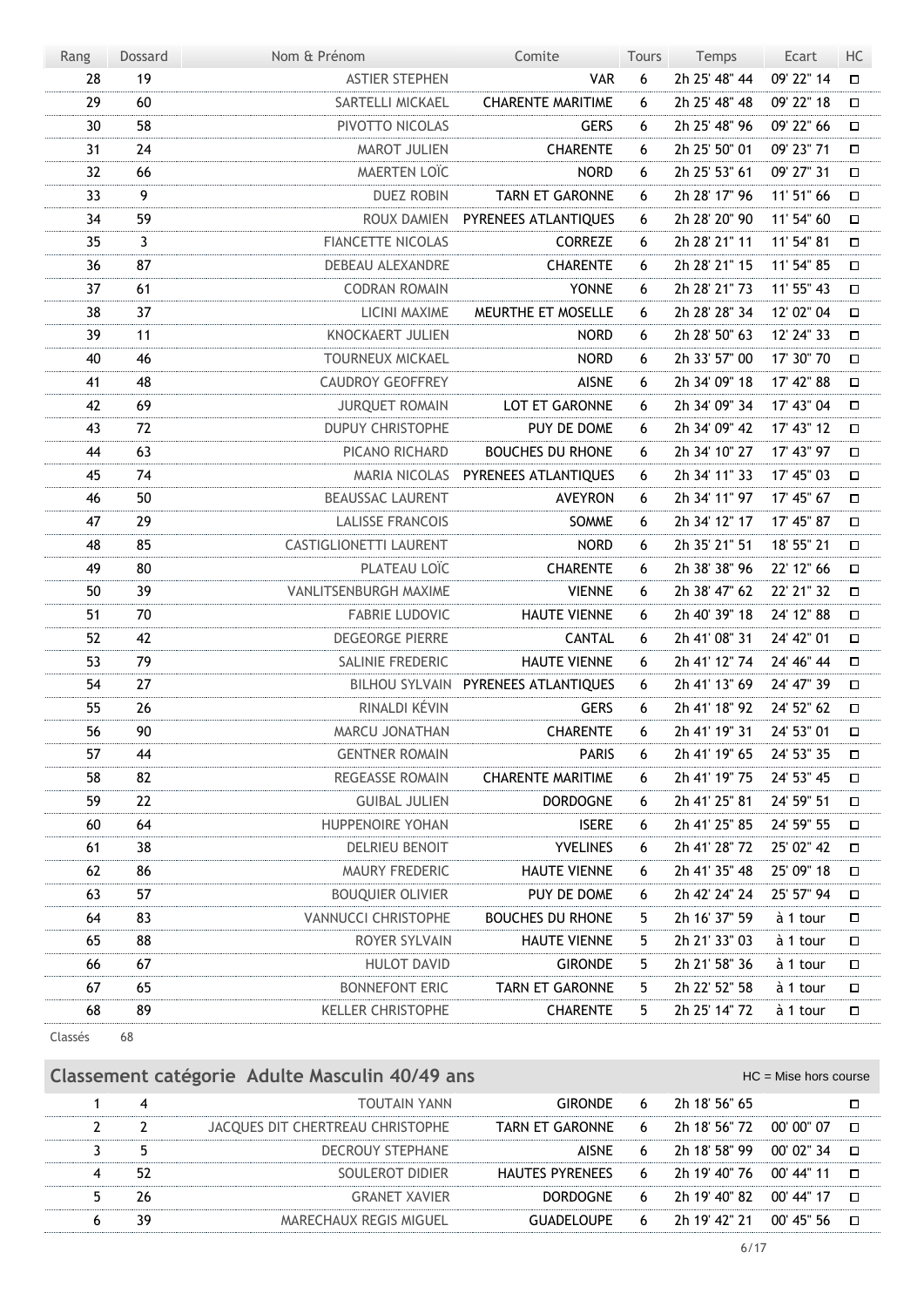| Rang           | Dossard        | Nom & Prénom                 | Comite                  | Tours | Temps         | Ecart      | HC     |
|----------------|----------------|------------------------------|-------------------------|-------|---------------|------------|--------|
| $\overline{7}$ | 32             | <b>DELATTRE ERIC</b>         | VAL D OISE              | 6     | 2h 20' 41" 06 | 01' 44" 41 | □      |
| 8              | 91             | <b>TISNE SYLVAIN</b>         | LOT ET GARONNE          | 6     | 2h 20' 41" 37 | 01' 44" 72 | □      |
| 9              | 8              | <b>BAUCHER BENJAMIN</b>      | <b>VAR</b>              | 6     | 2h 20' 51" 67 | 01' 55" 02 | 口      |
| $10\,$         | 93             | <b>KINDT ERWIN</b>           | <b>CORREZE</b>          | 6     | 2h 20' 51" 89 | 01' 55" 24 | $\Box$ |
| 11             | 44             | <b>SERES LIONEL</b>          | <b>BOUCHES DU RHONE</b> | 6     | 2h 20' 52" 12 | 01' 55" 47 | $\Box$ |
| 12             | 58             | <b>BOUTY CYRIL</b>           | <b>LANDES</b>           | 6     | 2h 20' 52" 35 | 01' 55" 70 | $\Box$ |
| 13             | 20             | <b>MARTAIL VINCENT</b>       | <b>AVEYRON</b>          | 6     | 2h 20' 52" 50 | 01' 55" 85 | $\Box$ |
| 14             | 71             | <b>CARRERE CHRISTOPHE</b>    | HAUTE-GARONNE           | 6     | 2h 20' 52" 97 | 01' 56" 32 | $\Box$ |
| 15             | 16             | <b>HAUMIER GABRIEL</b>       | <b>GIRONDE</b>          | 6     | 2h 20' 53" 26 | 01' 56" 61 | $\Box$ |
| 16             | 57             | <b>GOURMEZ ARNAUD</b>        | VAUCLUSE                | 6     | 2h 20' 54" 27 | 01' 57" 62 | $\Box$ |
| 17             | 81             | RAINARD YOANN                | <b>CHARENTE</b>         | 6     | 2h 20' 55" 40 | 01' 58" 75 | $\Box$ |
| 18             | 14             | MONTAUBAN CHRISTOPHE         | HAUTE-GARONNE           | 6     | 2h 20' 55" 91 | 01' 59" 26 | $\Box$ |
| 19             | 31             | <b>CHIEZE VINCENT</b>        | <b>CHER</b>             | 6     | 2h 20' 55" 99 | 01' 59" 34 | $\Box$ |
| 20             | 73             | SICOT OLIVIER                | <b>GIRONDE</b>          | 6     | 2h 20' 56" 19 | 01' 59" 54 | $\Box$ |
| 21             | $\overline{7}$ | <b>BOUTOT FRANCIS</b>        | <b>CORREZE</b>          | 6     | 2h 20' 56" 65 | 02' 00" 00 | $\Box$ |
| 22             | 12             | <b>GANZA LUDOVIC</b>         | <b>TARN ET GARONNE</b>  | 6     | 2h 20' 56" 90 | 02' 00" 25 | $\Box$ |
| 23             | 51             | <b>ESTAY ANTHONY</b>         | <b>GIRONDE</b>          | 6     | 2h 20' 56" 96 | 02' 00" 31 | $\Box$ |
| 24             | 37             | LE BEUX FRANÇOIS             | <b>HERAULT</b>          | 6     | 2h 20' 58" 07 | 02' 01" 42 | $\Box$ |
| 25             | 117            | RABANI OLIVIER-NICOLAS       | <b>TARN ET GARONNE</b>  | 6     | 2h 20' 58" 30 | 02' 01" 65 | $\Box$ |
| 26             | 41             | MARBOT JOHAN                 | SEINE SAINT-DENIS       | 6     | 2h 20' 58" 45 | 02' 01" 80 | $\Box$ |
| 27             | 27             | MONERAT CHRISTOPHE           | <b>CHARENTE</b>         | 6     | 2h 20' 58" 69 | 02' 02" 04 | $\Box$ |
| 28             | 77             | MICHEL JULIEN                | CORREZE                 | 6     | 2h 20' 58" 70 | 02' 02" 05 | $\Box$ |
| 29             | 28             | TRICOT NICOLAS               | PUY DE DOME             | 6     | 2h 20' 58" 84 | 02' 02" 19 | $\Box$ |
| 30             | $\mathbf{3}$   | <b>LALEU DAVID</b>           | <b>NORD</b>             | 6     | 2h 20' 59" 50 | 02' 02" 85 | $\Box$ |
| 31             | 6              | ROY SEBASTIEN                | <b>ESSONNE</b>          | 6     | 2h 20' 59" 87 | 02' 03" 22 | $\Box$ |
| 32             | 21             | <b>DUCROS ERIC</b>           | <b>CORREZE</b>          | 6     | 2h 21' 00" 26 | 02' 03" 61 | П      |
| 33             | 60             | MONERAT DAVID                | <b>CHARENTE</b>         | 6     | 2h 21' 03" 10 | 02' 06" 45 | $\Box$ |
| 34             | 22             | LEONARD LAURENT              | <b>VAR</b>              | 6     | 2h 22' 29" 43 | 03' 32" 78 | $\Box$ |
| 35             | 15             | LETUFFE SAMUEL               | <b>NORD</b>             | 6     | 2h 22' 57" 78 | 04' 01" 13 | $\Box$ |
| 36             | 11             | <b>LELEU PASCAL</b>          | SEINE MARITIME          | 6     | 2h 23' 13" 16 | 04' 16" 51 | Д      |
| 37             | 108            | MASSE LUDOVIC                | LOT ET GARONNE          | 6     | 2h 23' 19" 26 | 04' 22" 61 | Д      |
| 38             | 76             | <b>LAYRAC PATRICE</b>        | <b>AVEYRON</b>          | 6     | 2h 23' 22" 04 | 04' 25" 39 | □      |
| 39             | 23             | <b>REMY MICHAEL</b>          | <b>VAUCLUSE</b>         | 6     | 2h 23' 28" 38 | 04' 31" 73 | $\Box$ |
| 40             | 74             | <b>LASSALE JEAN FRANÇOIS</b> | <b>HAUTES PYRENEES</b>  | 6     | 2h 23' 47" 18 | 04' 50" 53 | Д      |
| 41             | 53             | NEGRE CYRIL                  | LOT ET GARONNE          | 6     | 2h 23' 47" 57 | 04' 50" 92 | Д      |
| 42             | 78             | PUSTETTO CYRIL               | VAUCLUSE                | 6     | 2h 23' 48" 32 | 04' 51" 67 | □      |
| 43             | 10             | ROUGEMONT FREDERIC           | PUY DE DOME             | 6     | 2h 23' 48" 92 | 04' 52" 27 | $\Box$ |
| 44             | 55             | <b>ARTIERES CEDRIC</b>       | <b>AVEYRON</b>          | 6     | 2h 26' 07" 60 | 07' 10" 95 | $\Box$ |
| 45             | 49             | <b>DOTTO JEREMIE</b>         | HAUTE-GARONNE           | 6     | 2h 26' 43" 09 | 07' 46" 44 | □      |
| 46             | 95             | DREYFUSS EMMANUEL            | <b>CHARENTE</b>         | 6     | 2h 28' 01" 89 | 09' 05" 24 | □      |
| 47             | 48             | DE SAN NICOLAS ERIC          | <b>TARN ET GARONNE</b>  | 6     | 2h 28' 09" 44 | 09' 12" 79 | □      |
| 48             | 85             | PETITE PATRICE               | <b>ISERE</b>            | 6     | 2h 28' 21" 29 | 09' 24" 64 | 口      |
| 49             | 69             | <b>ARAB AREZKI</b>           | <b>PARIS</b>            | 6     | 2h 28' 28" 48 | 09' 31" 83 | 口      |
| 50             | 68             | MARLETAZ JULIEN              | <b>ISERE</b>            | 6     | 2h 29' 39" 32 | 10' 42" 67 | 口      |
| 51             | 50             | ARDHUIN JEROME               | <b>NORD</b>             | 6     | 2h 29' 39" 67 | 10' 43" 02 | $\Box$ |
| 52             | 88             | SAINTRAIN GÉRARD             | <b>NORD</b>             | 6     | 2h 29' 45" 94 | 10' 49" 29 | 口      |
| 53             | 92             | <b>BONAFE CYRIL</b>          | <b>AVEYRON</b>          | 6     | 2h 30' 09" 97 | 11' 13" 32 | 口      |
| 54             | 98             | <b>DECAMPS MARC</b>          | HAUTE-GARONNE           | 6     | 2h 30' 18" 18 | 11' 21" 53 | 口      |
| 55             | 106            | <b>GROS DIDIER</b>           | HAUTE-GARONNE           | 6     | 2h 30' 18" 22 | 11' 21" 57 | 口      |
| 56             | 66             | LAURENT CEDRIC               | SEINE SAINT-DENIS       | 6     | 2h 30' 20" 28 | 11' 23" 63 | 口      |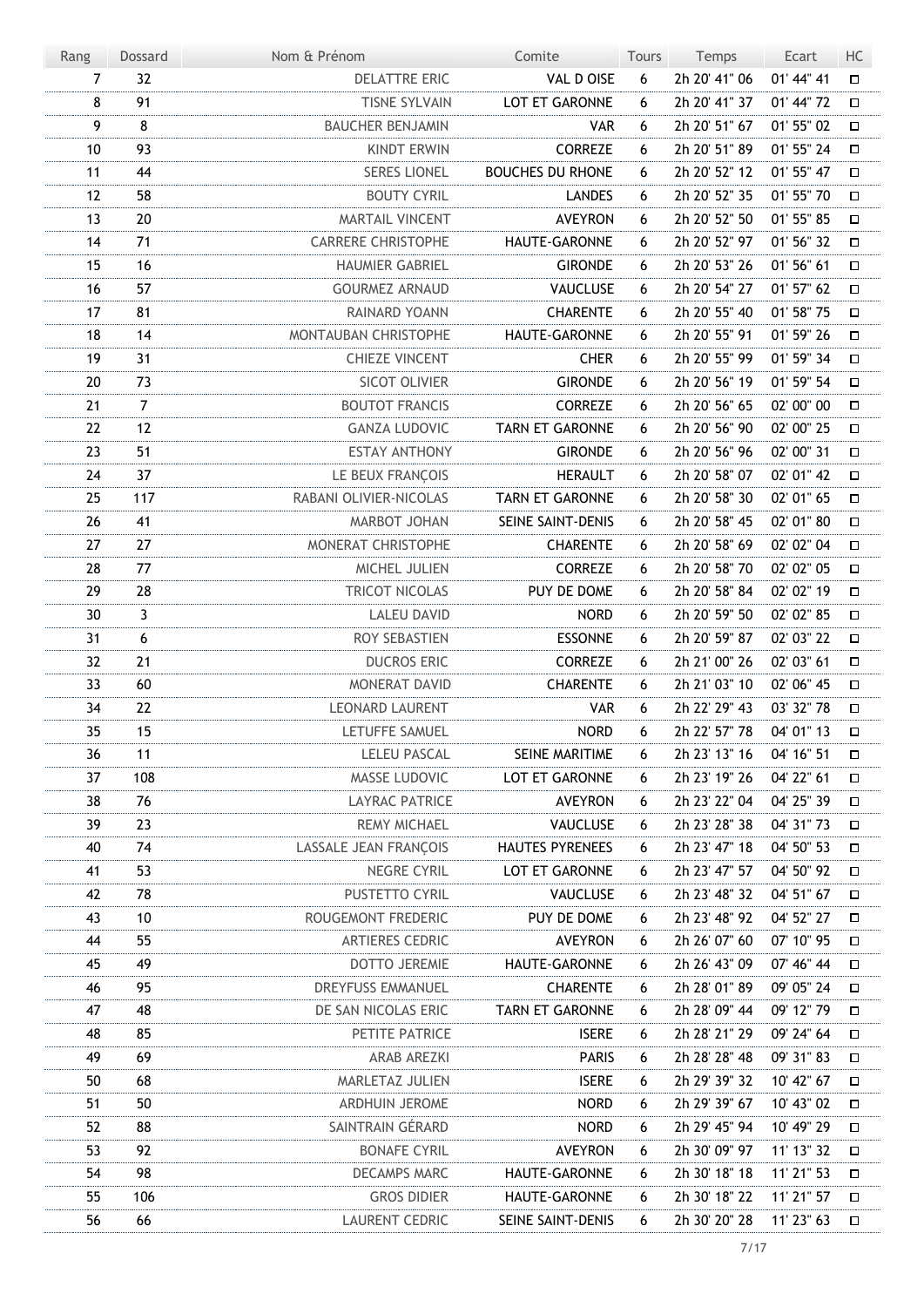| LOT ET GARONNE<br>2h 30' 20" 68<br>57<br>101<br><b>GABAS LAURENT</b><br>6<br>11' 24" 03<br>$\Box$<br>9<br>58<br>SOULARD JEAN CLAUDE<br><b>CHARENTE</b><br>2h 30' 21" 24<br>11' 24" 59<br>6<br>$\Box$<br>103<br>59<br>NOEL FREDERIC<br><b>CORREZE</b><br>2h 30' 40" 32<br>11' 43" 67<br>6<br>$\Box$<br>34<br>MESSU CHRISTOPHE<br><b>CHARENTE MARITIME</b><br>2h 31' 32" 02<br>60<br>12' 35" 37<br>6<br>$\Box$<br>29<br><b>GERS</b><br>2h 31' 36" 32<br>61<br><b>AIROLDI LAURENT</b><br>12' 39" 67<br>6<br>$\Box$<br>47<br>62<br><b>GUYARD JULIEN</b><br><b>PARIS</b><br>2h 31' 36" 38<br>12' 39" 73<br>6<br>$\Box$<br>102<br><b>LAUSSEL ERIC</b><br><b>AVEYRON</b><br>2h 31' 36" 46<br>63<br>12' 39" 81<br>6<br>О<br>99<br>64<br><b>NORD</b><br><b>BULKA MACIEJ</b><br>2h 31' 37" 35<br>12' 40" 70<br>6<br>$\Box$<br>24<br>LARRUE JEAN FREDERIC<br><b>LANDES</b><br>2h 32' 04" 56<br>13' 07" 91<br>65<br>6<br>$\Box$<br>112<br>TARN ET GARONNE<br>66<br>MOURIAU SYLVAIN<br>2h 32' 12" 05<br>13' 15" 40<br>6<br>$\Box$<br>70<br><b>BREEMEERSCH CHRISTOPHE</b><br>2h 32' 12" 26<br>67<br><b>TARN ET GARONNE</b><br>13' 15" 61<br>6<br>О<br>56<br>68<br><b>FROUARD FRANCK</b><br><b>CORREZE</b><br>2h 32' 13" 81<br>13' 17" 16<br>6<br>$\Box$<br>69<br>110<br><b>REYNES FRANCK</b><br><b>CORREZE</b><br>2h 32' 14" 22<br>13' 17" 57<br>6<br>$\Box$<br>100<br>70<br><b>DUFOUR JEROME</b><br><b>GIRONDE</b><br>2h 32' 16" 10<br>13' 19" 45<br>6<br>$\Box$<br>105<br><b>TARN ET GARONNE</b><br>2h 32' 22" 02<br>13' 25" 37<br>71<br>LOUPIAC CYRIL<br>6<br>О<br>118<br>72<br><b>DARDENNE DAVID</b><br><b>TARN ET GARONNE</b><br>2h 32' 23" 40<br>13' 26" 75<br>6<br>$\Box$<br>73<br>25<br>ROULY CHRISTOPHE<br>2h 32' 24" 25<br>13' 27" 60<br><b>HAUTE VIENNE</b><br>6<br>$\Box$<br>94<br>74<br><b>CROXATTO OLIVIER</b><br>VAUCLUSE<br>2h 32' 24" 48<br>13' 27" 83<br>6<br>$\Box$<br>67<br><b>CHAPELET SEBASTIEN</b><br>ARIEGE<br>2h 32' 32" 02<br>13' 35" 37<br>75<br>6<br>$\Box$<br>30<br>2h 32' 32" 46<br>76<br>MARCO THIERRY PYRENEES ATLANTIQUES<br>13' 35" 81<br>6<br>$\Box$<br>JACQUENET SÉBASTIEN<br>42<br><b>AUBE</b><br>2h 32' 49" 79<br>77<br>13' 53" 14<br>6<br>$\Box$<br>79<br>78<br><b>LABEIG FRANCK</b><br><b>LANDES</b><br>2h 33' 06" 49<br>14' 09" 84<br>6<br>$\Box$<br>38<br>SEINE MARITIME<br>2h 33' 26" 28<br>79<br><b>LELEU JEROME</b><br>14' 29" 63<br>6<br>П<br>80<br>115<br>DE ZERBI ANTOINE<br><b>AVEYRON</b><br>2h 33' 35" 42<br>14' 38" 77<br>6<br>□<br>33<br>PAS DE CALAIS<br>81<br><b>GOBERT JEAN FRANCOIS</b><br>2h 33' 36" 91<br>14' 40" 26<br>6<br>П<br>86<br>82<br>DORME LAURENT<br>TARN ET GARONNE<br>2h 35' 51" 44<br>16' 54" 79<br>6<br>П<br>83<br>72<br><b>NORD</b><br>2h 35' 51" 50<br><b>BLONDEAU BENOIT</b><br>16' 54" 85<br>6<br>$\Box$<br>84<br>109<br>TRINQUIE NICOLAS<br><b>AVEYRON</b><br>2h 35' 51" 54<br>16' 54" 89<br>6<br>$\Box$<br>85<br>89<br>RAMOND JEAN-MARIE<br><b>GIRONDE</b><br>6<br>2h 38' 18" 25<br>19' 21" 60<br>П<br>86<br>97<br>SALGADO DANIEL<br>TARN ET GARONNE<br>2h 38' 22" 60<br>19' 25" 95<br>6<br>$\Box$<br>87<br>40<br><b>MARCADIER SYLVAIN</b><br><b>VIENNE</b><br>2h 44' 26" 71<br>25' 30" 06<br>6<br>口<br>88<br>113<br>HAUTE-GARONNE<br>2h 45' 00" 91<br><b>DELRIEU FRANCK</b><br>26' 04" 26<br>6<br>□<br>89<br>107<br>LANDAS JEROME<br><b>NORD</b><br>2h 45' 02" 42<br>26' 05" 77<br>6<br>$\Box$<br>90<br>35<br><b>VENDEE</b><br>26' 16" 94<br><b>COLAS FREDERIC</b><br>6<br>2h 45' 13" 59<br>□<br>91<br>61<br>RAYNAL FABIEN<br><b>GERS</b><br>2h 45' 15" 65<br>26' 19" 00<br>6<br>口<br>92<br>82<br>LARRIEU OLIVIER<br><b>GERS</b><br>26' 29" 70<br>2h 45' 26" 35<br>6<br>□<br>93<br>36<br><b>DUPONT MATTHIEU</b><br><b>DEUX SEVRES</b><br>2h 45' 40" 36<br>26' 43" 71<br>6<br>$\Box$<br>94<br>104<br>LE GUERN SEBASTIEN<br>26' 45" 10<br><b>CHARENTE</b><br>2h 45' 41" 75<br>6<br>$\Box$<br>95<br>119<br>SAVALLI OLIVIER<br>VAUCLUSE<br>2h 46' 40" 99<br>27' 44" 34<br>6<br>口<br>96<br>116<br>SAGE STEPHANE<br>TARN ET GARONNE<br>2h 47' 30" 99<br>28' 34" 34<br>6<br>$\Box$<br>59<br>97<br><b>DUHAUT CHRISTOPHE</b><br><b>DORDOGNE</b><br>2h 49' 28" 85<br>30' 32" 20<br>6<br>口<br>98<br>111<br>RIMBAULT ROMAIN<br><b>CHARENTE</b><br>5<br>2h 19' 47" 16<br>à 1 tour<br>口<br>99<br>63<br><b>JEANNEAU SEBASTIEN</b><br>VAL D OISE<br>2h 27' 43" 18<br>à 1 tour<br>5<br>口<br>100<br>96<br>MARIANO DOMINIQUE<br><b>VENDEE</b><br>5<br>2h 27' 43" 36<br>à 1 tour<br>□<br>101<br>84<br><b>GATTEAU RUDY</b><br><b>VENDEE</b><br>2h 27' 47" 15<br>à 1 tour<br>5.<br>口<br>102<br>80<br><b>BOURG MICHAEL</b><br><b>DORDOGNE</b><br>5<br>2h 34' 37" 06<br>à 1 tour<br>口<br>103<br>64<br>NESTER EDDY<br><b>VENDEE</b><br>2h 34' 37" 12<br>5<br>à 1 tour<br>$\Box$<br>104<br>83<br>ARCHAMBAULT FRANCK<br>VAL D OISE<br>2h 41' 41" 06<br>à 2 tours<br>4<br>口<br>105<br>75<br>ROUX PHILIPPE<br>LOT ET GARONNE<br>0h 25' 16" 31<br>à 5 tours<br>$\mathbf{1}$<br>$\Box$ | Rang | Dossard | Nom & Prénom | Comite | Tours | Temps | Ecart | HC |
|---------------------------------------------------------------------------------------------------------------------------------------------------------------------------------------------------------------------------------------------------------------------------------------------------------------------------------------------------------------------------------------------------------------------------------------------------------------------------------------------------------------------------------------------------------------------------------------------------------------------------------------------------------------------------------------------------------------------------------------------------------------------------------------------------------------------------------------------------------------------------------------------------------------------------------------------------------------------------------------------------------------------------------------------------------------------------------------------------------------------------------------------------------------------------------------------------------------------------------------------------------------------------------------------------------------------------------------------------------------------------------------------------------------------------------------------------------------------------------------------------------------------------------------------------------------------------------------------------------------------------------------------------------------------------------------------------------------------------------------------------------------------------------------------------------------------------------------------------------------------------------------------------------------------------------------------------------------------------------------------------------------------------------------------------------------------------------------------------------------------------------------------------------------------------------------------------------------------------------------------------------------------------------------------------------------------------------------------------------------------------------------------------------------------------------------------------------------------------------------------------------------------------------------------------------------------------------------------------------------------------------------------------------------------------------------------------------------------------------------------------------------------------------------------------------------------------------------------------------------------------------------------------------------------------------------------------------------------------------------------------------------------------------------------------------------------------------------------------------------------------------------------------------------------------------------------------------------------------------------------------------------------------------------------------------------------------------------------------------------------------------------------------------------------------------------------------------------------------------------------------------------------------------------------------------------------------------------------------------------------------------------------------------------------------------------------------------------------------------------------------------------------------------------------------------------------------------------------------------------------------------------------------------------------------------------------------------------------------------------------------------------------------------------------------------------------------------------------------------------------------------------------------------------------------------------------------------------------------------------------------------------------------------------------------------------------------------------------------------------------------------------------------------------------------------------------------------------------------------------------------------------------------------------------------------------------------------------------------------------------------------------------------------------------------------------------------------------------------------------------------------------------------------------------------------------------------------------------------------------------------------------------------------------------------|------|---------|--------------|--------|-------|-------|-------|----|
|                                                                                                                                                                                                                                                                                                                                                                                                                                                                                                                                                                                                                                                                                                                                                                                                                                                                                                                                                                                                                                                                                                                                                                                                                                                                                                                                                                                                                                                                                                                                                                                                                                                                                                                                                                                                                                                                                                                                                                                                                                                                                                                                                                                                                                                                                                                                                                                                                                                                                                                                                                                                                                                                                                                                                                                                                                                                                                                                                                                                                                                                                                                                                                                                                                                                                                                                                                                                                                                                                                                                                                                                                                                                                                                                                                                                                                                                                                                                                                                                                                                                                                                                                                                                                                                                                                                                                                                                                                                                                                                                                                                                                                                                                                                                                                                                                                                                                                                           |      |         |              |        |       |       |       |    |
|                                                                                                                                                                                                                                                                                                                                                                                                                                                                                                                                                                                                                                                                                                                                                                                                                                                                                                                                                                                                                                                                                                                                                                                                                                                                                                                                                                                                                                                                                                                                                                                                                                                                                                                                                                                                                                                                                                                                                                                                                                                                                                                                                                                                                                                                                                                                                                                                                                                                                                                                                                                                                                                                                                                                                                                                                                                                                                                                                                                                                                                                                                                                                                                                                                                                                                                                                                                                                                                                                                                                                                                                                                                                                                                                                                                                                                                                                                                                                                                                                                                                                                                                                                                                                                                                                                                                                                                                                                                                                                                                                                                                                                                                                                                                                                                                                                                                                                                           |      |         |              |        |       |       |       |    |
|                                                                                                                                                                                                                                                                                                                                                                                                                                                                                                                                                                                                                                                                                                                                                                                                                                                                                                                                                                                                                                                                                                                                                                                                                                                                                                                                                                                                                                                                                                                                                                                                                                                                                                                                                                                                                                                                                                                                                                                                                                                                                                                                                                                                                                                                                                                                                                                                                                                                                                                                                                                                                                                                                                                                                                                                                                                                                                                                                                                                                                                                                                                                                                                                                                                                                                                                                                                                                                                                                                                                                                                                                                                                                                                                                                                                                                                                                                                                                                                                                                                                                                                                                                                                                                                                                                                                                                                                                                                                                                                                                                                                                                                                                                                                                                                                                                                                                                                           |      |         |              |        |       |       |       |    |
|                                                                                                                                                                                                                                                                                                                                                                                                                                                                                                                                                                                                                                                                                                                                                                                                                                                                                                                                                                                                                                                                                                                                                                                                                                                                                                                                                                                                                                                                                                                                                                                                                                                                                                                                                                                                                                                                                                                                                                                                                                                                                                                                                                                                                                                                                                                                                                                                                                                                                                                                                                                                                                                                                                                                                                                                                                                                                                                                                                                                                                                                                                                                                                                                                                                                                                                                                                                                                                                                                                                                                                                                                                                                                                                                                                                                                                                                                                                                                                                                                                                                                                                                                                                                                                                                                                                                                                                                                                                                                                                                                                                                                                                                                                                                                                                                                                                                                                                           |      |         |              |        |       |       |       |    |
|                                                                                                                                                                                                                                                                                                                                                                                                                                                                                                                                                                                                                                                                                                                                                                                                                                                                                                                                                                                                                                                                                                                                                                                                                                                                                                                                                                                                                                                                                                                                                                                                                                                                                                                                                                                                                                                                                                                                                                                                                                                                                                                                                                                                                                                                                                                                                                                                                                                                                                                                                                                                                                                                                                                                                                                                                                                                                                                                                                                                                                                                                                                                                                                                                                                                                                                                                                                                                                                                                                                                                                                                                                                                                                                                                                                                                                                                                                                                                                                                                                                                                                                                                                                                                                                                                                                                                                                                                                                                                                                                                                                                                                                                                                                                                                                                                                                                                                                           |      |         |              |        |       |       |       |    |
|                                                                                                                                                                                                                                                                                                                                                                                                                                                                                                                                                                                                                                                                                                                                                                                                                                                                                                                                                                                                                                                                                                                                                                                                                                                                                                                                                                                                                                                                                                                                                                                                                                                                                                                                                                                                                                                                                                                                                                                                                                                                                                                                                                                                                                                                                                                                                                                                                                                                                                                                                                                                                                                                                                                                                                                                                                                                                                                                                                                                                                                                                                                                                                                                                                                                                                                                                                                                                                                                                                                                                                                                                                                                                                                                                                                                                                                                                                                                                                                                                                                                                                                                                                                                                                                                                                                                                                                                                                                                                                                                                                                                                                                                                                                                                                                                                                                                                                                           |      |         |              |        |       |       |       |    |
|                                                                                                                                                                                                                                                                                                                                                                                                                                                                                                                                                                                                                                                                                                                                                                                                                                                                                                                                                                                                                                                                                                                                                                                                                                                                                                                                                                                                                                                                                                                                                                                                                                                                                                                                                                                                                                                                                                                                                                                                                                                                                                                                                                                                                                                                                                                                                                                                                                                                                                                                                                                                                                                                                                                                                                                                                                                                                                                                                                                                                                                                                                                                                                                                                                                                                                                                                                                                                                                                                                                                                                                                                                                                                                                                                                                                                                                                                                                                                                                                                                                                                                                                                                                                                                                                                                                                                                                                                                                                                                                                                                                                                                                                                                                                                                                                                                                                                                                           |      |         |              |        |       |       |       |    |
|                                                                                                                                                                                                                                                                                                                                                                                                                                                                                                                                                                                                                                                                                                                                                                                                                                                                                                                                                                                                                                                                                                                                                                                                                                                                                                                                                                                                                                                                                                                                                                                                                                                                                                                                                                                                                                                                                                                                                                                                                                                                                                                                                                                                                                                                                                                                                                                                                                                                                                                                                                                                                                                                                                                                                                                                                                                                                                                                                                                                                                                                                                                                                                                                                                                                                                                                                                                                                                                                                                                                                                                                                                                                                                                                                                                                                                                                                                                                                                                                                                                                                                                                                                                                                                                                                                                                                                                                                                                                                                                                                                                                                                                                                                                                                                                                                                                                                                                           |      |         |              |        |       |       |       |    |
|                                                                                                                                                                                                                                                                                                                                                                                                                                                                                                                                                                                                                                                                                                                                                                                                                                                                                                                                                                                                                                                                                                                                                                                                                                                                                                                                                                                                                                                                                                                                                                                                                                                                                                                                                                                                                                                                                                                                                                                                                                                                                                                                                                                                                                                                                                                                                                                                                                                                                                                                                                                                                                                                                                                                                                                                                                                                                                                                                                                                                                                                                                                                                                                                                                                                                                                                                                                                                                                                                                                                                                                                                                                                                                                                                                                                                                                                                                                                                                                                                                                                                                                                                                                                                                                                                                                                                                                                                                                                                                                                                                                                                                                                                                                                                                                                                                                                                                                           |      |         |              |        |       |       |       |    |
|                                                                                                                                                                                                                                                                                                                                                                                                                                                                                                                                                                                                                                                                                                                                                                                                                                                                                                                                                                                                                                                                                                                                                                                                                                                                                                                                                                                                                                                                                                                                                                                                                                                                                                                                                                                                                                                                                                                                                                                                                                                                                                                                                                                                                                                                                                                                                                                                                                                                                                                                                                                                                                                                                                                                                                                                                                                                                                                                                                                                                                                                                                                                                                                                                                                                                                                                                                                                                                                                                                                                                                                                                                                                                                                                                                                                                                                                                                                                                                                                                                                                                                                                                                                                                                                                                                                                                                                                                                                                                                                                                                                                                                                                                                                                                                                                                                                                                                                           |      |         |              |        |       |       |       |    |
|                                                                                                                                                                                                                                                                                                                                                                                                                                                                                                                                                                                                                                                                                                                                                                                                                                                                                                                                                                                                                                                                                                                                                                                                                                                                                                                                                                                                                                                                                                                                                                                                                                                                                                                                                                                                                                                                                                                                                                                                                                                                                                                                                                                                                                                                                                                                                                                                                                                                                                                                                                                                                                                                                                                                                                                                                                                                                                                                                                                                                                                                                                                                                                                                                                                                                                                                                                                                                                                                                                                                                                                                                                                                                                                                                                                                                                                                                                                                                                                                                                                                                                                                                                                                                                                                                                                                                                                                                                                                                                                                                                                                                                                                                                                                                                                                                                                                                                                           |      |         |              |        |       |       |       |    |
|                                                                                                                                                                                                                                                                                                                                                                                                                                                                                                                                                                                                                                                                                                                                                                                                                                                                                                                                                                                                                                                                                                                                                                                                                                                                                                                                                                                                                                                                                                                                                                                                                                                                                                                                                                                                                                                                                                                                                                                                                                                                                                                                                                                                                                                                                                                                                                                                                                                                                                                                                                                                                                                                                                                                                                                                                                                                                                                                                                                                                                                                                                                                                                                                                                                                                                                                                                                                                                                                                                                                                                                                                                                                                                                                                                                                                                                                                                                                                                                                                                                                                                                                                                                                                                                                                                                                                                                                                                                                                                                                                                                                                                                                                                                                                                                                                                                                                                                           |      |         |              |        |       |       |       |    |
|                                                                                                                                                                                                                                                                                                                                                                                                                                                                                                                                                                                                                                                                                                                                                                                                                                                                                                                                                                                                                                                                                                                                                                                                                                                                                                                                                                                                                                                                                                                                                                                                                                                                                                                                                                                                                                                                                                                                                                                                                                                                                                                                                                                                                                                                                                                                                                                                                                                                                                                                                                                                                                                                                                                                                                                                                                                                                                                                                                                                                                                                                                                                                                                                                                                                                                                                                                                                                                                                                                                                                                                                                                                                                                                                                                                                                                                                                                                                                                                                                                                                                                                                                                                                                                                                                                                                                                                                                                                                                                                                                                                                                                                                                                                                                                                                                                                                                                                           |      |         |              |        |       |       |       |    |
|                                                                                                                                                                                                                                                                                                                                                                                                                                                                                                                                                                                                                                                                                                                                                                                                                                                                                                                                                                                                                                                                                                                                                                                                                                                                                                                                                                                                                                                                                                                                                                                                                                                                                                                                                                                                                                                                                                                                                                                                                                                                                                                                                                                                                                                                                                                                                                                                                                                                                                                                                                                                                                                                                                                                                                                                                                                                                                                                                                                                                                                                                                                                                                                                                                                                                                                                                                                                                                                                                                                                                                                                                                                                                                                                                                                                                                                                                                                                                                                                                                                                                                                                                                                                                                                                                                                                                                                                                                                                                                                                                                                                                                                                                                                                                                                                                                                                                                                           |      |         |              |        |       |       |       |    |
|                                                                                                                                                                                                                                                                                                                                                                                                                                                                                                                                                                                                                                                                                                                                                                                                                                                                                                                                                                                                                                                                                                                                                                                                                                                                                                                                                                                                                                                                                                                                                                                                                                                                                                                                                                                                                                                                                                                                                                                                                                                                                                                                                                                                                                                                                                                                                                                                                                                                                                                                                                                                                                                                                                                                                                                                                                                                                                                                                                                                                                                                                                                                                                                                                                                                                                                                                                                                                                                                                                                                                                                                                                                                                                                                                                                                                                                                                                                                                                                                                                                                                                                                                                                                                                                                                                                                                                                                                                                                                                                                                                                                                                                                                                                                                                                                                                                                                                                           |      |         |              |        |       |       |       |    |
|                                                                                                                                                                                                                                                                                                                                                                                                                                                                                                                                                                                                                                                                                                                                                                                                                                                                                                                                                                                                                                                                                                                                                                                                                                                                                                                                                                                                                                                                                                                                                                                                                                                                                                                                                                                                                                                                                                                                                                                                                                                                                                                                                                                                                                                                                                                                                                                                                                                                                                                                                                                                                                                                                                                                                                                                                                                                                                                                                                                                                                                                                                                                                                                                                                                                                                                                                                                                                                                                                                                                                                                                                                                                                                                                                                                                                                                                                                                                                                                                                                                                                                                                                                                                                                                                                                                                                                                                                                                                                                                                                                                                                                                                                                                                                                                                                                                                                                                           |      |         |              |        |       |       |       |    |
|                                                                                                                                                                                                                                                                                                                                                                                                                                                                                                                                                                                                                                                                                                                                                                                                                                                                                                                                                                                                                                                                                                                                                                                                                                                                                                                                                                                                                                                                                                                                                                                                                                                                                                                                                                                                                                                                                                                                                                                                                                                                                                                                                                                                                                                                                                                                                                                                                                                                                                                                                                                                                                                                                                                                                                                                                                                                                                                                                                                                                                                                                                                                                                                                                                                                                                                                                                                                                                                                                                                                                                                                                                                                                                                                                                                                                                                                                                                                                                                                                                                                                                                                                                                                                                                                                                                                                                                                                                                                                                                                                                                                                                                                                                                                                                                                                                                                                                                           |      |         |              |        |       |       |       |    |
|                                                                                                                                                                                                                                                                                                                                                                                                                                                                                                                                                                                                                                                                                                                                                                                                                                                                                                                                                                                                                                                                                                                                                                                                                                                                                                                                                                                                                                                                                                                                                                                                                                                                                                                                                                                                                                                                                                                                                                                                                                                                                                                                                                                                                                                                                                                                                                                                                                                                                                                                                                                                                                                                                                                                                                                                                                                                                                                                                                                                                                                                                                                                                                                                                                                                                                                                                                                                                                                                                                                                                                                                                                                                                                                                                                                                                                                                                                                                                                                                                                                                                                                                                                                                                                                                                                                                                                                                                                                                                                                                                                                                                                                                                                                                                                                                                                                                                                                           |      |         |              |        |       |       |       |    |
|                                                                                                                                                                                                                                                                                                                                                                                                                                                                                                                                                                                                                                                                                                                                                                                                                                                                                                                                                                                                                                                                                                                                                                                                                                                                                                                                                                                                                                                                                                                                                                                                                                                                                                                                                                                                                                                                                                                                                                                                                                                                                                                                                                                                                                                                                                                                                                                                                                                                                                                                                                                                                                                                                                                                                                                                                                                                                                                                                                                                                                                                                                                                                                                                                                                                                                                                                                                                                                                                                                                                                                                                                                                                                                                                                                                                                                                                                                                                                                                                                                                                                                                                                                                                                                                                                                                                                                                                                                                                                                                                                                                                                                                                                                                                                                                                                                                                                                                           |      |         |              |        |       |       |       |    |
|                                                                                                                                                                                                                                                                                                                                                                                                                                                                                                                                                                                                                                                                                                                                                                                                                                                                                                                                                                                                                                                                                                                                                                                                                                                                                                                                                                                                                                                                                                                                                                                                                                                                                                                                                                                                                                                                                                                                                                                                                                                                                                                                                                                                                                                                                                                                                                                                                                                                                                                                                                                                                                                                                                                                                                                                                                                                                                                                                                                                                                                                                                                                                                                                                                                                                                                                                                                                                                                                                                                                                                                                                                                                                                                                                                                                                                                                                                                                                                                                                                                                                                                                                                                                                                                                                                                                                                                                                                                                                                                                                                                                                                                                                                                                                                                                                                                                                                                           |      |         |              |        |       |       |       |    |
|                                                                                                                                                                                                                                                                                                                                                                                                                                                                                                                                                                                                                                                                                                                                                                                                                                                                                                                                                                                                                                                                                                                                                                                                                                                                                                                                                                                                                                                                                                                                                                                                                                                                                                                                                                                                                                                                                                                                                                                                                                                                                                                                                                                                                                                                                                                                                                                                                                                                                                                                                                                                                                                                                                                                                                                                                                                                                                                                                                                                                                                                                                                                                                                                                                                                                                                                                                                                                                                                                                                                                                                                                                                                                                                                                                                                                                                                                                                                                                                                                                                                                                                                                                                                                                                                                                                                                                                                                                                                                                                                                                                                                                                                                                                                                                                                                                                                                                                           |      |         |              |        |       |       |       |    |
|                                                                                                                                                                                                                                                                                                                                                                                                                                                                                                                                                                                                                                                                                                                                                                                                                                                                                                                                                                                                                                                                                                                                                                                                                                                                                                                                                                                                                                                                                                                                                                                                                                                                                                                                                                                                                                                                                                                                                                                                                                                                                                                                                                                                                                                                                                                                                                                                                                                                                                                                                                                                                                                                                                                                                                                                                                                                                                                                                                                                                                                                                                                                                                                                                                                                                                                                                                                                                                                                                                                                                                                                                                                                                                                                                                                                                                                                                                                                                                                                                                                                                                                                                                                                                                                                                                                                                                                                                                                                                                                                                                                                                                                                                                                                                                                                                                                                                                                           |      |         |              |        |       |       |       |    |
|                                                                                                                                                                                                                                                                                                                                                                                                                                                                                                                                                                                                                                                                                                                                                                                                                                                                                                                                                                                                                                                                                                                                                                                                                                                                                                                                                                                                                                                                                                                                                                                                                                                                                                                                                                                                                                                                                                                                                                                                                                                                                                                                                                                                                                                                                                                                                                                                                                                                                                                                                                                                                                                                                                                                                                                                                                                                                                                                                                                                                                                                                                                                                                                                                                                                                                                                                                                                                                                                                                                                                                                                                                                                                                                                                                                                                                                                                                                                                                                                                                                                                                                                                                                                                                                                                                                                                                                                                                                                                                                                                                                                                                                                                                                                                                                                                                                                                                                           |      |         |              |        |       |       |       |    |
|                                                                                                                                                                                                                                                                                                                                                                                                                                                                                                                                                                                                                                                                                                                                                                                                                                                                                                                                                                                                                                                                                                                                                                                                                                                                                                                                                                                                                                                                                                                                                                                                                                                                                                                                                                                                                                                                                                                                                                                                                                                                                                                                                                                                                                                                                                                                                                                                                                                                                                                                                                                                                                                                                                                                                                                                                                                                                                                                                                                                                                                                                                                                                                                                                                                                                                                                                                                                                                                                                                                                                                                                                                                                                                                                                                                                                                                                                                                                                                                                                                                                                                                                                                                                                                                                                                                                                                                                                                                                                                                                                                                                                                                                                                                                                                                                                                                                                                                           |      |         |              |        |       |       |       |    |
|                                                                                                                                                                                                                                                                                                                                                                                                                                                                                                                                                                                                                                                                                                                                                                                                                                                                                                                                                                                                                                                                                                                                                                                                                                                                                                                                                                                                                                                                                                                                                                                                                                                                                                                                                                                                                                                                                                                                                                                                                                                                                                                                                                                                                                                                                                                                                                                                                                                                                                                                                                                                                                                                                                                                                                                                                                                                                                                                                                                                                                                                                                                                                                                                                                                                                                                                                                                                                                                                                                                                                                                                                                                                                                                                                                                                                                                                                                                                                                                                                                                                                                                                                                                                                                                                                                                                                                                                                                                                                                                                                                                                                                                                                                                                                                                                                                                                                                                           |      |         |              |        |       |       |       |    |
|                                                                                                                                                                                                                                                                                                                                                                                                                                                                                                                                                                                                                                                                                                                                                                                                                                                                                                                                                                                                                                                                                                                                                                                                                                                                                                                                                                                                                                                                                                                                                                                                                                                                                                                                                                                                                                                                                                                                                                                                                                                                                                                                                                                                                                                                                                                                                                                                                                                                                                                                                                                                                                                                                                                                                                                                                                                                                                                                                                                                                                                                                                                                                                                                                                                                                                                                                                                                                                                                                                                                                                                                                                                                                                                                                                                                                                                                                                                                                                                                                                                                                                                                                                                                                                                                                                                                                                                                                                                                                                                                                                                                                                                                                                                                                                                                                                                                                                                           |      |         |              |        |       |       |       |    |
|                                                                                                                                                                                                                                                                                                                                                                                                                                                                                                                                                                                                                                                                                                                                                                                                                                                                                                                                                                                                                                                                                                                                                                                                                                                                                                                                                                                                                                                                                                                                                                                                                                                                                                                                                                                                                                                                                                                                                                                                                                                                                                                                                                                                                                                                                                                                                                                                                                                                                                                                                                                                                                                                                                                                                                                                                                                                                                                                                                                                                                                                                                                                                                                                                                                                                                                                                                                                                                                                                                                                                                                                                                                                                                                                                                                                                                                                                                                                                                                                                                                                                                                                                                                                                                                                                                                                                                                                                                                                                                                                                                                                                                                                                                                                                                                                                                                                                                                           |      |         |              |        |       |       |       |    |
|                                                                                                                                                                                                                                                                                                                                                                                                                                                                                                                                                                                                                                                                                                                                                                                                                                                                                                                                                                                                                                                                                                                                                                                                                                                                                                                                                                                                                                                                                                                                                                                                                                                                                                                                                                                                                                                                                                                                                                                                                                                                                                                                                                                                                                                                                                                                                                                                                                                                                                                                                                                                                                                                                                                                                                                                                                                                                                                                                                                                                                                                                                                                                                                                                                                                                                                                                                                                                                                                                                                                                                                                                                                                                                                                                                                                                                                                                                                                                                                                                                                                                                                                                                                                                                                                                                                                                                                                                                                                                                                                                                                                                                                                                                                                                                                                                                                                                                                           |      |         |              |        |       |       |       |    |
|                                                                                                                                                                                                                                                                                                                                                                                                                                                                                                                                                                                                                                                                                                                                                                                                                                                                                                                                                                                                                                                                                                                                                                                                                                                                                                                                                                                                                                                                                                                                                                                                                                                                                                                                                                                                                                                                                                                                                                                                                                                                                                                                                                                                                                                                                                                                                                                                                                                                                                                                                                                                                                                                                                                                                                                                                                                                                                                                                                                                                                                                                                                                                                                                                                                                                                                                                                                                                                                                                                                                                                                                                                                                                                                                                                                                                                                                                                                                                                                                                                                                                                                                                                                                                                                                                                                                                                                                                                                                                                                                                                                                                                                                                                                                                                                                                                                                                                                           |      |         |              |        |       |       |       |    |
|                                                                                                                                                                                                                                                                                                                                                                                                                                                                                                                                                                                                                                                                                                                                                                                                                                                                                                                                                                                                                                                                                                                                                                                                                                                                                                                                                                                                                                                                                                                                                                                                                                                                                                                                                                                                                                                                                                                                                                                                                                                                                                                                                                                                                                                                                                                                                                                                                                                                                                                                                                                                                                                                                                                                                                                                                                                                                                                                                                                                                                                                                                                                                                                                                                                                                                                                                                                                                                                                                                                                                                                                                                                                                                                                                                                                                                                                                                                                                                                                                                                                                                                                                                                                                                                                                                                                                                                                                                                                                                                                                                                                                                                                                                                                                                                                                                                                                                                           |      |         |              |        |       |       |       |    |
|                                                                                                                                                                                                                                                                                                                                                                                                                                                                                                                                                                                                                                                                                                                                                                                                                                                                                                                                                                                                                                                                                                                                                                                                                                                                                                                                                                                                                                                                                                                                                                                                                                                                                                                                                                                                                                                                                                                                                                                                                                                                                                                                                                                                                                                                                                                                                                                                                                                                                                                                                                                                                                                                                                                                                                                                                                                                                                                                                                                                                                                                                                                                                                                                                                                                                                                                                                                                                                                                                                                                                                                                                                                                                                                                                                                                                                                                                                                                                                                                                                                                                                                                                                                                                                                                                                                                                                                                                                                                                                                                                                                                                                                                                                                                                                                                                                                                                                                           |      |         |              |        |       |       |       |    |
|                                                                                                                                                                                                                                                                                                                                                                                                                                                                                                                                                                                                                                                                                                                                                                                                                                                                                                                                                                                                                                                                                                                                                                                                                                                                                                                                                                                                                                                                                                                                                                                                                                                                                                                                                                                                                                                                                                                                                                                                                                                                                                                                                                                                                                                                                                                                                                                                                                                                                                                                                                                                                                                                                                                                                                                                                                                                                                                                                                                                                                                                                                                                                                                                                                                                                                                                                                                                                                                                                                                                                                                                                                                                                                                                                                                                                                                                                                                                                                                                                                                                                                                                                                                                                                                                                                                                                                                                                                                                                                                                                                                                                                                                                                                                                                                                                                                                                                                           |      |         |              |        |       |       |       |    |
|                                                                                                                                                                                                                                                                                                                                                                                                                                                                                                                                                                                                                                                                                                                                                                                                                                                                                                                                                                                                                                                                                                                                                                                                                                                                                                                                                                                                                                                                                                                                                                                                                                                                                                                                                                                                                                                                                                                                                                                                                                                                                                                                                                                                                                                                                                                                                                                                                                                                                                                                                                                                                                                                                                                                                                                                                                                                                                                                                                                                                                                                                                                                                                                                                                                                                                                                                                                                                                                                                                                                                                                                                                                                                                                                                                                                                                                                                                                                                                                                                                                                                                                                                                                                                                                                                                                                                                                                                                                                                                                                                                                                                                                                                                                                                                                                                                                                                                                           |      |         |              |        |       |       |       |    |
|                                                                                                                                                                                                                                                                                                                                                                                                                                                                                                                                                                                                                                                                                                                                                                                                                                                                                                                                                                                                                                                                                                                                                                                                                                                                                                                                                                                                                                                                                                                                                                                                                                                                                                                                                                                                                                                                                                                                                                                                                                                                                                                                                                                                                                                                                                                                                                                                                                                                                                                                                                                                                                                                                                                                                                                                                                                                                                                                                                                                                                                                                                                                                                                                                                                                                                                                                                                                                                                                                                                                                                                                                                                                                                                                                                                                                                                                                                                                                                                                                                                                                                                                                                                                                                                                                                                                                                                                                                                                                                                                                                                                                                                                                                                                                                                                                                                                                                                           |      |         |              |        |       |       |       |    |
|                                                                                                                                                                                                                                                                                                                                                                                                                                                                                                                                                                                                                                                                                                                                                                                                                                                                                                                                                                                                                                                                                                                                                                                                                                                                                                                                                                                                                                                                                                                                                                                                                                                                                                                                                                                                                                                                                                                                                                                                                                                                                                                                                                                                                                                                                                                                                                                                                                                                                                                                                                                                                                                                                                                                                                                                                                                                                                                                                                                                                                                                                                                                                                                                                                                                                                                                                                                                                                                                                                                                                                                                                                                                                                                                                                                                                                                                                                                                                                                                                                                                                                                                                                                                                                                                                                                                                                                                                                                                                                                                                                                                                                                                                                                                                                                                                                                                                                                           |      |         |              |        |       |       |       |    |
|                                                                                                                                                                                                                                                                                                                                                                                                                                                                                                                                                                                                                                                                                                                                                                                                                                                                                                                                                                                                                                                                                                                                                                                                                                                                                                                                                                                                                                                                                                                                                                                                                                                                                                                                                                                                                                                                                                                                                                                                                                                                                                                                                                                                                                                                                                                                                                                                                                                                                                                                                                                                                                                                                                                                                                                                                                                                                                                                                                                                                                                                                                                                                                                                                                                                                                                                                                                                                                                                                                                                                                                                                                                                                                                                                                                                                                                                                                                                                                                                                                                                                                                                                                                                                                                                                                                                                                                                                                                                                                                                                                                                                                                                                                                                                                                                                                                                                                                           |      |         |              |        |       |       |       |    |
|                                                                                                                                                                                                                                                                                                                                                                                                                                                                                                                                                                                                                                                                                                                                                                                                                                                                                                                                                                                                                                                                                                                                                                                                                                                                                                                                                                                                                                                                                                                                                                                                                                                                                                                                                                                                                                                                                                                                                                                                                                                                                                                                                                                                                                                                                                                                                                                                                                                                                                                                                                                                                                                                                                                                                                                                                                                                                                                                                                                                                                                                                                                                                                                                                                                                                                                                                                                                                                                                                                                                                                                                                                                                                                                                                                                                                                                                                                                                                                                                                                                                                                                                                                                                                                                                                                                                                                                                                                                                                                                                                                                                                                                                                                                                                                                                                                                                                                                           |      |         |              |        |       |       |       |    |
|                                                                                                                                                                                                                                                                                                                                                                                                                                                                                                                                                                                                                                                                                                                                                                                                                                                                                                                                                                                                                                                                                                                                                                                                                                                                                                                                                                                                                                                                                                                                                                                                                                                                                                                                                                                                                                                                                                                                                                                                                                                                                                                                                                                                                                                                                                                                                                                                                                                                                                                                                                                                                                                                                                                                                                                                                                                                                                                                                                                                                                                                                                                                                                                                                                                                                                                                                                                                                                                                                                                                                                                                                                                                                                                                                                                                                                                                                                                                                                                                                                                                                                                                                                                                                                                                                                                                                                                                                                                                                                                                                                                                                                                                                                                                                                                                                                                                                                                           |      |         |              |        |       |       |       |    |
|                                                                                                                                                                                                                                                                                                                                                                                                                                                                                                                                                                                                                                                                                                                                                                                                                                                                                                                                                                                                                                                                                                                                                                                                                                                                                                                                                                                                                                                                                                                                                                                                                                                                                                                                                                                                                                                                                                                                                                                                                                                                                                                                                                                                                                                                                                                                                                                                                                                                                                                                                                                                                                                                                                                                                                                                                                                                                                                                                                                                                                                                                                                                                                                                                                                                                                                                                                                                                                                                                                                                                                                                                                                                                                                                                                                                                                                                                                                                                                                                                                                                                                                                                                                                                                                                                                                                                                                                                                                                                                                                                                                                                                                                                                                                                                                                                                                                                                                           |      |         |              |        |       |       |       |    |
|                                                                                                                                                                                                                                                                                                                                                                                                                                                                                                                                                                                                                                                                                                                                                                                                                                                                                                                                                                                                                                                                                                                                                                                                                                                                                                                                                                                                                                                                                                                                                                                                                                                                                                                                                                                                                                                                                                                                                                                                                                                                                                                                                                                                                                                                                                                                                                                                                                                                                                                                                                                                                                                                                                                                                                                                                                                                                                                                                                                                                                                                                                                                                                                                                                                                                                                                                                                                                                                                                                                                                                                                                                                                                                                                                                                                                                                                                                                                                                                                                                                                                                                                                                                                                                                                                                                                                                                                                                                                                                                                                                                                                                                                                                                                                                                                                                                                                                                           |      |         |              |        |       |       |       |    |
|                                                                                                                                                                                                                                                                                                                                                                                                                                                                                                                                                                                                                                                                                                                                                                                                                                                                                                                                                                                                                                                                                                                                                                                                                                                                                                                                                                                                                                                                                                                                                                                                                                                                                                                                                                                                                                                                                                                                                                                                                                                                                                                                                                                                                                                                                                                                                                                                                                                                                                                                                                                                                                                                                                                                                                                                                                                                                                                                                                                                                                                                                                                                                                                                                                                                                                                                                                                                                                                                                                                                                                                                                                                                                                                                                                                                                                                                                                                                                                                                                                                                                                                                                                                                                                                                                                                                                                                                                                                                                                                                                                                                                                                                                                                                                                                                                                                                                                                           |      |         |              |        |       |       |       |    |
|                                                                                                                                                                                                                                                                                                                                                                                                                                                                                                                                                                                                                                                                                                                                                                                                                                                                                                                                                                                                                                                                                                                                                                                                                                                                                                                                                                                                                                                                                                                                                                                                                                                                                                                                                                                                                                                                                                                                                                                                                                                                                                                                                                                                                                                                                                                                                                                                                                                                                                                                                                                                                                                                                                                                                                                                                                                                                                                                                                                                                                                                                                                                                                                                                                                                                                                                                                                                                                                                                                                                                                                                                                                                                                                                                                                                                                                                                                                                                                                                                                                                                                                                                                                                                                                                                                                                                                                                                                                                                                                                                                                                                                                                                                                                                                                                                                                                                                                           |      |         |              |        |       |       |       |    |
|                                                                                                                                                                                                                                                                                                                                                                                                                                                                                                                                                                                                                                                                                                                                                                                                                                                                                                                                                                                                                                                                                                                                                                                                                                                                                                                                                                                                                                                                                                                                                                                                                                                                                                                                                                                                                                                                                                                                                                                                                                                                                                                                                                                                                                                                                                                                                                                                                                                                                                                                                                                                                                                                                                                                                                                                                                                                                                                                                                                                                                                                                                                                                                                                                                                                                                                                                                                                                                                                                                                                                                                                                                                                                                                                                                                                                                                                                                                                                                                                                                                                                                                                                                                                                                                                                                                                                                                                                                                                                                                                                                                                                                                                                                                                                                                                                                                                                                                           |      |         |              |        |       |       |       |    |
|                                                                                                                                                                                                                                                                                                                                                                                                                                                                                                                                                                                                                                                                                                                                                                                                                                                                                                                                                                                                                                                                                                                                                                                                                                                                                                                                                                                                                                                                                                                                                                                                                                                                                                                                                                                                                                                                                                                                                                                                                                                                                                                                                                                                                                                                                                                                                                                                                                                                                                                                                                                                                                                                                                                                                                                                                                                                                                                                                                                                                                                                                                                                                                                                                                                                                                                                                                                                                                                                                                                                                                                                                                                                                                                                                                                                                                                                                                                                                                                                                                                                                                                                                                                                                                                                                                                                                                                                                                                                                                                                                                                                                                                                                                                                                                                                                                                                                                                           |      |         |              |        |       |       |       |    |
|                                                                                                                                                                                                                                                                                                                                                                                                                                                                                                                                                                                                                                                                                                                                                                                                                                                                                                                                                                                                                                                                                                                                                                                                                                                                                                                                                                                                                                                                                                                                                                                                                                                                                                                                                                                                                                                                                                                                                                                                                                                                                                                                                                                                                                                                                                                                                                                                                                                                                                                                                                                                                                                                                                                                                                                                                                                                                                                                                                                                                                                                                                                                                                                                                                                                                                                                                                                                                                                                                                                                                                                                                                                                                                                                                                                                                                                                                                                                                                                                                                                                                                                                                                                                                                                                                                                                                                                                                                                                                                                                                                                                                                                                                                                                                                                                                                                                                                                           |      |         |              |        |       |       |       |    |
|                                                                                                                                                                                                                                                                                                                                                                                                                                                                                                                                                                                                                                                                                                                                                                                                                                                                                                                                                                                                                                                                                                                                                                                                                                                                                                                                                                                                                                                                                                                                                                                                                                                                                                                                                                                                                                                                                                                                                                                                                                                                                                                                                                                                                                                                                                                                                                                                                                                                                                                                                                                                                                                                                                                                                                                                                                                                                                                                                                                                                                                                                                                                                                                                                                                                                                                                                                                                                                                                                                                                                                                                                                                                                                                                                                                                                                                                                                                                                                                                                                                                                                                                                                                                                                                                                                                                                                                                                                                                                                                                                                                                                                                                                                                                                                                                                                                                                                                           |      |         |              |        |       |       |       |    |
|                                                                                                                                                                                                                                                                                                                                                                                                                                                                                                                                                                                                                                                                                                                                                                                                                                                                                                                                                                                                                                                                                                                                                                                                                                                                                                                                                                                                                                                                                                                                                                                                                                                                                                                                                                                                                                                                                                                                                                                                                                                                                                                                                                                                                                                                                                                                                                                                                                                                                                                                                                                                                                                                                                                                                                                                                                                                                                                                                                                                                                                                                                                                                                                                                                                                                                                                                                                                                                                                                                                                                                                                                                                                                                                                                                                                                                                                                                                                                                                                                                                                                                                                                                                                                                                                                                                                                                                                                                                                                                                                                                                                                                                                                                                                                                                                                                                                                                                           |      |         |              |        |       |       |       |    |
|                                                                                                                                                                                                                                                                                                                                                                                                                                                                                                                                                                                                                                                                                                                                                                                                                                                                                                                                                                                                                                                                                                                                                                                                                                                                                                                                                                                                                                                                                                                                                                                                                                                                                                                                                                                                                                                                                                                                                                                                                                                                                                                                                                                                                                                                                                                                                                                                                                                                                                                                                                                                                                                                                                                                                                                                                                                                                                                                                                                                                                                                                                                                                                                                                                                                                                                                                                                                                                                                                                                                                                                                                                                                                                                                                                                                                                                                                                                                                                                                                                                                                                                                                                                                                                                                                                                                                                                                                                                                                                                                                                                                                                                                                                                                                                                                                                                                                                                           |      |         |              |        |       |       |       |    |
|                                                                                                                                                                                                                                                                                                                                                                                                                                                                                                                                                                                                                                                                                                                                                                                                                                                                                                                                                                                                                                                                                                                                                                                                                                                                                                                                                                                                                                                                                                                                                                                                                                                                                                                                                                                                                                                                                                                                                                                                                                                                                                                                                                                                                                                                                                                                                                                                                                                                                                                                                                                                                                                                                                                                                                                                                                                                                                                                                                                                                                                                                                                                                                                                                                                                                                                                                                                                                                                                                                                                                                                                                                                                                                                                                                                                                                                                                                                                                                                                                                                                                                                                                                                                                                                                                                                                                                                                                                                                                                                                                                                                                                                                                                                                                                                                                                                                                                                           |      |         |              |        |       |       |       |    |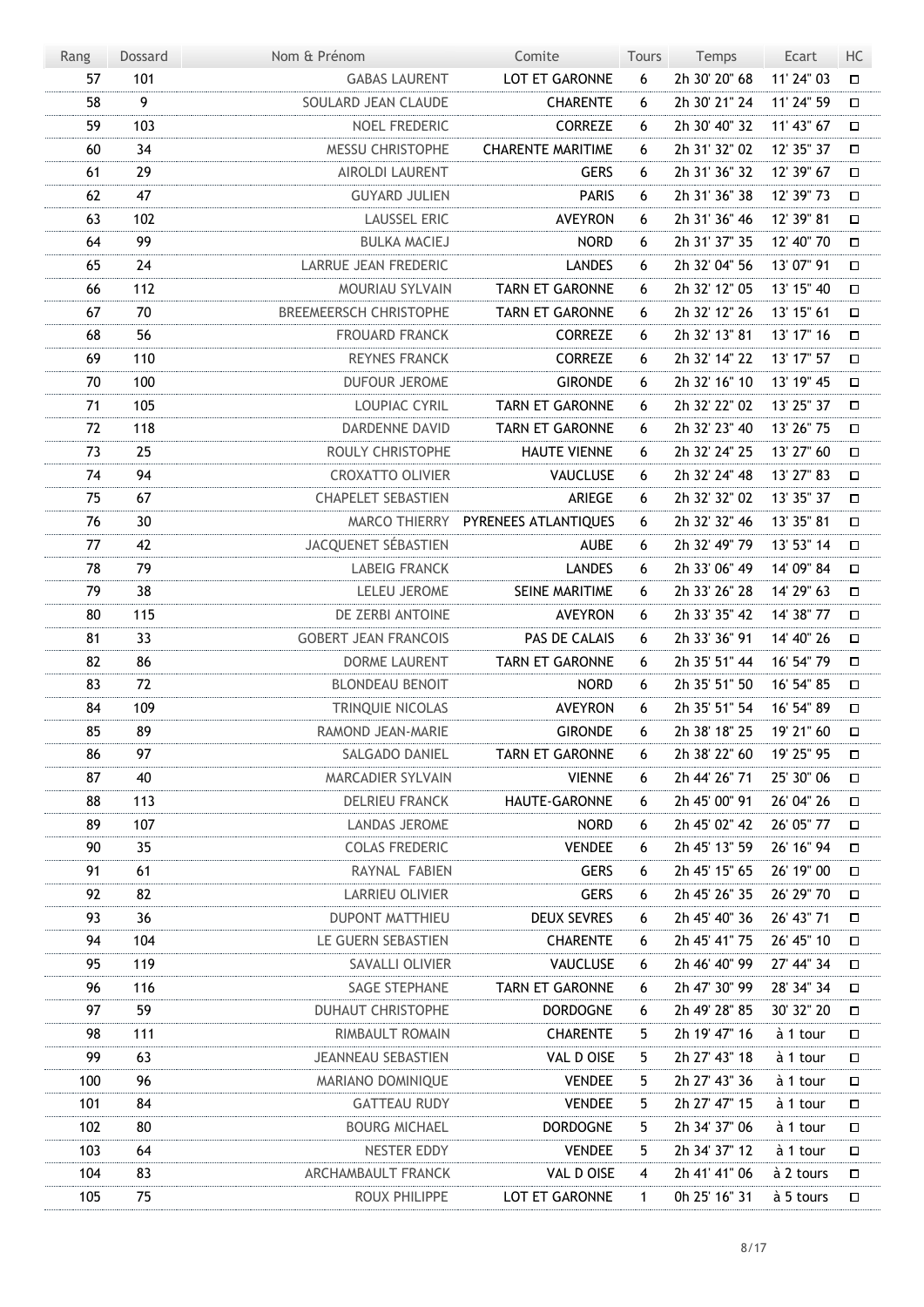| Rang    | Dossard | Nom & Prénom | Comite | <b>Tours</b> | Temps | Ecart | HC |
|---------|---------|--------------|--------|--------------|-------|-------|----|
| Classés | 105     |              |        |              |       |       |    |

|                |                         | Classement catégorie Adulte Masculin 50/59 ans |                                        |   |               | $HC =$ Mise hors course |        |
|----------------|-------------------------|------------------------------------------------|----------------------------------------|---|---------------|-------------------------|--------|
| $\mathbf{1}$   | 6                       | <b>ARADES PATRICK</b>                          | LOT                                    | 5 | 1h 53' 07" 00 |                         | □      |
| $\overline{2}$ | 115                     | <b>DUGAST PASCAL</b>                           | LOT ET GARONNE                         | 5 | 1h 53' 08" 00 | 00' 01" 00              | $\Box$ |
| 3              | $\overline{2}$          | DI PERSIO SALVATORE                            | <b>CHARENTE</b>                        | 5 | 1h 53' 09" 26 | 00' 02" 26              | □      |
| 4              | 8                       | <b>COUTINHO AUGUSTE</b>                        | HAUTE-GARONNE                          | 5 | 1h 53' 09" 45 | 00' 02" 45              | О      |
| 5              | 91                      | <b>BERRUEZO PIERRE</b>                         | <b>TARN</b>                            | 5 | 1h 53' 09" 61 | 00' 02" 61              | □      |
| 6              | $\overline{\mathbf{4}}$ | <b>FERRE NICOLAS</b>                           | SOMME                                  | 5 | 1h 53' 10" 16 | 00' 03" 16              | $\Box$ |
| $\overline{7}$ | 67                      | <b>CASTELLANO STEPHANE</b>                     | LOT ET GARONNE                         | 5 | 1h 53' 10" 20 | 00' 03" 20              | □      |
| 8              | 12                      | <b>ROMMENS FABIEN</b>                          | <b>ESSONNE</b>                         | 5 | 1h 53' 10" 61 | 00' 03" 61              | $\Box$ |
| 9              | 14                      | VAYSSIERE JEAN-CLAUDE                          | <b>AVEYRON</b>                         | 5 | 1h 53' 10" 81 | 00' 03" 81              | О      |
| 10             | 81                      | <b>BAYLE LAURENT</b>                           | <b>GIRONDE</b>                         | 5 | 1h 53' 10" 94 | 00' 03" 94              | О      |
| 11             | 10                      | SANCHEZ LAURENT                                | <b>GIRONDE</b>                         | 5 | 1h 53' 12" 32 | 00' 05" 32              | □      |
| 12             | 22                      | <b>TORRES FRANÇOIS</b>                         | <b>GERS</b>                            | 5 | 1h 53' 12" 58 | 00' 05" 58              | о      |
| 13             | 23                      |                                                | ARRAYAGO STEPHANE PYRENEES ATLANTIQUES | 5 | 1h 53' 12" 74 | 00' 05" 74              | □      |
| 14             | 43                      | <b>CAYRÉ PATRICK</b>                           | <b>HAUTES PYRENEES</b>                 | 5 | 1h 53' 12" 75 | 00' 05" 75              | О      |
| 15             | 1                       | RICAUD CHRISTIAN                               | <b>HAUTES PYRENEES</b>                 | 5 | 1h 53' 12" 78 | 00' 05" 78              | □      |
| 16             | 18                      | RENOULT PHILIPPE                               | <b>HAUTE VIENNE</b>                    | 5 | 1h 53' 13" 31 | 00' 06" 31              | $\Box$ |
| 17             | 34                      | LEBLOND JEAN PHILIPPE                          | <b>AUBE</b>                            | 5 | 1h 53' 14" 00 | 00' 07" 00              | $\Box$ |
| 18             | 56                      | <b>FERRAND PHILIPPE</b>                        | <b>CHARENTE MARITIME</b>               | 5 | 1h 53' 16" 40 | 00' 09" 40              | $\Box$ |
| 19             | 21                      | <b>GOUDEAUX FRANCK OLIVIER</b>                 | <b>CHARENTE</b>                        | 5 | 1h 53' 19" 13 | 00' 12" 13              | $\Box$ |
| 20             | 28                      | <b>BREGIERE PATRICK</b>                        | <b>CHARENTE MARITIME</b>               | 5 | 1h 53' 19" 59 | 00' 12" 59              | $\Box$ |
| 21             | 15                      | <b>CHAMPEAU FRANCIS</b>                        | <b>CORREZE</b>                         | 5 | 1h 53' 38" 38 | 00' 31" 38              | □      |
| 22             | 26                      | <b>HOLLVILLE PATRICE</b>                       | SOMME                                  | 5 | 1h 53' 38" 65 | 00' 31" 65              | □      |
| 23             | 5                       | <b>BOULZAT GERARD</b>                          | COTE D OR                              | 5 | 1h 53' 38" 70 | 00' 31" 70              | $\Box$ |
| 24             | $\overline{3}$          | <b>TAYLOR BARRY</b>                            | <b>CREUSE</b>                          | 5 | 1h 53' 38" 73 | 00' 31" 73              | $\Box$ |
| 25             | 19                      | <b>FAVARD FABRICE</b>                          | <b>DORDOGNE</b>                        | 5 | 1h 53' 38" 96 | 00' 31" 96              | $\Box$ |
| 26             | 40                      | <b>ANDORRA PATRICK</b>                         | HAUTE-GARONNE                          | 5 | 1h 53' 42" 54 | 00' 35" 54              | $\Box$ |
| 27             | 57                      | ROBINEAU HERVE                                 | <b>YONNE</b>                           | 5 | 1h 55' 20" 28 | 02' 13" 28              | П      |
| 28             | 65                      | <b>LABBE GERALD</b>                            | <b>GIRONDE</b>                         | 5 | 1h 55' 23" 15 | 02' 16" 15              | $\Box$ |
| 29             | 41                      | <b>CHOTEAU PASCAL</b>                          | <b>NORD</b>                            | 5 | 1h 56' 04" 84 | 02' 57" 84              | П      |
| 30             | 66                      | <b>GALCERA MICHEL</b>                          | <b>HAUTES PYRENEES</b>                 | 5 | 1h 56' 47" 71 | 03' 40" 71              | $\Box$ |
| 31             | 111                     | <b>BORDEROLLES THIERRY</b>                     | <b>HAUTES PYRENEES</b>                 | 5 | 1h 57' 28" 70 | 04' 21" 70              | Д      |
| 32             | 61                      | D ASCOLI JEAN PIERRE                           | <b>ISERE</b>                           | 5 | 1h 57' 28" 96 | 04' 21" 96              | $\Box$ |
| 33             | 68                      | <b>BLUM JEAN CLAUDE</b>                        | <b>ESSONNE</b>                         | 5 | 1h 57' 30" 76 | 04' 23" 76              | Д      |
| 34             | 38                      | <b>FARGUES THIERRY</b>                         | LOT                                    | 5 | 1h 57' 31" 00 | 04' 24" 00              | □      |
| 35             | 44                      | PANISSARD DIDIER                               | LOT ET GARONNE                         | 5 | 1h 57' 31" 13 | 04' 24" 13              | □      |
| 36             | 97                      | LAGARDERE JOEL                                 | LOT ET GARONNE                         | 5 | 1h 57' 31" 50 | 04' 24" 50              | □      |
| 37             | 103                     | FEUTRIER JOEL                                  | <b>TARN ET GARONNE</b>                 | 5 | 1h 57' 59" 73 | 04' 52" 73              | □      |
| 38             | 49                      | <b>COISSAC LAURENT</b>                         | <b>HAUTE VIENNE</b>                    | 5 | 1h 58' 00" 27 | 04' 53" 27              | □      |
| 39             | 9                       | MISMAQUE JACQUES                               | <b>NORD</b>                            | 5 | 1h 58' 09" 99 | 05' 02" 99              | □      |
| 40             | 47                      | <b>GIUSTI JEAN PAUL</b>                        | <b>CORREZE</b>                         | 5 | 1h 58' 10" 31 | 05' 03" 31              | 口      |
| 41             | 82                      | <b>COURDEAU OLIVIER</b>                        | <b>HAUTES PYRENEES</b>                 | 5 | 1h 58' 10" 40 | 05' 03" 40              | 口      |
| 42             | 36                      | <b>BIENAINE LUDOVIC</b>                        | <b>BOUCHES DU RHONE</b>                | 5 | 1h 58' 10" 42 | 05' 03" 42              | 口      |
| 43             | 88                      | <b>CANET RICHARD</b>                           | <b>CHARENTE</b>                        | 5 | 1h 58' 10" 56 | 05' 03" 56              | 口      |
| 44             | 60                      | MYZIA JERZY                                    | <b>BOUCHES DU RHONE</b>                | 5 | 1h 58' 10" 67 | 05' 03" 67              | 口      |
| 45             | 93                      | SIBRAC JEAN PIERRE                             | TARN ET GARONNE                        | 5 | 1h 58' 12" 22 | 05' 05" 22              | 口      |
| 46             | 62                      | <b>SOL DIDIER</b>                              | LOT                                    | 5 | 1h 58' 12" 75 | 05' 05" 75              | □      |
| 47             | 73                      | DESTAL FREDERIC                                | <b>CHARENTE</b>                        | 5 | 1h 58' 12" 92 | 05' 05" 92              | □      |
|                |                         |                                                |                                        |   |               |                         |        |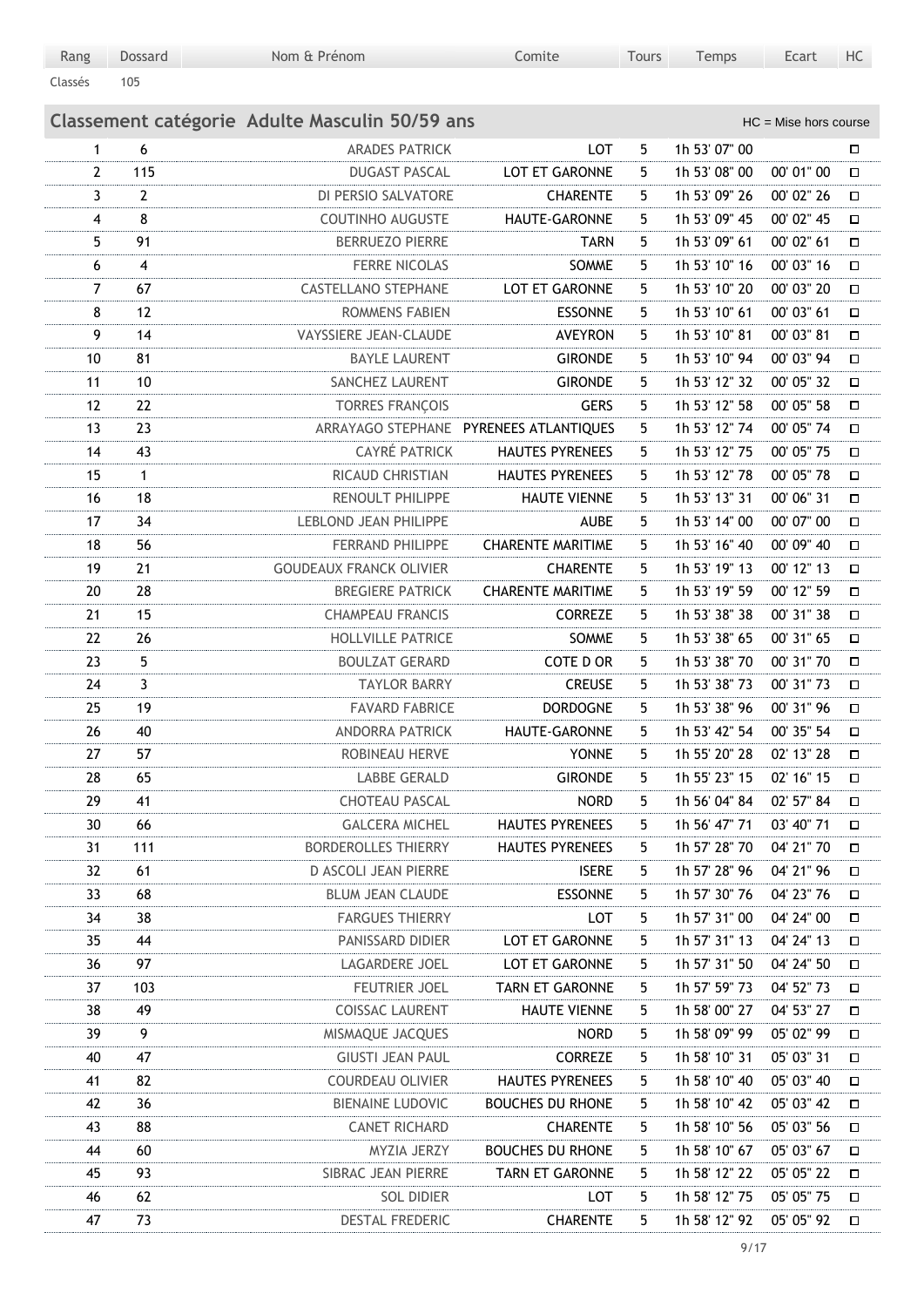| Rang | Dossard        | Nom & Prénom               | Comite                                  | <b>Tours</b> | Temps         | Ecart      | HC     |
|------|----------------|----------------------------|-----------------------------------------|--------------|---------------|------------|--------|
| 48   | 25             | MAUMY JEAN LUC             | <b>CREUSE</b>                           | 5            | 1h 58' 13" 20 | 05' 06" 20 | $\Box$ |
| 49   | $\overline{7}$ | ROGLIANO FREDERIC          | <b>TARN ET GARONNE</b>                  | 5            | 1h 58' 13" 56 | 05' 06" 56 | $\Box$ |
| 50   | 84             | PAUGET JEAN CLAUDE         | <b>ESSONNE</b>                          | 5            | 1h 58' 13" 84 | 05' 06" 84 | $\Box$ |
| 51   | 50             | DEBIOSSAT JACQUES          | <b>DORDOGNE</b>                         | 5            | 1h 58' 14" 00 | 05' 07" 00 | $\Box$ |
| 52   | 71             | <b>CHENAUD PIERRE</b>      | <b>HAUTE VIENNE</b>                     | 5            | 1h 58' 16" 41 | 05' 09" 41 | $\Box$ |
| 53   | 42             | L'AZOU PHILIPPE            | <b>GIRONDE</b>                          | 5            | 1h 58' 17" 13 | 05' 10" 13 | $\Box$ |
| 54   | 107            | <b>HABOUZIT MICHEL</b>     | LOT ET GARONNE                          | 5            | 1h 58' 17" 38 | 05' 10" 38 | $\Box$ |
| 55   | 51             | MARTAUD ERIC               | <b>CHARENTE</b>                         | 5            | 1h 58' 19" 78 | 05' 12" 78 | $\Box$ |
| 56   | 79             | <b>LARRIGAUDIERE DENIS</b> | <b>TARN ET GARONNE</b>                  | 5            | 1h 58' 20" 00 | 05' 13" 00 | $\Box$ |
| 57   | 63             | MALBREIL ERIC              | TARN ET GARONNE                         | 5            | 1h 58' 20" 94 | 05' 13" 94 | $\Box$ |
| 58   | 31             | <b>DUBIEF JACK</b>         | COTE D OR                               | 5            | 1h 58' 32" 46 | 05' 25" 46 | $\Box$ |
| 59   | 75             | <b>RENON ALAIN</b>         | PYRENEES ATLANTIQUES                    | 5            | 1h 59' 40" 04 | 06' 33" 04 | $\Box$ |
| 60   | 112            | <b>TONINI ERIC</b>         | LOT ET GARONNE                          | 5            | 2h 02' 10" 70 | 09' 03" 70 | $\Box$ |
| 61   | 94             | MILLIGAN JOHN              | HAUTE-GARONNE                           | 5            | 2h 02' 56" 28 | 09' 49" 28 | $\Box$ |
| 62   | 83             | <b>BELOTTI JEAN PIERRE</b> | LOT ET GARONNE                          | 5            | 2h 02' 58" 44 | 09' 51" 44 | $\Box$ |
| 63   | 78             | <b>BOCQUIER STEPHANE</b>   | <b>ISERE</b>                            | 5            | 2h 03' 20" 18 | 10' 13" 18 | $\Box$ |
| 64   | 37             | <b>LEDAC PIERRE</b>        | <b>ISERE</b>                            | 5            | 2h 04' 14" 06 | 11' 07" 06 | $\Box$ |
| 65   | 27             | <b>ZANKO GERARD</b>        | VAL D OISE                              | 5            | 2h 04' 58" 33 | 11' 51" 33 | $\Box$ |
| 66   | 20             | <b>LEBRUN LAURENT</b>      | <b>OISE</b>                             | 5            | 2h 05' 05" 86 | 11' 58" 86 | $\Box$ |
| 67   | 39             | <b>BROUSSET PHILIPPE</b>   | <b>TARN ET GARONNE</b>                  | 5            | 2h 05' 07" 80 | 12' 00" 80 | $\Box$ |
| 68   | 95             | <b>CARDOIT BERNARD</b>     | <b>GIRONDE</b>                          | 5            | 2h 05' 16" 66 | 12' 09" 66 | $\Box$ |
| 69   | 72             | <b>WOLMER SERGE</b>        | <b>DORDOGNE</b>                         | 5            | 2h 05' 23" 21 | 12' 16" 21 | $\Box$ |
| 70   | 70             | SOULIE BERNARD             | <b>CORREZE</b>                          | 5            | 2h 05' 23" 99 | 12' 16" 99 | П      |
| 71   | 96             | <b>CHELEUX ERIC</b>        | <b>HAUTES PYRENEES</b>                  | 5            | 2h 05' 23" 99 | 12' 16" 99 | $\Box$ |
| 72   | 110            | <b>MOULIA REMI</b>         | <b>GIRONDE</b>                          | 5            | 2h 05' 24" 51 | 12' 17" 51 | $\Box$ |
| 73   | 113            | <b>DUTOUR BERNARD</b>      | <b>TARN ET GARONNE</b>                  | 5            | 2h 05' 24" 74 | 12' 17" 74 | $\Box$ |
| 74   | 87             | <b>LESCURE DIDIER</b>      | <b>DORDOGNE</b>                         | 5            | 2h 05' 25" 60 | 12' 18" 60 | $\Box$ |
| 75   | 90             |                            | MONCASSIN JEAN LUC PYRENEES ATLANTIQUES | 5            | 2h 05' 27" 09 | 12' 20" 09 | $\Box$ |
| 76   | 80             | <b>GROSJEAN JACQUES</b>    | HAUTE-GARONNE                           | 5            | 2h 05' 27" 32 | 12' 20" 32 | $\Box$ |
| 77   | 33             | <b>CORTET STEPHANE</b>     | <b>NIEVRE</b>                           | 5            | 2h 05' 28" 37 | 12' 21" 37 | □      |
| 78   | 101            |                            | VANDAELE PASCAL PYRENEES ATLANTIQUES    | 5.           | 2h 05' 31" 36 | 12' 24" 36 | Д      |
| 79   | 46             | <b>TEISSEDRE PASCAL</b>    | <b>AVEYRON</b>                          | 5            | 2h 05' 33" 14 | 12' 26" 14 | □      |
| 80   | 85             | MEZERGUES ALAIN            | <b>CORREZE</b>                          | 5.           | 2h 05' 33" 96 | 12' 26" 96 | □      |
| 81   | 30             | <b>DUMONT DIDIER</b>       | <b>YONNE</b>                            | 5            | 2h 05' 37" 60 | 12' 30" 60 | □      |
| 82   | 77             | <b>AZCON ROGER</b>         | <b>TARN</b>                             | 5.           | 2h 05' 38" 03 | 12' 31" 03 | Д      |
| 83   | 105            | <b>AIDAT BRUNO</b>         | <b>GIRONDE</b>                          | 5.           | 2h 06' 55" 69 | 13' 48" 69 | □      |
| 84   | 17             | DEVERT FREDERIC            | <b>LANDES</b>                           | 5.           | 2h 06' 55" 87 | 13' 48" 87 | □      |
| 85   | 32             | <b>ANSEUR MICHEL</b>       | <b>TARN</b>                             | 5            | 2h 12' 38" 81 | 19' 31" 81 | □      |
| 86   | 29             | <b>DESMOTS DIDIER</b>      | <b>VENDEE</b>                           | 5            | 2h 12' 39" 14 | 19' 32" 14 | 口      |
| 87   | 104            | <b>COUARRAZE STEPHANE</b>  | HAUTE-GARONNE                           | 5.           | 2h 13' 26" 74 | 20' 19" 74 | □      |
| 88   | 108            | <b>TESSERON PASCAL</b>     | <b>CHARENTE</b>                         | 5.           | 2h 13' 37" 01 | 20' 30" 01 | 口      |
| 89   | 92             | <b>BERNABE BRUNO</b>       | <b>ISERE</b>                            | 5            | 2h 14' 09" 32 | 21' 02" 32 | □      |
| 90   | 24             | MOUSSY LAURENT             | <b>CHER</b>                             | 5.           | 2h 16' 43" 92 | 23' 36" 92 | 口      |
| 91   | 52             | LABARCHEDE ALAIN           | <b>GERS</b>                             | 5.           | 2h 16' 44" 64 | 23' 37" 64 | □      |
| 92   | 99             | PINEAU JEAN LUC            | <b>DORDOGNE</b>                         | 5.           | 2h 17' 05" 70 | 23' 58" 70 | □      |
| 93   | 59             | <b>JANSOU JEAN MARC</b>    | ARIEGE                                  | 5            | 2h 17' 27" 30 | 24' 20" 30 | □      |
| 94   | 106            | <b>GUERNY STÉPHANE</b>     | <b>HAUTES PYRENEES</b>                  | 5.           | 2h 19' 39" 00 | 26' 32" 00 | 口      |
| 95   | 69             | NOYER VINCENT              | <b>AVEYRON</b>                          | 5.           | 2h 19' 39" 01 | 26' 32" 01 | □      |
| 96   | 86             | <b>BARRETAUD PATRICK</b>   | <b>HAUTE VIENNE</b>                     | 5.           | 2h 20' 03" 17 | 26' 56" 17 | 口      |
| 97   | 109            | PALMISANO ANGEL            | TARN ET GARONNE                         | 5.           | 2h 20' 04" 47 | 26' 57" 47 | □      |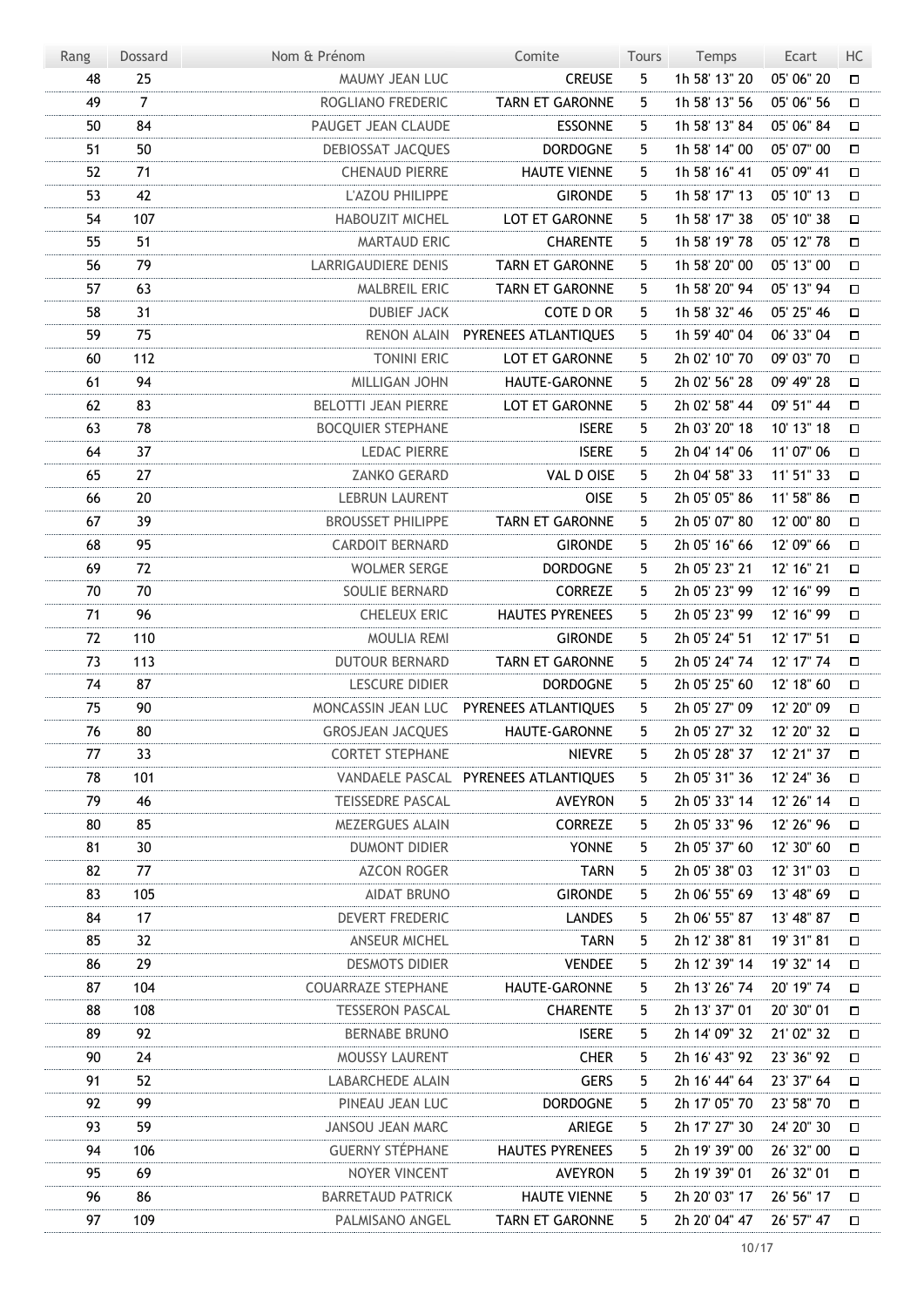| Rang    | <b>Dossard</b> | Nom & Prénom            | Comite          | <b>Tours</b>   | <b>Temps</b>  | Ecart      | HC     |
|---------|----------------|-------------------------|-----------------|----------------|---------------|------------|--------|
| 98      | 54             | <b>BILLARD GILLES</b>   | <b>CREUSE</b>   | 5.             | 2h 20' 07" 33 | 27' 00" 33 | $\Box$ |
| 99      | 16             | PELLEN CLAUDE           | <b>VAUCLUSE</b> | 5.             | 2h 21' 00" 70 | 27' 53" 70 | $\Box$ |
| 100     | 114            | <b>CARRE DIDIER</b>     | ARIEGE          | 4              | 1h 34' 02" 95 | à 1 tour   | $\Box$ |
| 101     | 48             | <b>MARTIN JEAN NOEL</b> | <b>LANDES</b>   | $\overline{4}$ | 1h 34' 04" 56 | à 1 tour   | $\Box$ |
| 102     | 35             | ROGLIONO ROLAND         | ALPES-MARITIMES | 4              | 1h 52' 06" 36 | à 1 tour   | $\Box$ |
| 103     | 98             | <b>CHAMBON THIERRY</b>  | <b>CORREZE</b>  | 4              | 1h 54' 59" 44 | à 1 tour   | $\Box$ |
| 104     | 100            | BORG MARC               | <b>CHARENTE</b> | 4              | 2h 02' 17" 11 | à 1 tour   | $\Box$ |
| 105     | 58             | MALIE CHRISTIAN         | <b>TARN</b>     | 4              | 2h 03' 39" 50 | à 1 tour   | $\Box$ |
| 106     | 102            | ANGOT LOIC              | <b>ISERE</b>    | 4              | 2h 09' 23" 52 | à 1 tour   | $\Box$ |
| Classés | 106            |                         |                 |                |               |            |        |

**Classement catégorie Adulte Masculin 60 ans et plus** Masculin 1999 and HC = Mise hors course 2 MIQUEL DANIEL HAUTE-GARONNE 4 1h 43' 23'' 65 3 OUDELET BRUNO AISNE 4 1h 44' 58'' 56 01' 34'' 91 1 MALBE SERGE CHER 4 1h 45' 01'' 60 01' 37'' 95 93 COSIO DOMINIQUE LOT ET GARONNE 4 1h 45' 31'' 30 02' 07'' 65 94 JACQUE CHRISTIAN DORDOGNE 4 1h 45' 35'' 23 02' 11'' 58 22 GUILLARD GILLES HAUTE VIENNE 4 1h 45' 35'' 35 02' 11'' 70 19 ARQUEY DANIEL CORREZE 4 1h 45' 35'' 45 02' 11'' 80 8 16 GARRY PIERRE ALAIN LOT ET GARONNE 4 1h 45' 35" 52 02' 11" 87 18 LAUSSEL PIERRE AVEYRON 4 1h 45' 35'' 54 02' 11'' 89 61 GLEIZE JEAN-LOUP VAL D OISE 4 1h 45' 35'' 76 02' 12'' 11 23 BESSE MICHEL DORDOGNE 4 1h 45' 36'' 03 02' 12'' 38 35 PANNEQUIN ROBERT COTE D OR 4 1h 45' 36'' 07 02' 12'' 42 15 BLANDIN JEAN-PIERRE HAUTES PYRENEES 4 1h 45' 36'' 23 02' 12'' 58 59 OLMEDA JEAN PYRENEES ATLANTIQUES 4 1h 45' 37'' 72 02' 14'' 07 53 TISSANDIER RICHARD CORREZE 4 1h 45' 37'' 98 02' 14'' 33 26 ABADIE FRANCIS PYRENEES ATLANTIQUES 4 1h 45' 37'' 98 02' 14'' 33 58 BARDET JEAN-PIERRE CHARENTE 4 1h 45' 38'' 43 02' 14'' 78 56 MONJOFFRE ERIC HAUTE VIENNE 4 1h 45' 38'' 91 02' 15'' 26 29 LE FOLL DIDIER VAL D OISE 4 1h 45' 39'' 93 02' 16'' 28 25 FAVEREAU JEAN JACQUES GERS 4 1h 45' 40'' 27 02' 16'' 62 21 98 PHILLIPON MICHEL TARN ET GARONNE 4 1h 45' 41" 00 02' 17" 35 33 LECOCQ FRANCOIS EURE ET LOIRE 4 1h 45' 43'' 70 02' 20'' 05 76 MOLINIER MARC PYRENEES ATLANTIQUES 4 1h 45' 43'' 77 02' 20'' 12 21 BRACCO BERNARD VAUCLUSE 4 1h 45' 44'' 97 02' 21'' 32 46 AIMAR PATRICK TARN ET GARONNE 4 1h 45' 44'' 99 02' 21'' 34 5 RAINARD PATRICK CHARENTE 4 1h 45' 46'' 74 02' 23'' 09 27 39 DRACACCI SYLVAIN MEURTHE ET MOSELLE 4 1h 46' 01" 76 02' 38" 11 6 VERGEREAU BERNARD VAL D OISE 4 1h 49' 14'' 87 05' 51'' 22 10 MAGNOAC JEAN JACQUES HAUTE-GARONNE 4 1h 49' 59'' 16 06' 35'' 51 4 ANTONIOL GERARD CORREZE 4 1h 49' 59'' 82 06' 36'' 17 102 DANGLOT PHILIPPE TARN ET GARONNE 4 1h 50' 01'' 62 06' 37'' 97 62 LABROUSSE CHRISTIAN CHARENTE MARITIME 4 1h 50' 01'' 91 06' 38'' 26

 17 TERTRE ROLAND ESSONNE 4 1h 50' 03'' 13 06' 39'' 48 30 DAILLY JEAN MICHEL CHARENTE MARITIME 4 1h 50' 06'' 15 06' 42'' 50 48 CAILLAU PHILIPPE GIRONDE 4 1h 50' 07'' 16 06' 43'' 51 20 BERTRAND JACKY VAR 4 1h 50' 09'' 52 06' 45'' 87 37 51 BAILLY YVES LOT ET GARONNE 4 1h 50' 16" 01 06' 52" 36 45 HERAUD DIDIER GARD 4 1h 51' 07'' 58 07' 43'' 93

11/17

 $\Box$  $\Box$  $\Box$  $\Box$  $\Box$  $\Box$  $\Box$  $\Box$  $\Box$  $\Box$  $\Box$  $\Box$  $\Box$  $\Box$  $\Box$  $\Box$  $\Box$  $\Box$  $\Box$  $\Box$  $\Box$  $\Box$  $\Box$  $\Box$  $\Box$  $\Box$  $\Box$  $\Box$  $\Box$  $\Box$  $\Box$  $\Box$  $\Box$  $\Box$  $\Box$  $\Box$  $\Box$  $\Box$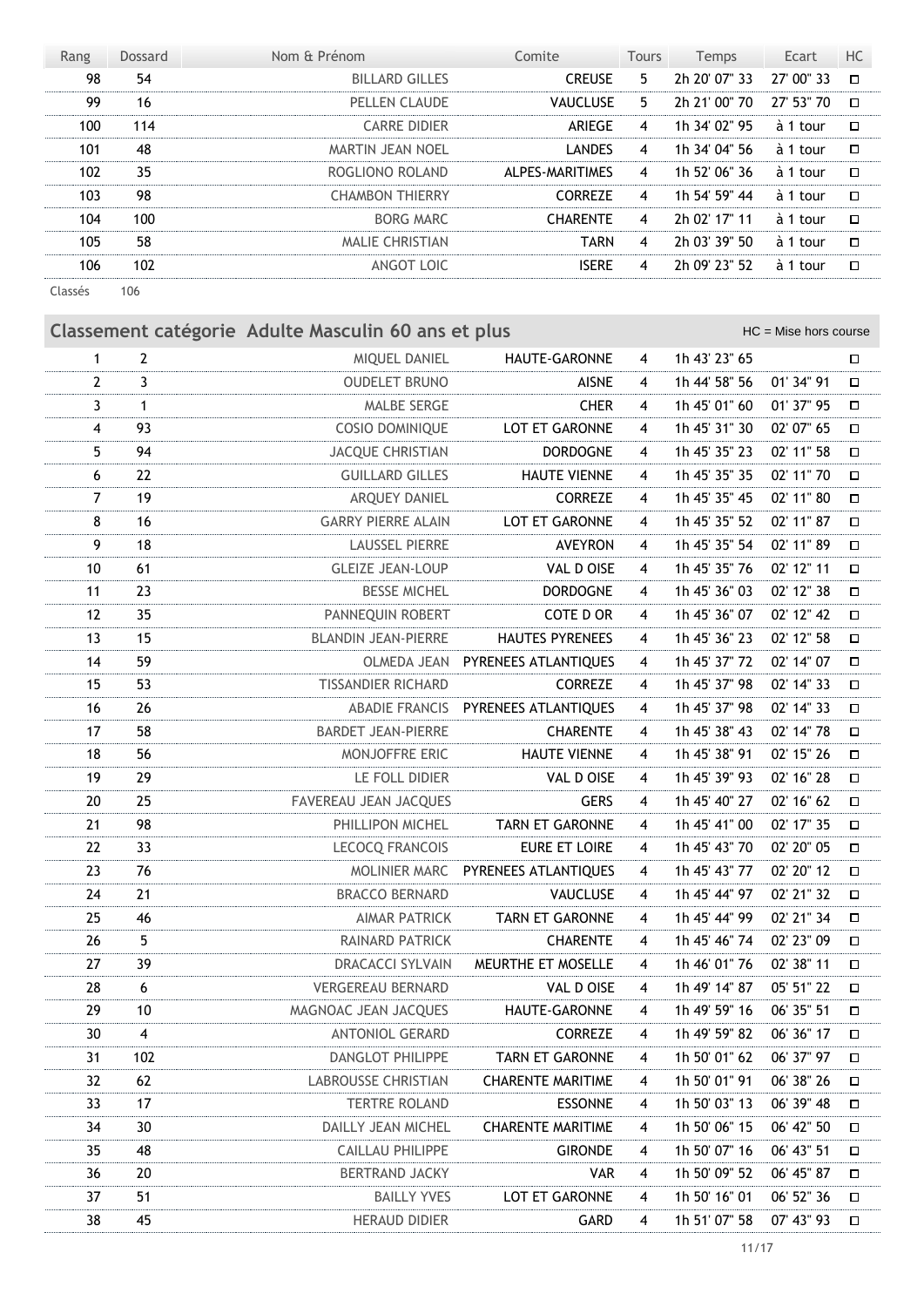| Rang | <b>Dossard</b> | Nom & Prénom                | Comite                               | Tours                   | Temps         | Ecart      | HC     |
|------|----------------|-----------------------------|--------------------------------------|-------------------------|---------------|------------|--------|
| 39   | 89             | <b>KOSEK ALAIN</b>          | <b>CHARENTE MARITIME</b>             | $\overline{4}$          | 1h 52' 00" 62 | 08' 36" 97 | 口      |
| 40   | 24             | PAILLOT CLAUDE              | <b>CHARENTE</b>                      | 4                       | 1h 52' 01" 26 | 08' 37" 61 | П      |
| 41   | 50             | <b>BAGILET CHRISTIAN</b>    | <b>HAUTES PYRENEES</b>               | 4                       | 1h 52' 02" 17 | 08' 38" 52 | $\Box$ |
| 42   | 57             | <b>BAUDET DIDIER</b>        | <b>DORDOGNE</b>                      | 4                       | 1h 52' 03" 35 | 08' 39" 70 | □      |
| 43   | 11             | <b>GIULIANI ADRIANO</b>     | <b>NORD</b>                          | $\overline{\mathbf{4}}$ | 1h 52' 04" 36 | 08' 40" 71 | $\Box$ |
| 44   | $\overline{7}$ | <b>BOEUVE CHRISTIAN</b>     | <b>NIEVRE</b>                        | 4                       | 1h 52' 11" 04 | 08' 47" 39 | О      |
| 45   | 79             | <b>DEBERNE PIERRE</b>       | <b>VENDEE</b>                        | 4                       | 1h 53' 04" 60 | 09' 40" 95 | $\Box$ |
| 46   | 47             | <b>RELLIER RENE</b>         | HAUTE-GARONNE                        | $\overline{\mathbf{4}}$ | 1h 53' 05" 51 | 09' 41" 86 | $\Box$ |
| 47   | 9              | <b>GUIZARD ALAIN</b>        | <b>TARN ET GARONNE</b>               | $\overline{\mathbf{4}}$ | 1h 53' 29" 45 | 10' 05" 80 | $\Box$ |
| 48   | 12             | <b>BERGEGERE FRANCIS</b>    | <b>GIRONDE</b>                       | 4                       | 1h 53' 46" 10 | 10' 22" 45 | О      |
| 49   | 43             | MAURRIC GERARD              | <b>BOUCHES DU RHONE</b>              | 4                       | 1h 53' 58" 13 | 10' 34" 48 | $\Box$ |
| 50   | 27             | MARCELLAUD GERARD           | <b>CREUSE</b>                        | 4                       | 1h 54' 03" 01 | 10' 39" 36 | $\Box$ |
| 51   | 92             | <b>GHELARDINI SERGE</b>     | HAUTE-GARONNE                        | 4                       | 1h 54' 03" 38 | 10' 39" 73 | $\Box$ |
| 52   | 69             | THEN JOËL                   | <b>HAUTES PYRENEES</b>               | 4                       | 1h 54' 03" 63 | 10' 39" 98 | $\Box$ |
| 53   | 73             | <b>DUCHIRON JEAN PAUL</b>   | <b>HAUTE VIENNE</b>                  | 4                       | 1h 54' 03" 92 | 10' 40" 27 | $\Box$ |
| 54   | 87             | PAILLOT RAYMOND             | <b>CHARENTE</b>                      | 4                       | 1h 54' 04" 33 | 10' 40" 68 | $\Box$ |
| 55   | 83             | <b>LUBIATO DIDIER</b>       | LOT ET GARONNE                       | $\overline{\mathbf{4}}$ | 1h 54' 07" 54 | 10' 43" 89 | $\Box$ |
| 56   | 34             | <b>GIBERT GERARD</b>        | LOZERE                               | 4                       | 1h 54' 07" 95 | 10' 44" 30 | $\Box$ |
| 57   | 41             | CHEVRIER JEAN-JACQUES       | <b>YVELINES</b>                      | 4                       | 1h 54' 08" 07 | 10' 44" 42 | $\Box$ |
| 58   | 86             | <b>BOCQUIER JEAN CLAUDE</b> | <b>DORDOGNE</b>                      | 4                       | 1h 54' 08" 32 | 10' 44" 67 | $\Box$ |
| 59   | 36             | <b>RIGAUD ROBERT</b>        | <b>HERAULT</b>                       | 4                       | 1h 54' 08" 66 | 10' 45" 01 | о      |
| 60   | 75             | <b>CEBRIAN MICHEL</b>       | <b>CHARENTE</b>                      | 4                       | 1h 54' 08" 74 | 10' 45" 09 | $\Box$ |
| 61   | 63             | <b>VRIGNAUD CLAUDE</b>      | <b>VENDEE</b>                        | 4                       | 1h 54' 09" 26 | 10' 45" 61 | П      |
| 62   | 66             | <b>MONTAUBAN RENE</b>       | HAUTE-GARONNE                        | 4                       | 1h 54' 10" 70 | 10' 47" 05 | $\Box$ |
| 63   | 55             | ALMAIDA JEAN YVES           | <b>VAUCLUSE</b>                      | 4                       | 1h 54' 10" 72 | 10' 47" 07 | $\Box$ |
| 64   | 32             | <b>JEAUNEAU LUCIEN</b>      | <b>YONNE</b>                         | 4                       | 1h 54' 11" 01 | 10' 47" 36 | $\Box$ |
| 65   | 38             | FLEURY JEAN LOUIS           | <b>NIEVRE</b>                        | 4                       | 1h 54' 11" 05 | 10' 47" 40 | $\Box$ |
| 66   | 104            | <b>LAFITE MARC</b>          | <b>TARN ET GARONNE</b>               | $\overline{4}$          | 1h 54' 11" 38 | 10' 47" 73 | $\Box$ |
| 67   | 88             |                             | BERNARDO URBAIN PYRENEES ATLANTIQUES | $\overline{4}$          | 1h 54' 15" 11 | 10' 51" 46 | $\Box$ |
| 68   | 64             | <b>FLEURY MARCEL</b>        | <b>EURE ET LOIRE</b>                 | 4                       | 1h 54' 30" 08 | 11' 06" 43 | Д      |
| 69   | 91             | <b>RESTES FRANCIS</b>       | TARN ET GARONNE                      | 4                       | 1h 55' 13" 09 | 11' 49" 44 | □      |
| 70   | 70             | <b>TONINI FRANÇOIS</b>      | LOT ET GARONNE                       | 4                       | 1h 58' 09" 64 | 14' 45" 99 | $\Box$ |
| 71   | 14             | <b>COCHET DIDIER</b>        | <b>AISNE</b>                         | 4                       | 1h 58' 09" 97 | 14' 46" 32 | □      |
| 72   | 103            | CAZEAUX MAXIME              | LOT ET GARONNE                       | 4                       | 1h 58' 10" 17 | 14' 46" 52 | □      |
| 73   | 78             | MALARD JEAN DANIEL          | <b>CHARENTE MARITIME</b>             | 4                       | 1h 58' 11" 74 | 14' 48" 09 | Д      |
| 74   | 40             | <b>BARON JEAN MICHEL</b>    | <b>INDRE</b>                         | 4                       | 1h 58' 11" 95 | 14' 48" 30 | $\Box$ |
| 75   | 105            | ROMERO CLAUDE               | <b>TARN ET GARONNE</b>               | 4                       | 1h 58' 14" 93 | 14' 51" 28 | 口      |
| 76   | 96             | REGEASSE MICHEL             | <b>CHARENTE MARITIME</b>             | 4                       | 1h 59' 03" 58 | 15' 39" 93 | □      |
| 77   | 95             | MAZAUDOUX DIDIER            | <b>CHARENTE</b>                      | 4                       | 1h 59' 55" 92 | 16' 32" 27 | 口      |
| 78   | 85             | <b>GRAS DIDIER</b>          | VAUCLUSE                             | 4                       | 1h 59' 59" 06 | 16' 35" 41 | □      |
| 79   | 42             | <b>BOIREAU JEAN-PIERRE</b>  | <b>VIENNE</b>                        | 4                       | 2h 00' 17" 01 | 16' 53" 36 | 口      |
| 80   | 90             | DELHOMME THIERRY            | <b>VENDEE</b>                        | 4                       | 2h 00' 24" 31 | 17' 00" 66 | $\Box$ |
| 81   | 67             | <b>LAGRAVE BERNARD</b>      | <b>GIRONDE</b>                       | 4                       | 2h 00' 24" 37 | 17' 00" 72 | 口      |
| 82   | 68             | <b>TOURIGNY SYLVAIN</b>     | <b>AISNE</b>                         | 4                       | 2h 00' 25" 69 | 17' 02" 04 | 口      |
| 83   | 52             | FERAL DANIEL                | <b>AVEYRON</b>                       | 4                       | 2h 00' 25" 74 | 17' 02" 09 | 口      |
| 84   | 100            | SIMONNOT GERARD             | <b>CHARENTE</b>                      | 4                       | 2h 03' 28" 63 | 20' 04" 98 | 口      |
| 85   | 28             | <b>SAVARY JOEL</b>          | SOMME                                | 4                       | 2h 03' 28" 67 | 20' 05" 02 | 口      |
| 86   | 49             | <b>LANTOINE MICHEL</b>      | <b>AISNE</b>                         | 4                       | 2h 03' 42" 88 | 20' 19" 23 | 口      |
| 87   | 54             | <b>CHAUVET HERVE</b>        | <b>VAR</b>                           | 4                       | 2h 05' 05" 59 | 21' 41" 94 | 口      |
| 88   | 81             | <b>GEAY MICHEL</b>          | HAUTE-GARONNE                        | 4                       | 2h 05' 08" 82 | 21' 45" 17 | □      |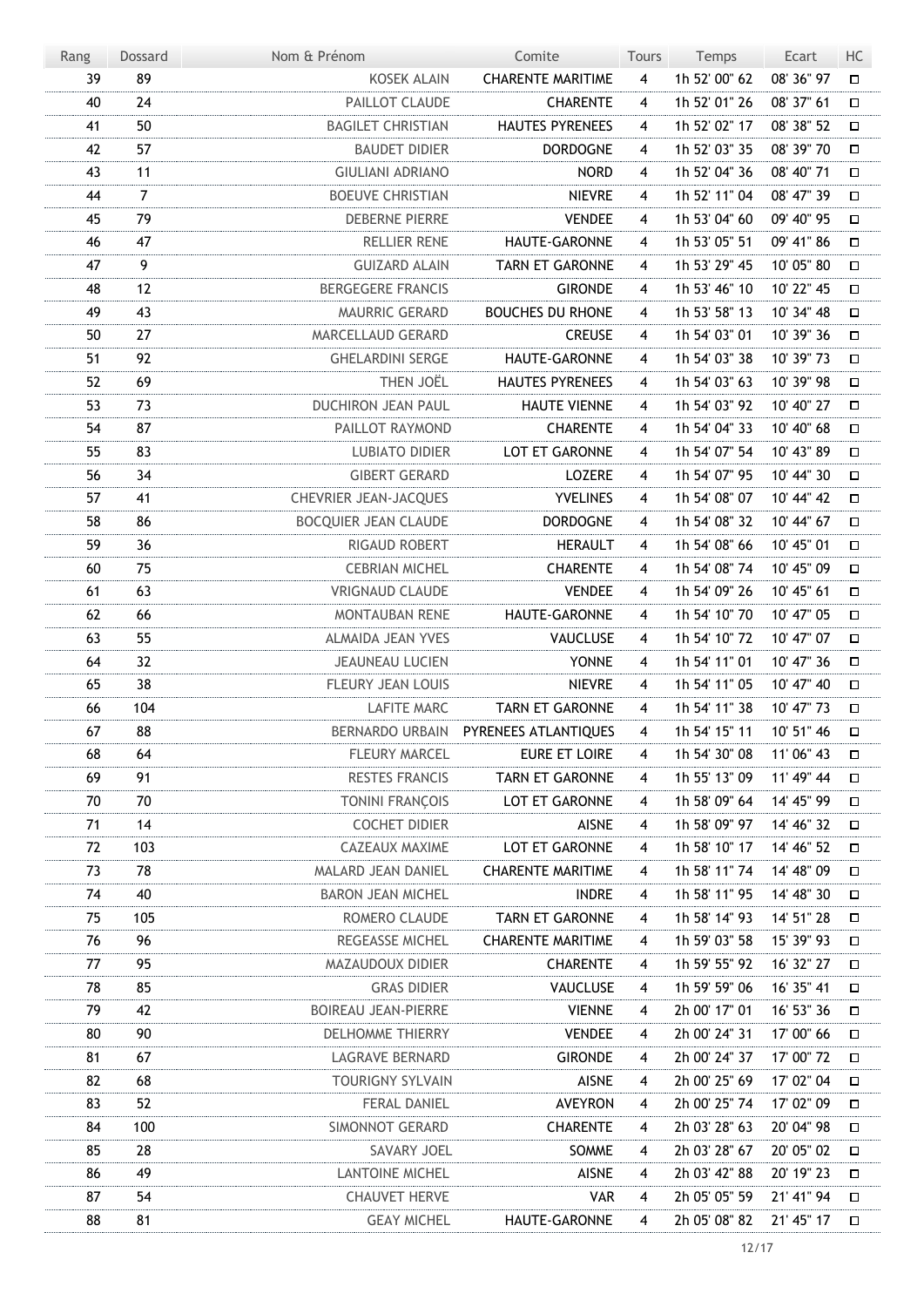| Rang | Dossard | Nom & Prénom                  | Comite                 | <b>Tours</b>   | Temps         | Ecart      | HC     |
|------|---------|-------------------------------|------------------------|----------------|---------------|------------|--------|
| 89   | 71      | <b>DOLFI ROBERT</b>           | <b>VAR</b>             | $\overline{4}$ | 2h 09' 34" 54 | 26' 10" 89 | $\Box$ |
| 90   | 72      | <b>JAUFFRET MAURICE</b>       | <b>VAUCLUSE</b>        | $\overline{4}$ | 2h 09' 35" 08 | 26' 11" 43 | $\Box$ |
| 91   | 60      | LACOMBE DOMINIQUE             | <b>CHER</b>            | $\overline{4}$ | 2h 15' 27" 93 | 32' 04" 28 | $\Box$ |
| 92   | 84      | <b>BATHIE JACKY</b>           | <b>VAR</b>             | $\overline{4}$ | 2h 16' 37" 30 | 33' 13" 65 | $\Box$ |
| 93   | 82      | <b>SEMENT JEAN-PIERRE</b>     | <b>HAUTES PYRENEES</b> | 3              | 1h 50' 15" 87 | à 1 tour   | $\Box$ |
| 94   | 65      | <b>CHABOURLIN JEAN CLAUDE</b> | <b>TARN ET GARONNE</b> | 3              | 1h 53' 03" 62 | à 1 tour   | $\Box$ |
| 95   | 37      | DE GRAAF JULIEN               | <b>TARN</b>            | $\mathbf{0}$   |               | ABD ou N   | $\Box$ |
| 96   | 8       | NIGAUD BERTRAND               | <b>EURE</b>            | $\Omega$       |               | ABD ou N   | $\Box$ |
| 97   | 80      | POWELL JOHN                   | <b>TARN ET GARONNE</b> | $\mathbf{0}$   |               | ABD ou N   | $\Box$ |
| 98   | 44      | <b>MERER THIERRY</b>          | <b>EURE</b>            | $\mathbf{0}$   |               | ABD ou N   | $\Box$ |
| 99   | 97      | <b>GATTEAU GUY</b>            | <b>VENDEE</b>          | $\mathbf{0}$   |               | ABD ou N   | $\Box$ |
|      |         |                               |                        |                |               |            |        |

Classés 99

# Classement catégorie Jeune Féminin 13/14 ans<br>
HC = Mise hors course

|  | LAMARCHE CLARA       | PAS DE CALAIS 4 1h 13' 43" 79             |   |                          |             |        |
|--|----------------------|-------------------------------------------|---|--------------------------|-------------|--------|
|  | GOULIER VALENTINE    | <b>YONNF</b>                              | 4 | 1h 23' 25" 40 09' 41" 61 |             | Л      |
|  | <b>FROUARD DIANE</b> | `ORRF7F                                   | 4 | 1h 24' 35" 78 10' 51" 99 |             | □□     |
|  | MAROUETTE MAELA      | LOT ET GARONNE 4 1h 25' 05" 35 11' 21" 56 |   |                          |             | $\Box$ |
|  | PERRIFR ALICE        | IRONDE                                    | 4 | 1h 25' 05" 93 11' 22" 14 |             | Л      |
|  | OBRE HELOISE         |                                           | 3 | 1h 07' 41" 87            | à 1<br>tour |        |
|  |                      |                                           |   |                          |             |        |

Classés 6

×

|                      |    | Classement catégorie Jeune Féminin 15/16 ans |                        |                |               | $HC =$ Mise hors course |        |
|----------------------|----|----------------------------------------------|------------------------|----------------|---------------|-------------------------|--------|
|                      | 83 | LARRY AUDE                                   | HAUTE VIENNE           | 6              | 1h 48' 00" 43 |                         |        |
|                      | 81 | <b>MONTAGNOL LYSA</b>                        | <b>HAUTES PYRENEES</b> | 6              | 1h 49' 44" 20 | 01' 43" 77              | $\Box$ |
|                      | 82 | LOZACH EMMA                                  | LOT ET GARONNE         | 5.             | 1h 41' 09" 91 | à 1 tour                | $\Box$ |
| 4                    | 85 | CHADIRAC LOU                                 | <b>TARN ET GARONNE</b> | 5.             | 1h 42' 51" 91 | à 1 tour                | $\Box$ |
| 5.                   | 87 | JEANNEAU LINA                                | VAL D OISE             | 5.             | 1h 45' 02" 55 | à 1 tour                | $\Box$ |
| 6                    | 84 | VANOOSTHUYSE ANAIS                           | PAS DE CALAIS          | 5.             | 1h 48' 09" 52 | $\lambda$ 1 tour        | $\Box$ |
|                      | 86 | <b>GROS ELISE</b>                            | <b>HAUTE VIENNE</b>    | $\overline{4}$ | 1h 35' 58" 89 | à 2 tours               | $\Box$ |
| $\sim$ $\sim$ $\sim$ |    |                                              |                        |                |               |                         |        |

Classés 7

| Classement catégorie Jeune Masculin 13/14 ans<br>$HC =$ Mise hors course |                |                          |                        |                |               |             |        |  |
|--------------------------------------------------------------------------|----------------|--------------------------|------------------------|----------------|---------------|-------------|--------|--|
| $\mathbf{1}$                                                             | $\overline{2}$ | DECRUCQ AXEL             | <b>NORD</b>            | $\overline{4}$ | 1h 07' 43" 60 |             | $\Box$ |  |
| $\mathbf{2}$                                                             | 3              | <b>PICARD PAUL</b>       | <b>LOT ET GARONNE</b>  | $\overline{4}$ | 1h 07' 43" 69 | 00' 00" 09  | $\Box$ |  |
| 3                                                                        | 16             | DAUBY HUGO               | <b>HAUTE VIENNE</b>    | $\overline{4}$ | 1h 07' 44" 12 | 00' 00" 52  | $\Box$ |  |
| 4                                                                        | 7              | <b>JACOTEY NATHAN</b>    | <b>TARN ET GARONNE</b> | $\overline{4}$ | 1h 07' 44" 27 | 00' 00" 67  | $\Box$ |  |
| 5                                                                        | 9              | <b>BEGLIOMINI FLAVIO</b> | <b>NORD</b>            | $\overline{4}$ | 1h 07' 44" 27 | 00' 00" 67  | $\Box$ |  |
| 6                                                                        | 34             | <b>VERHEE GAUTHIER</b>   | PAS DE CALAIS          | 4              | 1h 07' 44" 27 | 00' 00" 67  | $\Box$ |  |
| $\overline{7}$                                                           | 6              | <b>POULET FLORENT</b>    | SEINE MARITIME         | $\overline{4}$ | 1h 07' 45" 84 | 00' 02" 24  | □      |  |
| 8                                                                        | 18             | <b>DEHEZ VINCENT</b>     | <b>GERS</b>            | 4              | 1h 08' 29" 05 | 00' 45'' 45 | □      |  |
| 9                                                                        | 4              | <b>BASSEMENT ROMAIN</b>  | <b>ESSONNE</b>         | $\overline{4}$ | 1h 09' 53" 40 | 02' 09" 80  | $\Box$ |  |
| 10                                                                       | 27             | <b>BERTONI ERWANN</b>    | <b>GIRONDE</b>         | $\overline{4}$ | 1h 09' 59" 93 | 02' 16" 33  | $\Box$ |  |
| 11                                                                       | 12             | <b>LAFON ETHAN</b>       | <b>HAUTES PYRENEES</b> | $\overline{4}$ | 1h 10' 00" 51 | 02' 16" 91  | □      |  |
| 12                                                                       | 26             | <b>DOYEN MATHIS</b>      | <b>NORD</b>            | $\overline{4}$ | 1h 11' 18" 37 | 03' 34" 77  | $\Box$ |  |
| 13                                                                       | 14             | <b>CAVAILLE RAPHAEL</b>  | <b>LOT ET GARONNE</b>  | $\overline{4}$ | 1h 11' 18" 47 | 03' 34" 87  | $\Box$ |  |
| 14                                                                       | 41             | <b>BONZON YANN</b>       | <b>HAUTE-GARONNE</b>   | 4              | 1h 11' 21" 84 | 03' 38" 24  | $\Box$ |  |
| 15                                                                       | 23             | PETIT LÉON               | <b>NIEVRE</b>          | $\overline{4}$ | 1h 12' 05" 47 | 04' 21" 87  | $\Box$ |  |
| 16                                                                       | 29             | <b>POLIN LUCAS</b>       | PAS DE CALAIS          | 4              | 1h 12' 30" 18 | 04' 46" 58  | □      |  |
| 17                                                                       | 10             | <b>LAVERY JULIEN</b>     | <b>GIRONDE</b>         | 4              | 1h 13' 40" 46 | 05' 56" 86  | □      |  |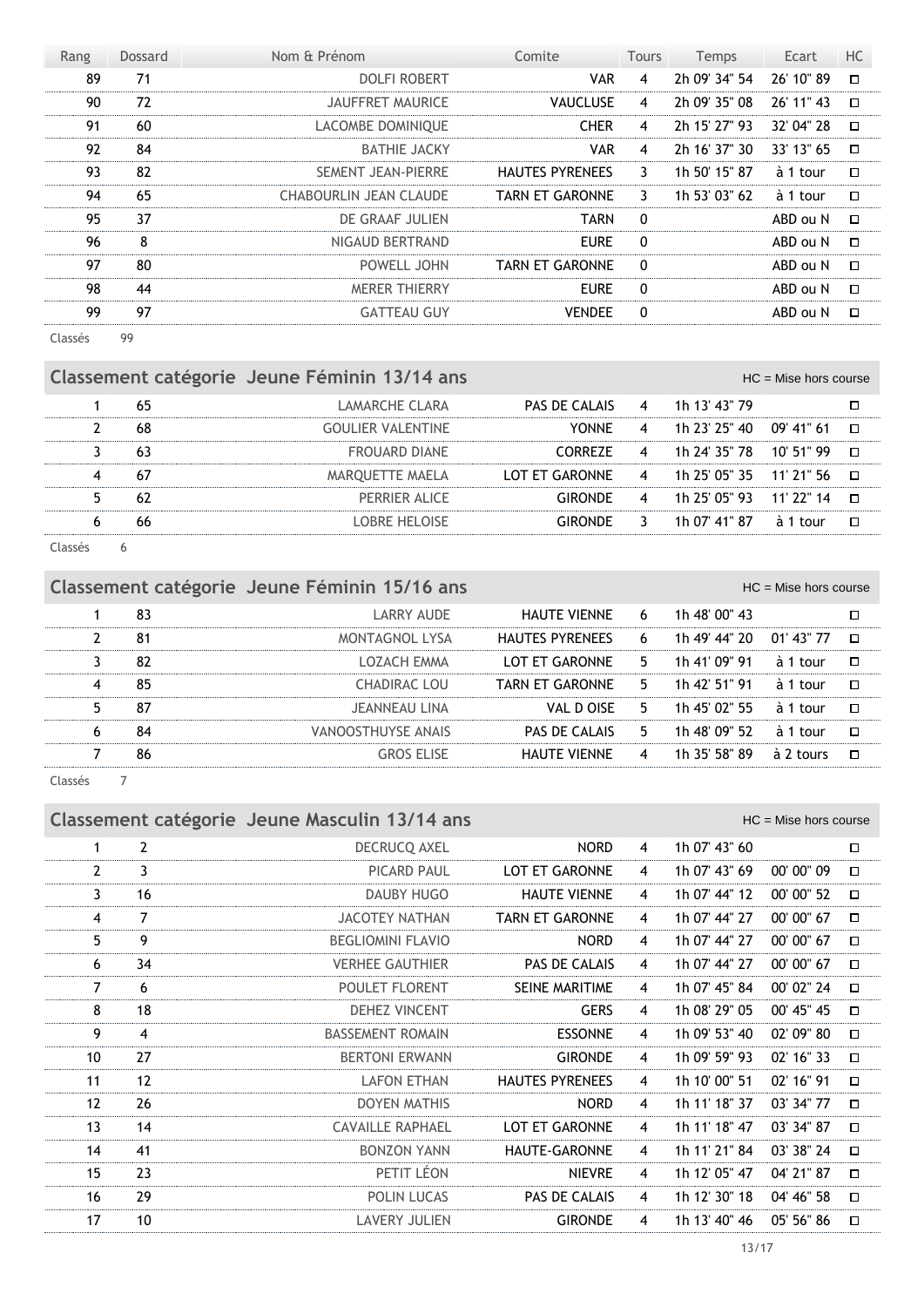| Rang    | Dossard | Nom & Prénom              | Comite                   | <b>Tours</b> | Temps         | Ecart      | HC     |
|---------|---------|---------------------------|--------------------------|--------------|---------------|------------|--------|
| 18      | 33      | <b>BENOIT VICTOR</b>      | <b>GIRONDE</b>           | 4            | 1h 16' 01" 22 | 08' 17" 62 | $\Box$ |
| 19      | 32      | <b>LANDAS MARTY</b>       | <b>NORD</b>              | 4            | 1h 16' 15" 40 | 08' 31" 80 | $\Box$ |
| 20      | 17      | ANASTASOAIE OGER DIMITRI  | <b>OISE</b>              | 4            | 1h 17' 58" 67 | 10' 15" 07 | $\Box$ |
| 21      | 39      | <b>JACOTEY BRYAN</b>      | <b>TARN ET GARONNE</b>   | 4            | 1h 17' 58" 69 | 10' 15" 09 | $\Box$ |
| 22      | 36      | <b>MOLAS PAUL</b>         | <b>GIRONDE</b>           | 4            | 1h 17' 59" 18 | 10' 15" 58 | $\Box$ |
| 23      | 25      | RAPEAUD MIKAEL            | <b>HAUTE-GARONNE</b>     | 4            | 1h 18' 12" 81 | 10' 29" 21 | $\Box$ |
| 24      | 24      | <b>BONGIOVANNI ADRIEN</b> | <b>TARN ET GARONNE</b>   | 4            | 1h 18' 40" 12 | 10' 56" 52 | $\Box$ |
| 25      | 5       | <b>REBER KILIAN</b>       | <b>CHARENTE MARITIME</b> | 4            | 1h 20' 35" 96 | 12' 52" 36 | $\Box$ |
| 26      | 35      | <b>DALPOZO LAURIS</b>     | <b>TARN ET GARONNE</b>   | 4            | 1h 21' 18" 46 | 13' 34" 86 | $\Box$ |
| 27      | 38      | MAHIEUX CÉLYAN            | <b>TARN ET GARONNE</b>   | 4            | 1h 23' 26" 55 | 15' 42" 95 | $\Box$ |
| 28      | 22      | <b>LANDREAU PAUL</b>      | <b>CHARENTE MARITIME</b> | 4            | 1h 24' 25" 51 | 16' 41" 91 | $\Box$ |
| 29      | 20      | ARCHAMBAULT JULES         | VAL D OISE               | 4            | 1h 26' 32" 78 | 18' 49" 18 | $\Box$ |
| 30      | 19      | <b>RAUSIER THOMAS</b>     | <b>CREUSE</b>            | 4            | 1h 26' 45" 45 | 19' 01" 85 | $\Box$ |
| 31      | 37      | <b>MERLE ARTHUR</b>       | <b>TARN ET GARONNE</b>   | 4            | 1h 27' 45" 42 | 20' 01" 82 | $\Box$ |
| 32      | 40      | <b>RIVALS ENZO</b>        | <b>TARN ET GARONNE</b>   | 4            | 1h 28' 40" 13 | 20' 56" 53 | $\Box$ |
| 33      | 31      | MARGARIDENC MATHÉO        | <b>TARN ET GARONNE</b>   | 4            | 1h 28' 50" 80 | 21' 07" 20 | $\Box$ |
| 34      | 21      | <b>BULTEL GAETAN</b>      | PAS DE CALAIS            | 3            | 1h 09' 05" 80 | à 1 tour   | $\Box$ |
| Classés | 34      |                           |                          |              |               |            |        |

**Classement catégorie** Jeune Masculin 15/16 ans **Classement Catégorie** Jeune Masculin 15/16 ans 1 16 BOURDEJEAU BASTIEN LOT ET GARONNE 6 1h 33' 17" 54  $\Box$ 2 40 ROCHEREAU JULIEN HAUTE VIENNE 6 1h 34' 34'' 73 01' 17'' 19  $\Box$ 3 5 CAYSSIALS JULIEN AVEYRON 6 1h 34' 35'' 95 01' 18'' 41  $\Box$ 4 41 FERREIRA MICKAEL GERS 6 1h 34' 38'' 00 01' 20'' 46  $\Box$ 5 63 CHADIRAC TOM TARN ET GARONNE 6 1h 34' 38'' 10 01' 20'' 56  $\Box$ 6 34 ARDHUIN MATHIS NORD 6 1h 34' 38'' 99 01' 21'' 45  $\Box$ 7 4 LEVON ELIOTT ESSONNE 6 1h 34' 44'' 86 01' 27'' 32  $\Box$ 8 31 MOLTENI FLORIAN LOZERE 6 1h 34' 46'' 95 01' 29'' 41  $\Box$ 9 6 MATHIEU ANTHONY PUY DE DOME 6 1h 34' 48'' 90 01' 31'' 36  $\Box$ 10 15 GUERNY BAPTISTE HAUTES PYRENEES 6 1h 34' 51'' 04 01' 33'' 50  $\Box$ 11 28 BONNEAU PAUL VENDEE 6 1h 35' 35'' 13 02' 17'' 59  $\Box$ 12 37 LAPORTE CLEMENT LOT ET GARONNE 6 1h 35' 35'' 18 02' 17'' 64  $\Box$ 13 38 BETTEGA RAPHAEL ESSONNE 6 1h 35' 49'' 55 02' 32'' 01  $\Box$ 14 21 DEGNATI ENZO DORDOGNE 6 1h 36' 33'' 28 03' 15'' 74  $\Box$ 15 7 BRUHIER MATTEO SOMME 6 1h 37' 01'' 96 03' 44'' 42  $\Box$ 16 51 HUBERT MATHIS NORD 6 1h 37' 40'' 87 04' 23'' 33  $\Box$ 17 17 FAULCON JEREMIE ESSONNE 6 1h 38' 34'' 20 05' 16'' 66  $\Box$ 18 60 MELER BASTIEN HAUTE VIENNE 6 1h 38' 36'' 40 05' 18'' 86  $\Box$ 19 11 SAINT-QUENTIN HUGO NORD 6 1h 40' 16'' 25 06' 58'' 71  $\Box$ 20 45 GUILBERT EDOUARD GIRONDE 6 1h 40' 17'' 78 07' 00'' 24  $\Box$ 21 2 38" 10  $\Box$ 22 42 VERVELLE TANGUY SOMME 6 1h 40' 59'' 73 07' 42'' 19  $\Box$ 23 46 MICHAILLE LOIC HAUTES PYRENEES 6 1h 41' 10'' 29 07' 52'' 75  $\Box$ 24 3 BRIN ARTHUR LOT ET GARONNE 6 1h 42' 25'' 53 09' 07'' 99  $\Box$ 25 19 FROUARD MATISSE CORREZE 6 1h 42' 34'' 66 09' 17'' 12  $\Box$ 26 29 GOMES NOANN ALLIER 6 1h 43' 59'' 28 10' 41'' 74  $\Box$ 27 54 CHRETIEN GREGOIRE ESSONNE 6 1h 43' 59'' 84 10' 42'' 30  $\Box$ 28 10 MONTEGUT GAUTHIER HAUTE-GARONNE 6 1h 43' 59'' 96 10' 42'' 42  $\Box$ 29 56 DE POULPIQUET VICTOR ESSONNE 6 1h 44' 02'' 36 10' 44'' 82  $\Box$ 30 55 ROCHETTE JORDAN HAUTE VIENNE 6 1h 44' 32'' 76 11' 15'' 22  $\Box$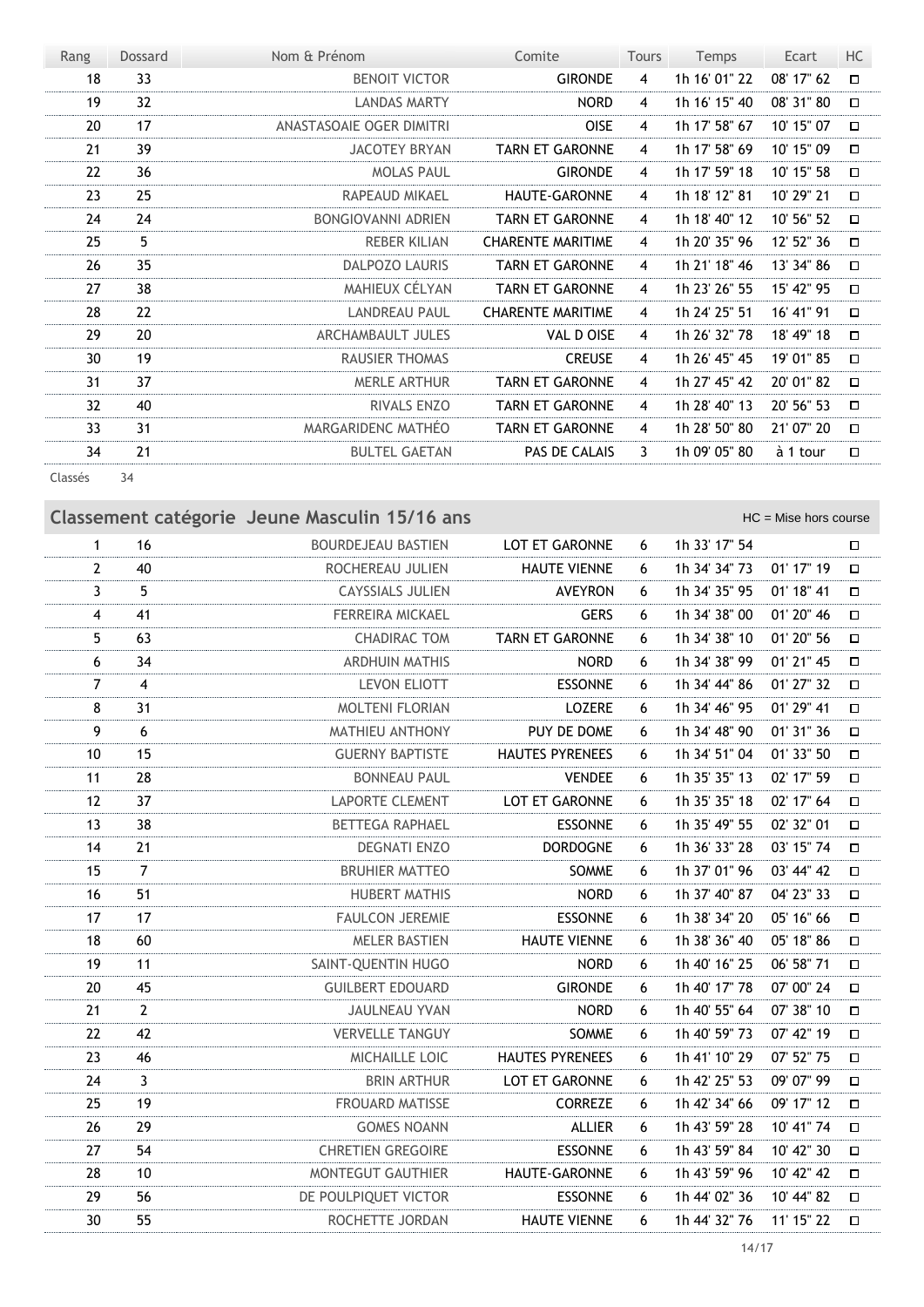| Rang            | <b>Dossard</b> | Nom & Prénom              | Comite                   | Tours        | Temps         | Ecart      | HC     |
|-----------------|----------------|---------------------------|--------------------------|--------------|---------------|------------|--------|
| 31              | 47             | <b>CAVAILLE VALENTIN</b>  | LOT ET GARONNE           | 6            | 1h 45' 06" 61 | 11' 49" 07 | $\Box$ |
| 32 <sup>2</sup> | 53             | <b>MANSILHA LUCAS</b>     | LOT ET GARONNE           | 6            | 1h 46' 09" 67 | 12' 52" 13 | $\Box$ |
| 33              | 61             | PIROT LUCAS               | LOT ET GARONNE           | 6            | 1h 46' 11" 29 | 12' 53" 75 | $\Box$ |
| 34              | 18             | MARTINEZ MATTEO           | <b>AVEYRON</b>           | 6            | 1h 46' 11" 35 | 12' 53" 81 | $\Box$ |
| 35              | 8              | <b>GOULIER KARL</b>       | <b>YONNE</b>             | 6            | 1h 46' 11" 68 | 12' 54" 14 | $\Box$ |
| 36              | 24             | ROUX NICOLAS              | <b>GERS</b>              | 6            | 1h 46' 11" 72 | 12' 54" 18 | □      |
| 37              | 57             | <b>DAVID FABIEN</b>       | <b>HAUTE VIENNE</b>      | 6            | 1h 47' 58" 02 | 14' 40" 48 | $\Box$ |
| 38              | 20             | <b>DUGUE NICOLAS</b>      | <b>HAUTE VIENNE</b>      | 6            | 1h 48' 01" 00 | 14' 43" 46 | $\Box$ |
| 39              | 44             | ALDEBERT MATTHIAS         | <b>NORD</b>              | 6            | 1h 49' 06" 53 | 15' 48" 99 | $\Box$ |
| 40              | 36             | <b>COUGET VINCENT</b>     | <b>HAUTES PYRENEES</b>   | 6            | 1h 49' 43" 69 | 16' 26" 15 | $\Box$ |
| 41              | 35             | <b>LEROY QUENTIN</b>      | <b>GIRONDE</b>           | 6            | 1h 51' 25" 36 | 18' 07" 82 | $\Box$ |
| 42              | 58             | <b>CARESMEL SYLVAIN</b>   | LOT ET GARONNE           | 6            | 1h 53' 15" 50 | 19' 57" 96 | $\Box$ |
| 43              | 30             | <b>JOUBERT THEO</b>       | <b>EURE ET LOIRE</b>     | 6            | 4h 54' 00" 00 | 20' 42" 46 | $\Box$ |
| 44              | 49             | <b>ESCUER ANTHONY</b>     | <b>GERS</b>              | 5            | 1h 34' 17" 82 | à 1 tour   | $\Box$ |
| 45              | 26             | <b>DUCIAU YANN</b>        | <b>VAL D OISE</b>        | 5            | 1h 35' 56" 66 | à 1 tour   | $\Box$ |
| 46              | 27             | PELAUD GREGORY            | <b>CHARENTE MARITIME</b> | 5            | 1h 35' 56" 87 | à 1 tour   | $\Box$ |
| 47              | 59             | <b>GUGLIELMI THIBAULT</b> | <b>ESSONNE</b>           | 5            | 1h 37' 40" 81 | à 1 tour   | $\Box$ |
| 48              | 39             | <b>COYCO RIOWEN</b>       | <b>CORREZE</b>           | 5            | 1h 38' 00" 33 | à 1 tour   | $\Box$ |
| 49              | 43             | <b>LARTIGUE RAPHAEL</b>   | <b>TARN ET GARONNE</b>   | 5            | 1h 39' 54" 10 | à 1 tour   | $\Box$ |
| 50              | 22             | <b>FELIX MARC</b>         | <b>CHARENTE</b>          | 5            | 1h 42' 30" 61 | à 1 tour   | $\Box$ |
| 51              | 32             | <b>CORTET AXEL</b>        | <b>NIEVRE</b>            | 5            | 1h 42' 34" 73 | à 1 tour   | $\Box$ |
| 52              | 33             | <b>LORE VALENTIN</b>      | <b>TARN ET GARONNE</b>   | 5            | 1h 42' 51" 81 | à 1 tour   | $\Box$ |
| 53              | 62             | <b>HIVERT NICOLAS</b>     | <b>HAUTE VIENNE</b>      | 5            | 1h 47' 06" 06 | à 1 tour   | $\Box$ |
| 54              | 14             | <b>DECROUY GAEL</b>       | <b>AISNE</b>             | 3            | 0h 52' 25" 42 | à 3 tours  | $\Box$ |
| 55              | 48             | <b>VAUDON ETIENNE</b>     | <b>HAUTE VIENNE</b>      | 3            | 1h 00' 28" 23 | à 3 tours  | $\Box$ |
| 56              | 25             | <b>CHARRAUD TOM</b>       | SOMME                    | $\mathbf{1}$ | 0h 16' 43" 72 | à 5 tours  | $\Box$ |
|                 |                |                           |                          |              |               |            |        |

Classés 56

Total classés 682

#### **Non partants ou abandons**

| <b>DOSSARD</b> | <b>NOM</b>               | <b>COMITE</b>          | CATE                      | <b>NBTOURS</b> | <b>DERNIER PASSAGE</b> |
|----------------|--------------------------|------------------------|---------------------------|----------------|------------------------|
| 920            | <b>ABADIE ADRIEN</b>     | <b>NORD</b>            | Adulte Féminin 17/29 ans  | 5              | 01:51:25               |
| 56             | <b>PAVIN EMMANUEL</b>    | PUY DE DOME            | Adulte Masculin 17/19 ans | 5.             | 02:02:36               |
| 4              | SIMONET LUCAS            | <b>CORREZE</b>         | Adulte Masculin 17/19 ans | 4              | 01:29:45               |
| 54             | <b>DAVIDOU QUENTIN</b>   | <b>CORREZE</b>         | Adulte Masculin 17/19 ans | 4              | 01:29:55               |
| 43             | <b>DEFOSSEZ ANTOINE</b>  | <b>OISE</b>            | Adulte Masculin 17/19 ans | 3              | 01:04:24               |
| 21             | <b>LOTTON SAMUEL</b>     | <b>HAUTE VIENNE</b>    | Adulte Masculin 17/19 ans | 3              | 01:05:25               |
| 76             | <b>BOUDIGUE LUCAS</b>    | <b>GIRONDE</b>         | Adulte Masculin 17/19 ans | 3              | 01:10:41               |
| 45             | LACAZE ADRIEN            | <b>GERS</b>            | Adulte Masculin 17/19 ans | 3              | 01:11:07               |
| 41             | <b>REYNES ENZO</b>       | <b>CORREZE</b>         | Adulte Masculin 17/19 ans | $\mathcal{P}$  | 00:37:10               |
| 53             | <b>LARROUY AXEL</b>      | <b>HAUTES PYRENEES</b> | Adulte Masculin 17/19 ans | $\overline{2}$ | 00:41:24               |
| 77             | <b>CHEVALIER MAXENCE</b> | <b>GIRONDE</b>         | Adulte Masculin 17/19 ans | $\mathbf{2}$   | 00:43:26               |
| 48             | <b>DESMOTS ARTHIS</b>    | <b>VENDEE</b>          | Adulte Masculin 17/19 ans | $\mathbf 1$    | 00:13:37               |
| 52             | <b>CIGANA THIBAUT</b>    | <b>GIRONDE</b>         | Adulte Masculin 17/19 ans | $\mathbf 1$    | 00:21:51               |
| 15             | <b>SENECAIL FIRMIN</b>   | <b>NORD</b>            | Adulte Masculin 17/19 ans | 0              |                        |
| 16             | <b>FIGADERE CLEMENT</b>  | <b>GIRONDE</b>         | Adulte Masculin 17/19 ans | 0              |                        |
| 50             | <b>CLOT ESTEBAN</b>      | <b>TARN ET GARONNE</b> | Adulte Masculin 17/19 ans | 0              |                        |
| 58             | <b>GAULTIER ENZO</b>     | <b>TARN ET GARONNE</b> | Adulte Masculin 17/19 ans | 0              |                        |
| 70             | <b>DULOUNG JONATHAN</b>  | <b>HAUTES PYRENEES</b> | Adulte Masculin 17/19 ans | 0              | للمنافسات              |
| $\mathcal{P}$  | <b>BLANCHET JÉRÉMY</b>   | <b>TARN ET GARONNE</b> | Adulte Masculin 20/29 ans | 5              | 02:02:46               |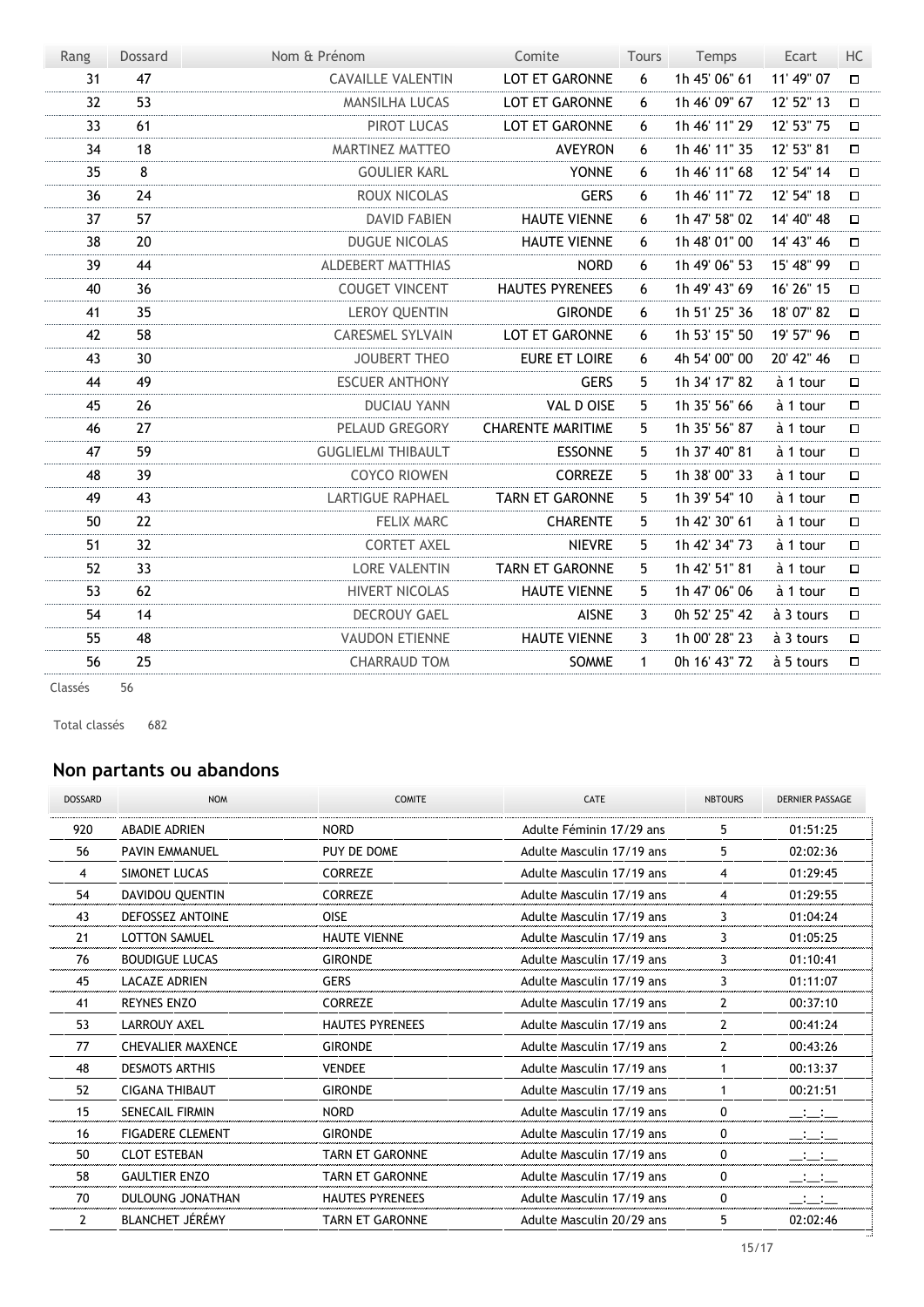| Rang | Dossard                 | Nom & Prénom             | Comite<br><b>Tours</b>    | Temps                   | Ecart<br>HC.                                                                                                                                                                                                                                                                                                        |
|------|-------------------------|--------------------------|---------------------------|-------------------------|---------------------------------------------------------------------------------------------------------------------------------------------------------------------------------------------------------------------------------------------------------------------------------------------------------------------|
| 22   | <b>BURBAUD MAXIME</b>   | <b>HAUTE VIENNE</b>      | Adulte Masculin 20/29 ans | 5                       | 02:05:59                                                                                                                                                                                                                                                                                                            |
| 71   | <b>BAZIN DONATIEN</b>   | <b>AISNE</b>             | Adulte Masculin 20/29 ans | $\overline{\mathbf{4}}$ | 01:36:18                                                                                                                                                                                                                                                                                                            |
| 25   | <b>AUTIN JEREMY</b>     | <b>CHARENTE</b>          | Adulte Masculin 20/29 ans | 4                       | 01:42:02                                                                                                                                                                                                                                                                                                            |
| 102  | COQUIL AURELIEN         | TARN ET GARONNE          | Adulte Masculin 20/29 ans | 4                       | 01:42:12                                                                                                                                                                                                                                                                                                            |
| 73   | ASQUIE NEAL             | LOT ET GARONNE           | Adulte Masculin 20/29 ans | 4                       | 01:43:55                                                                                                                                                                                                                                                                                                            |
| 38   | HALLIER NICOLAS         | SEINE MARITIME           | Adulte Masculin 20/29 ans | 4                       | 01:49:16                                                                                                                                                                                                                                                                                                            |
| 80   | LIVERTOUT CORENTIN      | <b>CHARENTE</b>          | Adulte Masculin 20/29 ans | 4                       | 01:58:17                                                                                                                                                                                                                                                                                                            |
| 62   | <b>MESSU RONAN</b>      | <b>CHARENTE MARITIME</b> | Adulte Masculin 20/29 ans | 4                       | 02:08:22                                                                                                                                                                                                                                                                                                            |
| 46   | AÏNI ISSAM              | <b>NORD</b>              | Adulte Masculin 20/29 ans | 3                       | 01:12:37                                                                                                                                                                                                                                                                                                            |
| 52   | <b>MAYRAN LUCAS</b>     | AVEYRON                  | Adulte Masculin 20/29 ans | 3                       | 01:16:34                                                                                                                                                                                                                                                                                                            |
| 91   | DAVIDOU BASTIEN         | <b>CORREZE</b>           | Adulte Masculin 20/29 ans | 3                       |                                                                                                                                                                                                                                                                                                                     |
| 75   | DUMOULIN THOMAS         | <b>AVEYRON</b>           | Adulte Masculin 20/29 ans | 3                       | 01:27:56<br>01:32:53                                                                                                                                                                                                                                                                                                |
| 17   |                         |                          |                           | $\overline{2}$          |                                                                                                                                                                                                                                                                                                                     |
|      | BELOTTI LUCAS           | LOT ET GARONNE           | Adulte Masculin 20/29 ans |                         | 00:49:42                                                                                                                                                                                                                                                                                                            |
| 96   | <b>BERTHIER ANTOINE</b> | <b>NORD</b>              | Adulte Masculin 20/29 ans | $\mathbf{2}$            | 00:51:32                                                                                                                                                                                                                                                                                                            |
| 74   | PERROT RONAN            | <b>ESSONNE</b>           | Adulte Masculin 20/29 ans | $\overline{2}$          | 00:51:33                                                                                                                                                                                                                                                                                                            |
| 61   | <b>GEORGES JEAN LOU</b> | VAL D OISE               | Adulte Masculin 20/29 ans | $\overline{2}$          | 00:53:22                                                                                                                                                                                                                                                                                                            |
| 58   | TOUYERAS JONATHAN       | CHARENTE                 | Adulte Masculin 20/29 ans | $\mathbf{2}$            | 01:27:21                                                                                                                                                                                                                                                                                                            |
| 37   | JAMIN PIERRICK          | DEUX SEVRES              | Adulte Masculin 20/29 ans | $\mathbf{1}$            | 00:28:01                                                                                                                                                                                                                                                                                                            |
| 81   | <b>LEGER LIONEL</b>     | PUY DE DOME              | Adulte Masculin 20/29 ans | 0                       | $-1$                                                                                                                                                                                                                                                                                                                |
| 99   | FORT ELIE               | LOT ET GARONNE           | Adulte Masculin 20/29 ans | 0                       | $\equiv$ $\equiv$                                                                                                                                                                                                                                                                                                   |
| 104  | MERCIER JEREMY          | <b>CORREZE</b>           | Adulte Masculin 20/29 ans | 0                       | $  -$                                                                                                                                                                                                                                                                                                               |
| 47   | <b>VERGARA RAPHAEL</b>  | <b>GIRONDE</b>           | Adulte Masculin 30/39 ans | 5                       | 02:08:50                                                                                                                                                                                                                                                                                                            |
| 76   | RICHARD JEAN BERNARD    | <b>BOUCHES DU RHONE</b>  | Adulte Masculin 30/39 ans | 5                       | 02:28:27                                                                                                                                                                                                                                                                                                            |
| 45   | SDRIGOTTI ROMAIN        | <b>TARN ET GARONNE</b>   | Adulte Masculin 30/39 ans | 4                       | 01:33:51                                                                                                                                                                                                                                                                                                            |
| 16   | VALADE DYLAN            | LOT ET GARONNE           | Adulte Masculin 30/39 ans | 4                       | 01:39:12                                                                                                                                                                                                                                                                                                            |
| 52   | PILLES JUDIKAËL         | LANDES                   | Adulte Masculin 30/39 ans | 4                       | 01:39:20                                                                                                                                                                                                                                                                                                            |
| 20   | <b>GOMEZ VINCENT</b>    | <b>LANDES</b>            | Adulte Masculin 30/39 ans | 4                       | 01:41:17                                                                                                                                                                                                                                                                                                            |
| 31   | <b>FONTAINE JEROME</b>  | PAS DE CALAIS            | Adulte Masculin 30/39 ans | 4                       | 01:46:48                                                                                                                                                                                                                                                                                                            |
| 25   | <b>GUITTARD MICKAEL</b> | PUY DE DOME              | Adulte Masculin 30/39 ans | 4                       | 01:49:29                                                                                                                                                                                                                                                                                                            |
| 81   | PERUSIN BENJAMIN        | <b>GERS</b>              | Adulte Masculin 30/39 ans | 4                       | 01:57:52                                                                                                                                                                                                                                                                                                            |
| 84   | <b>GLOUX EDDY</b>       | <b>TARN ET GARONNE</b>   | Adulte Masculin 30/39 ans | 3                       | 01:11:33                                                                                                                                                                                                                                                                                                            |
| 10   | SOLANA GUILLAUME        | HAUTE-GARONNE            | Adulte Masculin 30/39 ans | 3                       | 01:15:24                                                                                                                                                                                                                                                                                                            |
| 73   | <b>FAVEREAU CYRIL</b>   | GERS                     | Adulte Masculin 30/39 ans | 3                       | 01:15:29                                                                                                                                                                                                                                                                                                            |
| 62   | <b>BERTHUIT DAMIEN</b>  | LOZERE                   | Adulte Masculin 30/39 ans | 3                       | 01:24:07                                                                                                                                                                                                                                                                                                            |
| 54   | MENEGHEL VINCENT        | DORDOGNE                 | Adulte Masculin 30/39 ans | $\overline{2}$          | 00:48:50                                                                                                                                                                                                                                                                                                            |
| 49   | <b>GIRAUD NICOLAS</b>   | LOT ET GARONNE           | Adulte Masculin 30/39 ans | $\mathbf{2}$            | 00:48:50                                                                                                                                                                                                                                                                                                            |
| 12   | <b>COTO SEBASTIEN</b>   | <b>GIRONDE</b>           | Adulte Masculin 30/39 ans | $\overline{2}$          | 00:51:43                                                                                                                                                                                                                                                                                                            |
| 77   | PAOLETTI LIONEL         | TARN ET GARONNE          | Adulte Masculin 30/39 ans | 2                       | 00:56:54                                                                                                                                                                                                                                                                                                            |
| 33   | BOIRIVANT STEPHANE      | <b>VENDEE</b>            | Adulte Masculin 30/39 ans | $\mathbf{1}$            | 00:26:01                                                                                                                                                                                                                                                                                                            |
| 41   | <b>FOURET FRANCOIS</b>  | <b>BOUCHES DU RHONE</b>  | Adulte Masculin 30/39 ans | 0                       | $\equiv$ $\equiv$                                                                                                                                                                                                                                                                                                   |
| 43   | DEL REY JULIEN          | <b>ISERE</b>             | Adulte Masculin 30/39 ans | 0                       | للتخليف                                                                                                                                                                                                                                                                                                             |
| 45   | DERAIN LAURENT          | <b>ISERE</b>             | Adulte Masculin 40/49 ans | 4                       | 01:31:40                                                                                                                                                                                                                                                                                                            |
| 87   | PUJOL JOEL              | HAUTE-GARONNE            | Adulte Masculin 40/49 ans | 4                       | 01:33:18                                                                                                                                                                                                                                                                                                            |
| 114  | COSTALUNGA GUILLAUME    | LOT ET GARONNE           | Adulte Masculin 40/49 ans | 4                       | 01:36:30                                                                                                                                                                                                                                                                                                            |
| 18   | <b>GIPOULOU REMI</b>    | LOT ET GARONNE           | Adulte Masculin 40/49 ans | 3                       | 01:09:22                                                                                                                                                                                                                                                                                                            |
| 17   | CAZALA STÉPHANE         | HAUTES PYRENEES          | Adulte Masculin 40/49 ans | 3                       | 01:11:46                                                                                                                                                                                                                                                                                                            |
| 43   | LOUBET STEPHANE         | ARIEGE                   | Adulte Masculin 40/49 ans | 3                       | 01:14:14                                                                                                                                                                                                                                                                                                            |
| 90   | CAZALA DAVID            | <b>HAUTES PYRENEES</b>   | Adulte Masculin 40/49 ans | 3                       | 01:20:45                                                                                                                                                                                                                                                                                                            |
| 46   | ROQUE PATRICK           | LOT                      | Adulte Masculin 40/49 ans | $\mathbf{1}$            | 00:24:24                                                                                                                                                                                                                                                                                                            |
| 19   | SEREMES JAMES           | <b>ESSONNE</b>           | Adulte Masculin 40/49 ans | 0                       | $  -$                                                                                                                                                                                                                                                                                                               |
| 54   | TACHON CHRISTOPHE       | <b>ESSONNE</b>           | Adulte Masculin 40/49 ans | 0                       | $  -$                                                                                                                                                                                                                                                                                                               |
| 62   | PICY THIBAUT            | <b>CHER</b>              | Adulte Masculin 40/49 ans | 0                       | $\frac{1}{2}$ $\frac{1}{2}$ $\frac{1}{2}$ $\frac{1}{2}$ $\frac{1}{2}$ $\frac{1}{2}$ $\frac{1}{2}$ $\frac{1}{2}$ $\frac{1}{2}$ $\frac{1}{2}$ $\frac{1}{2}$ $\frac{1}{2}$ $\frac{1}{2}$ $\frac{1}{2}$ $\frac{1}{2}$ $\frac{1}{2}$ $\frac{1}{2}$ $\frac{1}{2}$ $\frac{1}{2}$ $\frac{1}{2}$ $\frac{1}{2}$ $\frac{1}{2}$ |
| 65   | MENETTE DAVID GILBERT   | <b>GUADELOUPE</b>        | Adulte Masculin 40/49 ans | 0                       | _:__:__                                                                                                                                                                                                                                                                                                             |
|      |                         |                          |                           |                         |                                                                                                                                                                                                                                                                                                                     |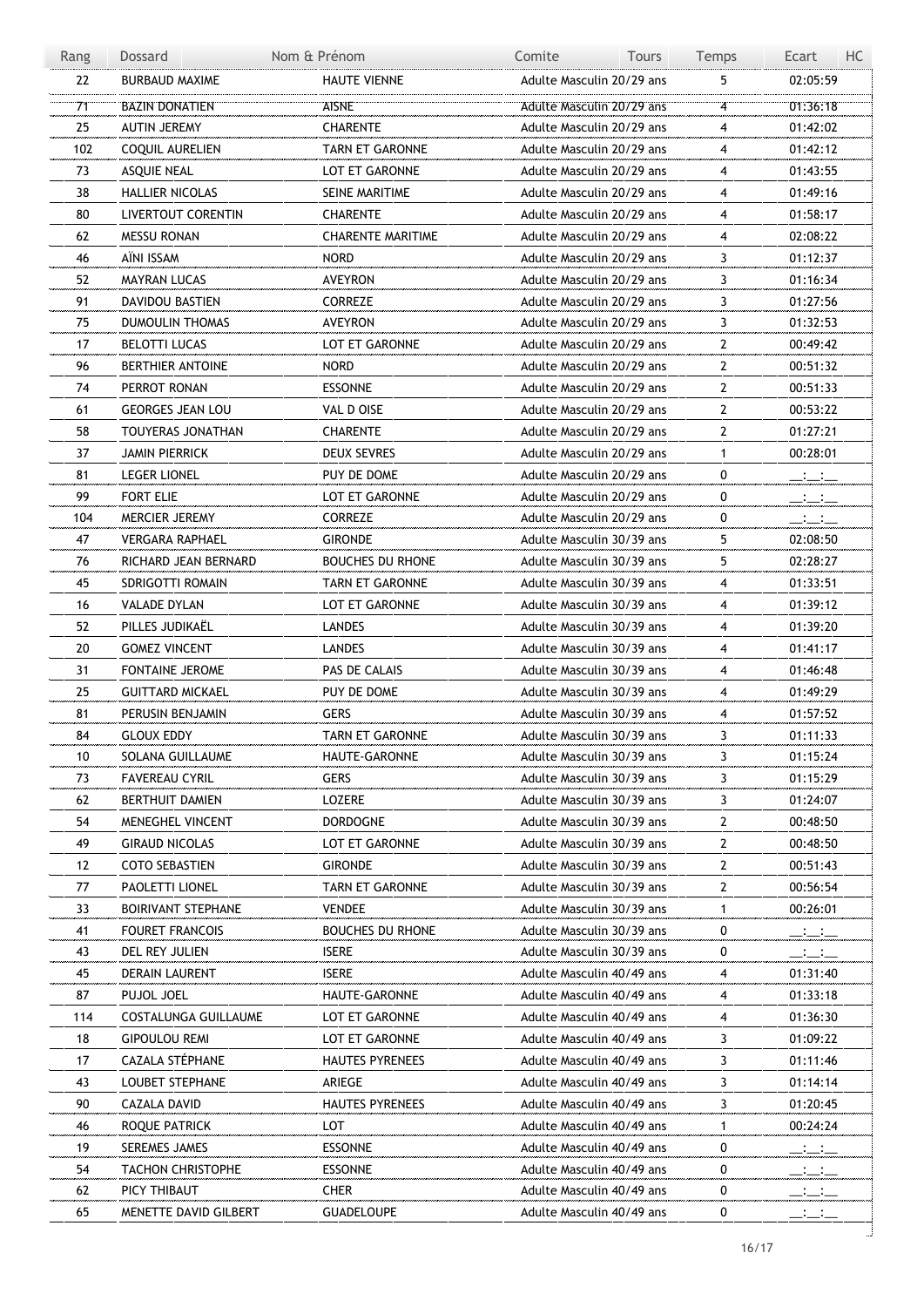| Rang | Dossard                       | Nom & Prénom             | Comite<br><b>Tours</b>         | Temps          | Ecart<br>HC.                             |
|------|-------------------------------|--------------------------|--------------------------------|----------------|------------------------------------------|
| 990  | <b>LEBLOND JEAN PHILIPPE</b>  | LOT                      | Adulte Masculin 50/59 ans      | 5              | 01:53:14                                 |
| '999 | <b>ARADES PATRICK</b>         | <b>LOT</b>               | Adulte Masculin 50/59 ans      | $\overline{4}$ | 01:34:02                                 |
| 89   | SOURBADERE JOEL               | <b>GERS</b>              | Adulte Masculin 50/59 ans      | $\overline{2}$ | 00:45:56                                 |
| 74   | <b>DAGUZAN ALAIN</b>          | <b>GERS</b>              | Adulte Masculin 50/59 ans      | 0              | $\equiv$ $\equiv$                        |
| 76   | <b>MARCEL CYRANI</b>          | VAL D OISE               | Adulte Masculin 50/59 ans      | 0              | $\frac{1}{2}$ . The set of $\frac{1}{2}$ |
| 45   | LE NEUN CLAUDE                | <b>ESSONNE</b>           | Adulte Masculin 50/59 ans      | 0              | $\equiv$ $\equiv$                        |
| 53   | SALLES ERIC                   | PYRENEES ATLANTIQUES     | Adulte Masculin 50/59 ans      | 0              | سنسنس                                    |
| 55   | <b>CLEMOUX FRANCOIS ANDRE</b> | VAL D OISE               | Adulte Masculin 50/59 ans      | 0              | $\equiv$ $\equiv$                        |
| 64   | <b>MIEYAN FRANCK</b>          | <b>HAUTE-GARONNE</b>     | Adulte Masculin 50/59 ans      | 0              | $\Box$ : $\Box$ : $\Box$                 |
| 31   | <b>TISSEAU BRUNO</b>          | <b>VENDEE</b>            | Adulte Masculin 60 ans et plus | $\overline{2}$ | 01:00:37                                 |
| 77   | <b>LOUVEL GILLES</b>          | VAL D OISE               | Adulte Masculin 60 ans et plus | $\overline{2}$ | 01:00:44                                 |
| 99   | <b>MEYNET DIDIER</b>          | <b>LOT ET GARONNE</b>    | Adulte Masculin 60 ans et plus | $\mathbf{1}$   | 00:35:11                                 |
| 74   | <b>SAPENA PATRICE</b>         | <b>DORDOGNE</b>          | Adulte Masculin 60 ans et plus | $\mathbf{1}$   | 00:35:13                                 |
| 101  | <b>BOUCHET GERARD</b>         | <b>CHARENTE MARITIME</b> | Adulte Masculin 60 ans et plus | 0              | سنستحس                                   |
| 64   | <b>MATHIEU HELLINE</b>        | PUY DE DOME              | Jeune Féminin 13/14 ans        | $\overline{2}$ | 00:46:22                                 |
| 88   | <b>CHACUN MUTEL MALLAURY</b>  | <b>VENDEE</b>            | Jeune Féminin 15/16 ans        | $\mathbf{1}$   | 00:18:08                                 |
| 28   | <b>ROUX DAMIEN</b>            | <b>GERS</b>              | Jeune Masculin 13/14 ans       | $\overline{2}$ | 00:36:53                                 |
| 15   | <b>FREYGNAC LENNY</b>         | <b>CORREZE</b>           | Jeune Masculin 13/14 ans       | $\mathbf{1}$   | 00:15:19                                 |
| 30   | <b>BAUDRY LUCAS</b>           | <b>CHARENTE MARITIME</b> | Jeune Masculin 13/14 ans       | $\mathbf{1}$   | 00:15:33                                 |
| 8    | <b>GENESTE LUCAS</b>          | HAUTE-GARONNE            | Jeune Masculin 13/14 ans       | 0              | $\Box$ : $\Box$ : $\Box$                 |
| 12   | <b>TABANON DIMITRI</b>        | <b>GIRONDE</b>           | Jeune Masculin 15/16 ans       | 3              | 00:48:19                                 |
| 52   | <b>CAZALA JEREMY</b>          | <b>HAUTES PYRENEES</b>   | Jeune Masculin 15/16 ans       | $\overline{2}$ | 00:31:18                                 |
| 50   | <b>FOURES REMI</b>            | <b>TARN ET GARONNE</b>   | Jeune Masculin 15/16 ans       | 0              | $\equiv$ $\equiv$                        |
| 23   | <b>VARAGO LOUIS</b>           | PUY DE DOME              | Jeune Masculin 15/16 ans       | 0              | _:_:_                                    |

Nbr abandon : 96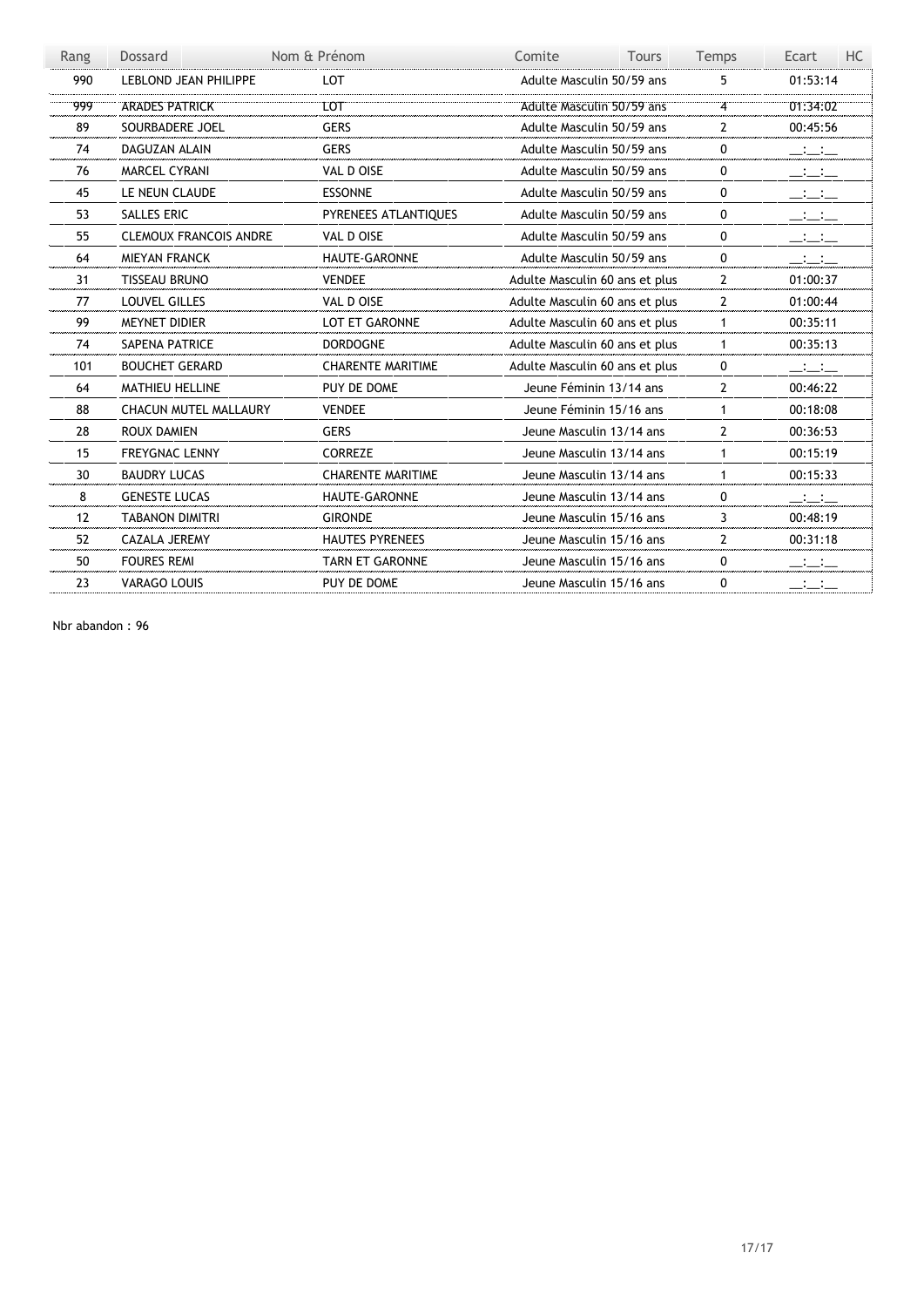## **Classement Comité Jeunes 13/14 ans**

| Rang |   | Comité                 | Nom & prénom              |                | <b>Places</b> | Total des places |
|------|---|------------------------|---------------------------|----------------|---------------|------------------|
|      |   |                        | <b>DECRUCQ AXEL</b>       |                |               |                  |
|      | 1 | <b>NORD</b>            | <b>BEGLIOMINI FLAVIO</b>  | 5              | 18            | <b>Points</b>    |
|      |   |                        | <b>DOYEN MATHIS</b>       | 12             |               |                  |
|      |   |                        | <b>VERHEE GAUTHIER</b>    | 6              |               |                  |
|      | 2 | <b>PAS DE CALAIS</b>   | POLIN LUCAS               | 16             | 40            | <b>Points</b>    |
|      |   |                        | <b>LAMARCHE CLARA</b>     | 18             |               |                  |
|      |   |                        | <b>BERTONI ERWANN</b>     | 10             |               |                  |
|      | 3 | <b>GIRONDE</b>         | <b>LAVERY JULIEN</b>      | 17             | 46            | <b>Points</b>    |
|      |   |                        | <b>BENOIT VICTOR</b>      | 19             |               |                  |
|      |   |                        | PICARD PAUL               | $\overline{2}$ |               |                  |
|      | 4 | <b>LOT ET GARONNE</b>  | <b>CAVAILLE RAPHAEL</b>   | 13             | 47            | <b>Points</b>    |
|      |   |                        | <b>MARQUETTE MAELA</b>    | 32             |               |                  |
|      |   |                        | <b>JACOTEY NATHAN</b>     | 4              |               |                  |
|      | 5 | <b>TARN ET GARONNE</b> | <b>JACOTEY BRYAN</b>      | 22             | 51            | <b>Points</b>    |
|      |   |                        | <b>BONGIOVANNI ADRIEN</b> | 25             |               |                  |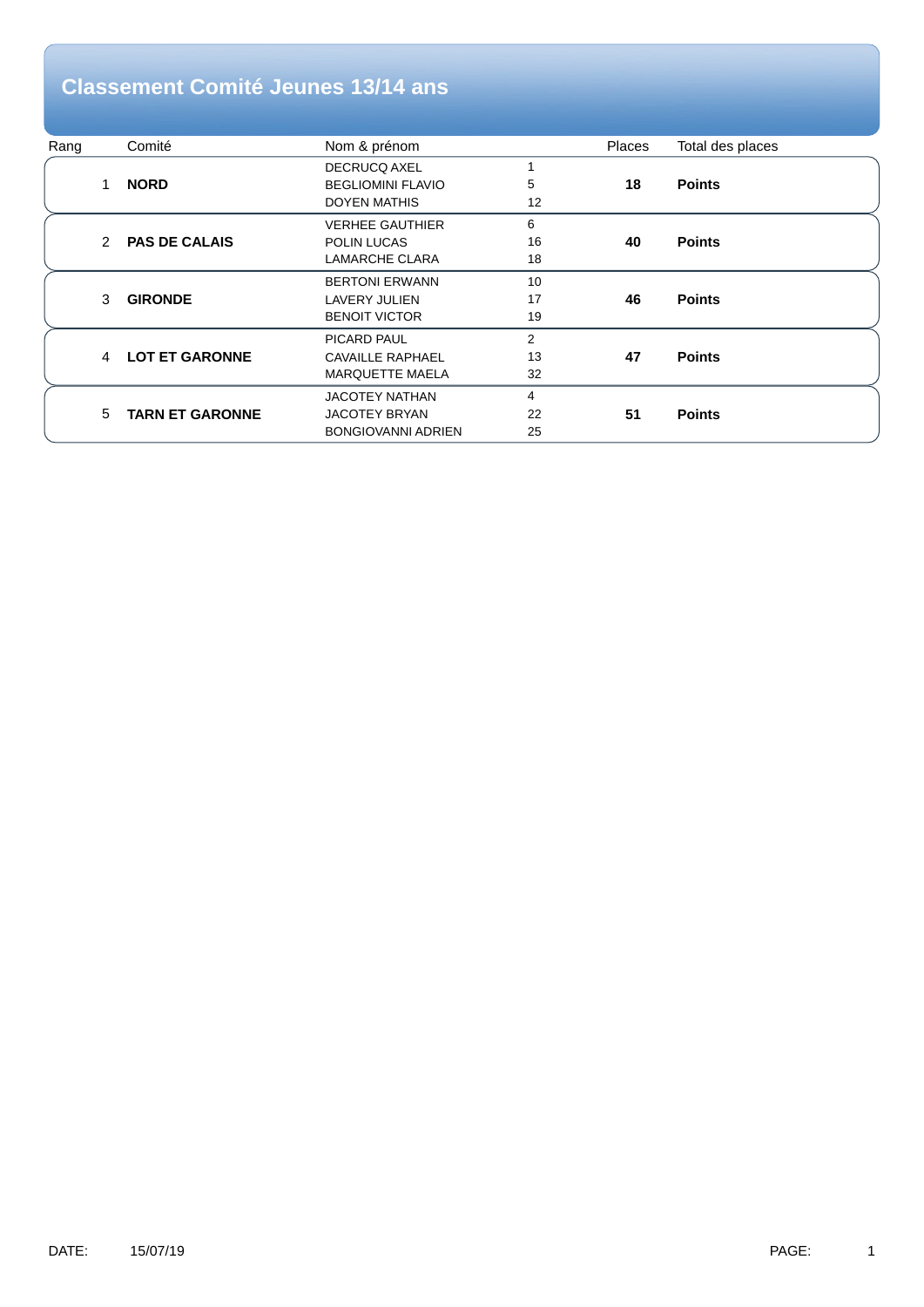## **Classement Comité Jeunes 15/16 ans**

| Rang |                | Comité                 | Nom & prénom              |                | Places | Total des places |
|------|----------------|------------------------|---------------------------|----------------|--------|------------------|
|      |                |                        | <b>BOURDEJEAU BASTIEN</b> | $\mathbf{1}$   |        |                  |
|      | 1              | <b>LOT ET GARONNE</b>  | <b>LAPORTE CLEMENT</b>    | 12             | 37     | <b>Points</b>    |
|      |                | 047                    | <b>BRIN ARTHUR</b>        | 24             |        |                  |
|      |                |                        | <b>LEVON ELIOTT</b>       | $\overline{7}$ |        |                  |
|      | 2              | <b>ESSONNE</b>         | <b>BETTEGA RAPHAEL</b>    | 13             | 37     | <b>Points</b>    |
|      |                | 091                    | <b>FAULCON JEREMIE</b>    | 17             |        |                  |
|      |                |                        | <b>ARDHUIN MATHIS</b>     | 6              |        |                  |
|      | 3              | <b>NORD</b>            | <b>HUBERT MATHIS</b>      | 16             | 41     | <b>Points</b>    |
|      |                | 059                    | SAINT-QUENTIN HUGO        | 19             |        |                  |
|      |                |                        | ROCHEREAU JULIEN          | $\overline{2}$ |        |                  |
|      | 4              | <b>HAUTE VIENNE</b>    | <b>MELER BASTIEN</b>      | 18             | 50     | <b>Points</b>    |
|      |                | 087                    | ROCHETTE JORDAN           | 30             |        |                  |
|      |                |                        | <b>GUERNY BAPTISTE</b>    | 10             |        |                  |
|      | 5              | <b>HAUTES PYRENEES</b> | <b>MICHAILLE LOIC</b>     | 23             | 74     | <b>Points</b>    |
|      |                | 065                    | <b>COUGET VINCENT</b>     | 41             |        |                  |
|      |                |                        | <b>FERREIRA MICKAEL</b>   | $\overline{4}$ |        |                  |
|      | 6              | <b>GERS</b>            | <b>ROUX NICOLAS</b>       | 36             | 86     | <b>Points</b>    |
|      |                | 032                    | <b>ESCUER ANTHONY</b>     | 46             |        |                  |
|      |                |                        | <b>BRUHIER MATTEO</b>     | 15             |        |                  |
|      | $\overline{7}$ | <b>SOMME</b>           | <b>VERVELLE TANGUY</b>    | 22             | 102    | <b>Points</b>    |
|      |                | 080                    | <b>CHARRAUD TOM</b>       | 65             |        |                  |
|      |                |                        | <b>CHADIRAC TOM</b>       | 5              |        |                  |
|      | 8              | <b>TARN ET GARONNE</b> | <b>LARTIGUE RAPHAEL</b>   | 51             | 111    | <b>Points</b>    |
|      |                | 082                    | <b>LORE VALENTIN</b>      | 55             |        |                  |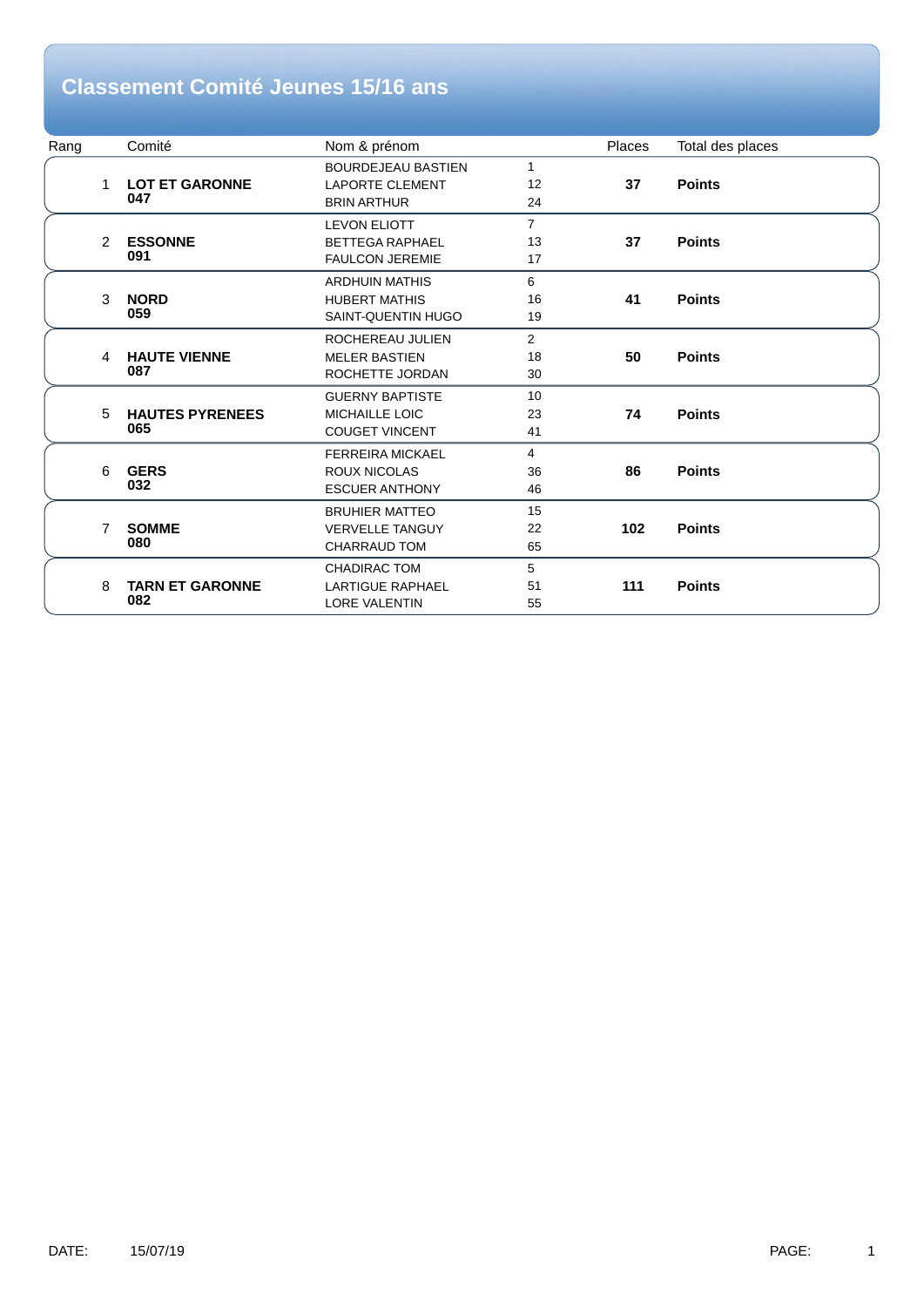## **Classement Comité Adultes Féminines A et B**

| Rang           | Comité                   | Nom & prénom             | Places         | Total des places |               |
|----------------|--------------------------|--------------------------|----------------|------------------|---------------|
|                | <b>NORD</b>              | PAUCHET AURORE           | 3              |                  |               |
| 1              | 059                      | <b>DELECLUSE JUSTINE</b> | 9              | 12               | <b>Points</b> |
|                | <b>HAUTE-GARONNE</b>     | <b>ROGNANT VIVIANE</b>   | $\mathbf{1}$   |                  |               |
| $\overline{2}$ | 031                      | VANDECAVAYE AURORE       | 14             | 15               | <b>Points</b> |
|                | <b>ISERE</b>             | <b>SCHULLER CELINE</b>   | $\overline{7}$ |                  |               |
| $\sqrt{3}$     | 038                      | <b>MARGUET ALINE</b>     | 15             | 22               | <b>Points</b> |
|                | <b>HAUTE VIENNE</b>      | <b>BONNIN LAURA</b>      | 8              |                  |               |
| 4              | 087                      | <b>BOWLEY PHILIPPA</b>   | 17             | 25               | <b>Points</b> |
|                | <b>CHER</b>              | <b>MADRANGE SOLENE</b>   | 12             | 42               |               |
| $\sqrt{5}$     | 018                      | SAVINA CORALIE           | 30             |                  | <b>Points</b> |
|                | <b>CHARENTE MARITIME</b> | PROSPER LOLA             | $\overline{4}$ |                  |               |
| 6              | 017                      | <b>ROY MANON</b>         | 49             | 53               | <b>Points</b> |
|                | <b>CHARENTE</b>          | <b>FELIX MARJORIE</b>    | 24             |                  |               |
| $\overline{7}$ | 016                      | <b>FAURE PAULINE</b>     | 39             | 63               | <b>Points</b> |
|                | <b>LOZERE</b>            | <b>BRUGET ANOUK</b>      | 25             |                  |               |
| 8              | 048                      | SAUVAGNAC CELINE         | 47             | 72               | <b>Points</b> |
|                | <b>LOT ET GARONNE</b>    | LALANNE JOHANNA          | 34             |                  |               |
| 9              | 047                      | TISNE JADE               | 38             | 72               | <b>Points</b> |
|                | <b>GIRONDE</b>           | <b>AIDAT MAURYNE</b>     | 35             |                  |               |
| 10             | 033                      | <b>BLANC JULIE</b>       | 46             | 81               | <b>Points</b> |
|                | <b>DORDOGNE</b>          | <b>SIMON FLORINE</b>     | 48             |                  |               |
| 11             | 024                      | <b>BOURG LEANE</b>       | 53             | 101              | <b>Points</b> |
|                | <b>VENDEE</b>            | NESTER MELISSA           | 59             |                  |               |
| 12             | 085                      | <b>COLAS ALICIA</b>      | 60             | 119              | <b>Points</b> |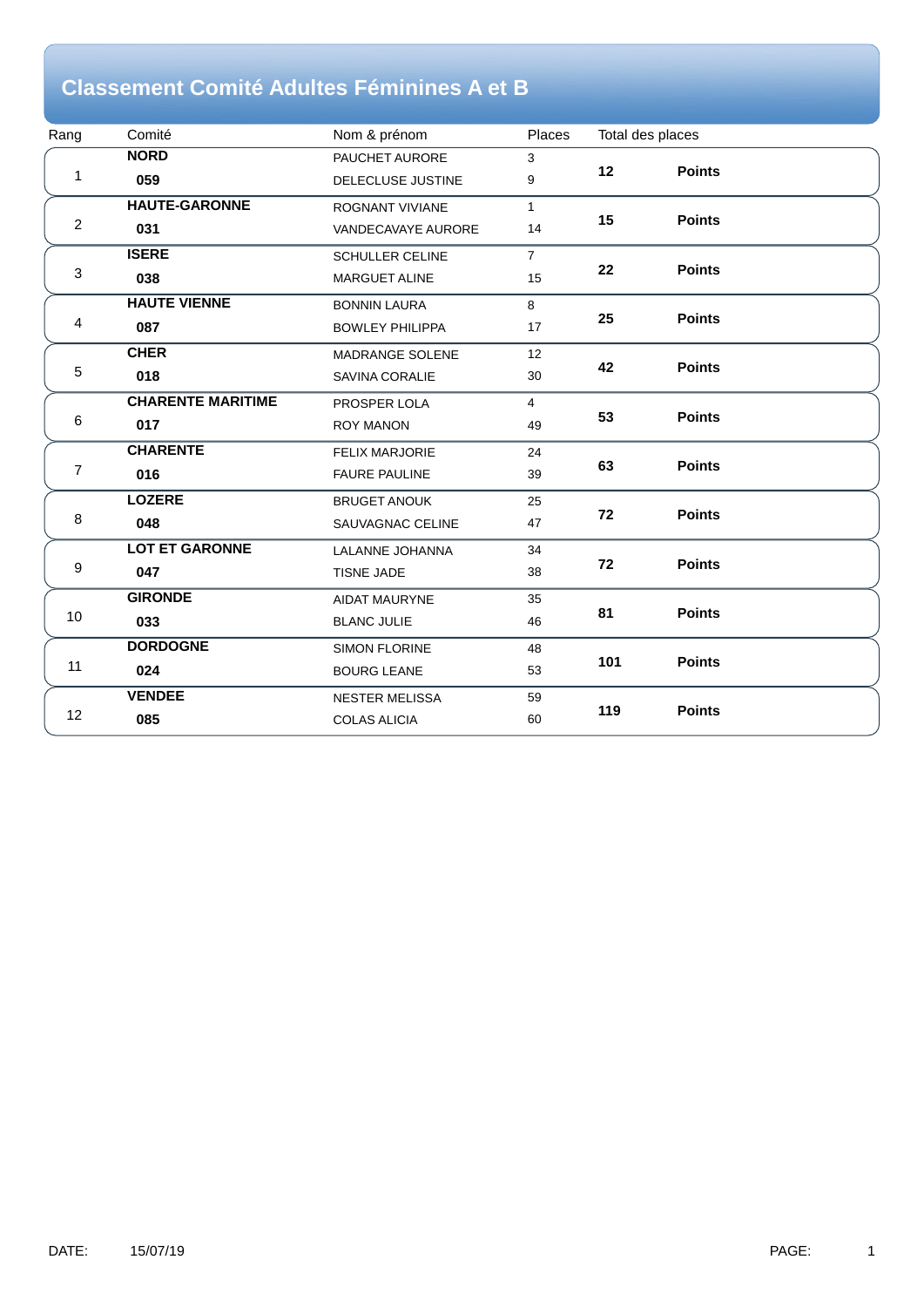#### **Classement Comité Adultes Féminines C**

| Rang | Comité              | Nom & prénom              | <b>Places</b> |    | Total des places |  |
|------|---------------------|---------------------------|---------------|----|------------------|--|
|      | <b>SOMME</b>        | <b>FARCY EMMANUELLE</b>   | 5             |    |                  |  |
|      | 080                 | SAVARY MARTINE            | 54            | 59 | <b>Points</b>    |  |
|      | <b>HAUTE VIENNE</b> | <b>MARMOITON NATHALIE</b> | 29            |    |                  |  |
| 2    | 087                 | PUYVERT SOPHIE            | 31            | 60 | <b>Points</b>    |  |
|      | <b>CORREZE</b>      | <b>GAUT FLORENCE</b>      | 32            |    |                  |  |
| 3    | 019                 | <b>FROUARD CELINE</b>     | 45            | 77 | <b>Points</b>    |  |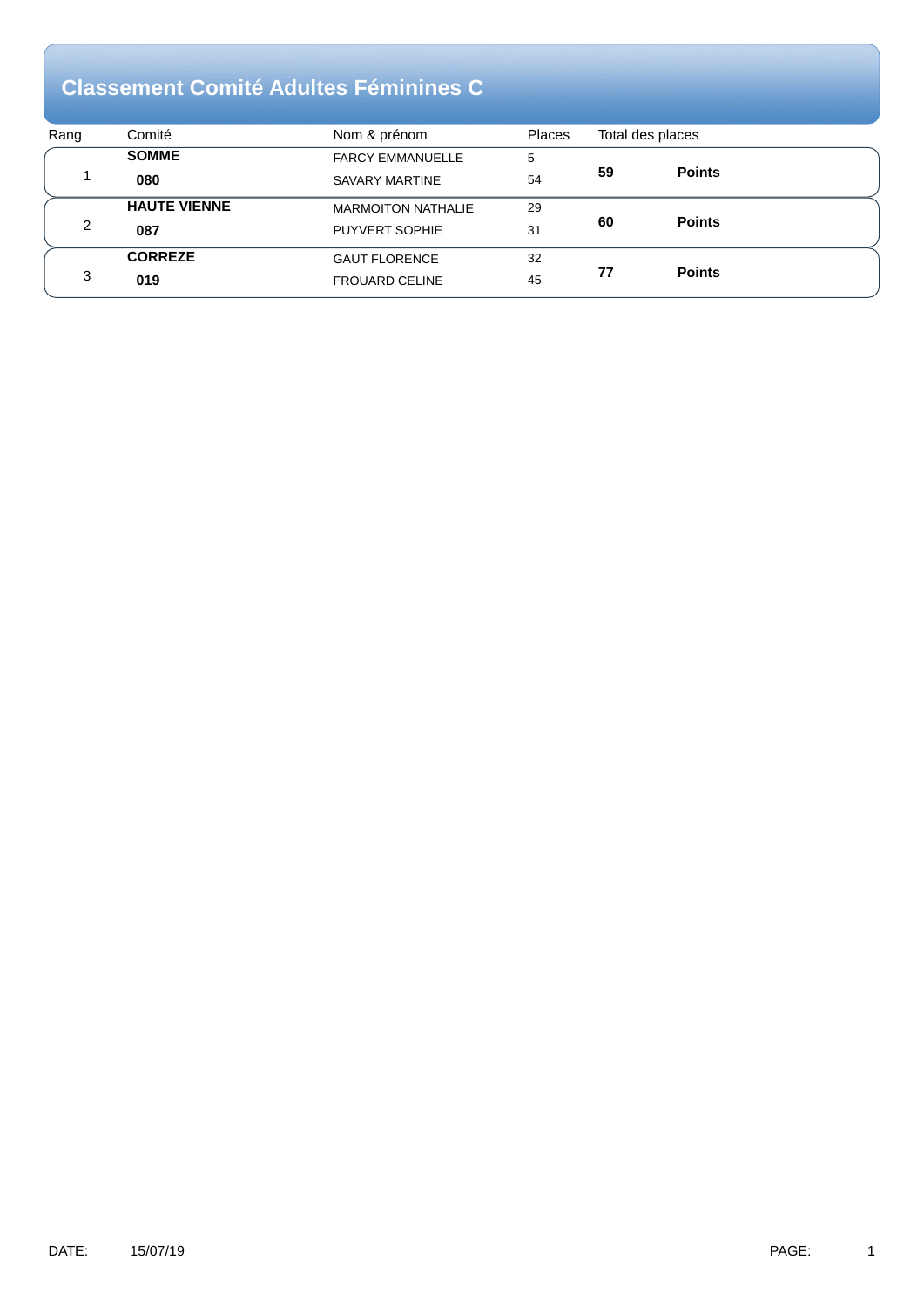#### **Classement Comité Adulte Masculin 17/19 ans**

| Rang |                | Comité                 | Nom & prénom                | <b>Places</b>  | Total des places |               |
|------|----------------|------------------------|-----------------------------|----------------|------------------|---------------|
|      | 1              | <b>PUY DE DOME</b>     | <b>FILLION THEO</b>         | $\overline{2}$ |                  |               |
|      |                | 063                    | <b>RIGAUD QUENTIN</b>       | 11             | 42               | <b>Points</b> |
|      |                |                        | <b>TOURNADRE QUENTIN</b>    | 29             |                  |               |
|      | $\mathfrak{p}$ | <b>TARN ET GARONNE</b> | <b>STOLL STEEVY</b>         | 13             |                  |               |
|      |                | 082                    | <b>LETURGIE BASTIEN</b>     | 20             | 55               | <b>Points</b> |
|      |                |                        | <b>LACOMBE AURELIEN</b>     | 22             |                  |               |
|      | 3              | <b>NORD</b>            | <b>SAINTRAIN CORENTIN</b>   | $\mathbf{1}$   |                  |               |
|      |                | 059                    | <b>FRANCOIS AYMERIC</b>     | 27             | 61               | <b>Points</b> |
|      |                |                        | <b>CANONNE STEVEN</b>       | 33             |                  |               |
|      | $\overline{4}$ | <b>HAUTES PYRENEES</b> | <b>MICHAILLE ALEXIS</b>     | 15             |                  |               |
|      |                | 065                    | SABATUT BAPTISTE            | 17             | 62               | <b>Points</b> |
|      |                |                        | <b>GRANGE JEAN-BAPTISTE</b> | 30             |                  |               |
|      | 5              | <b>HAUTE VIENNE</b>    | <b>VINCENT LOGANE</b>       | 18             |                  |               |
|      |                | 087                    | <b>HIVERT PAUL</b>          | 32             | 84               | <b>Points</b> |
|      |                |                        | RACHMANN JULIEN             | 34             |                  |               |
|      | 6              | <b>LOT ET GARONNE</b>  | <b>CODOLO PIERRE</b>        | 3              |                  |               |
|      |                | 047                    | <b>LAGENEBRE DYLAN</b>      | 41             | 95               | <b>Points</b> |
|      |                |                        | <b>BORDIGNON FLORIAN</b>    | 51             |                  |               |
|      | $\overline{7}$ | <b>GIRONDE</b>         | <b>BEAUGEARD HUGO</b>       | 25             |                  |               |
|      |                | 033                    | LETELLIER MATTEO            | 31             | 100              | <b>Points</b> |
|      |                |                        | <b>ANDRO QUENTIN</b>        | 44             |                  |               |
|      | 8              | <b>PAS DE CALAIS</b>   | <b>QUENTIN ENZO</b>         | 23             |                  |               |
|      |                | 062                    | <b>BERLAN REMY</b>          | 42             | 111              | <b>Points</b> |
|      |                |                        | <b>BERLEMONT MAXENCE</b>    | 46             |                  |               |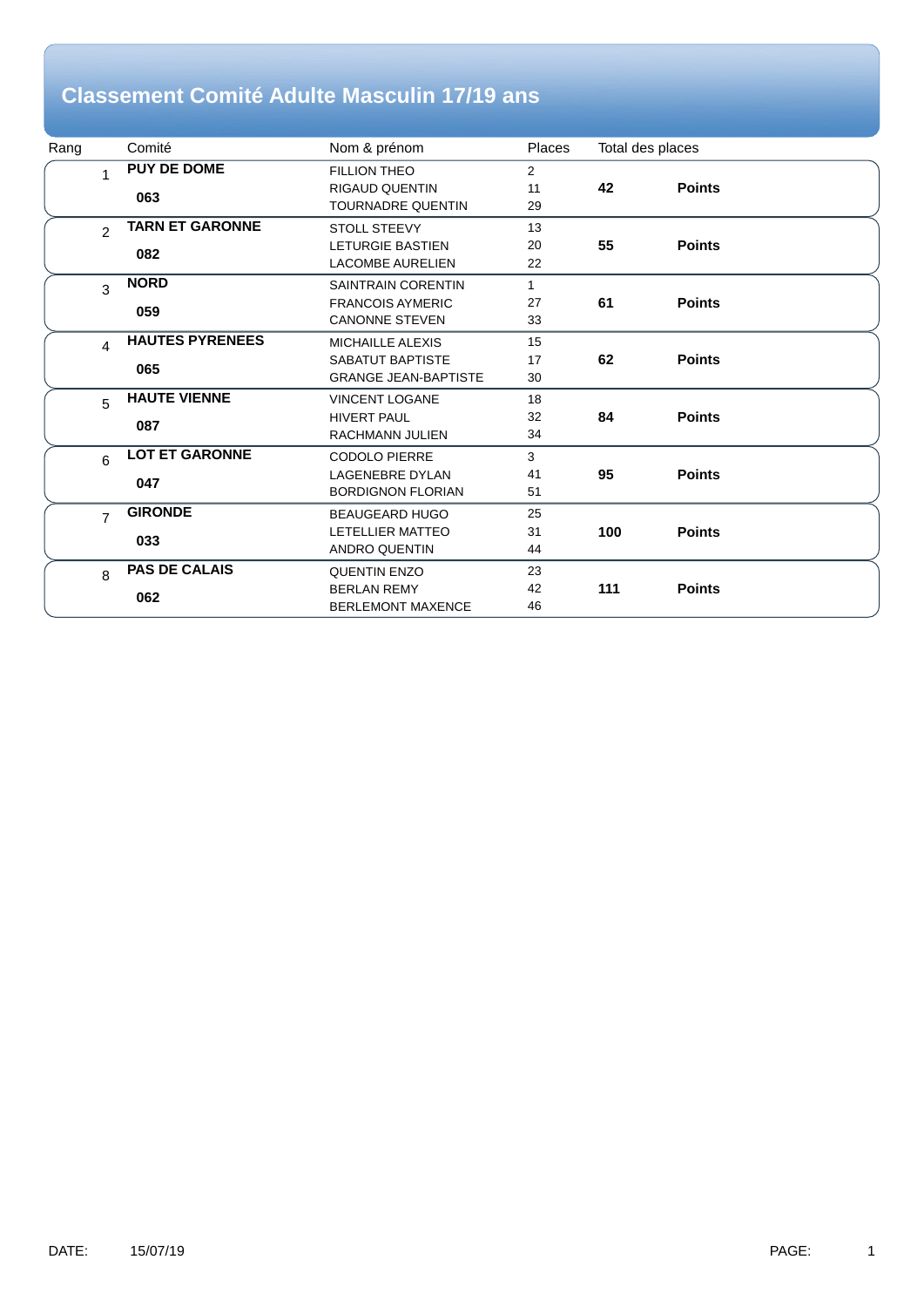## **Classement Comité Adulte Masculin 20/29 ans**

| Rang                      | Comité                 | Nom & prénom                | Places         |     | Total des places |  |
|---------------------------|------------------------|-----------------------------|----------------|-----|------------------|--|
|                           | <b>OISE</b>            | <b>CHORON GEOFFREY</b>      | 3              |     |                  |  |
| 1                         | 060                    | <b>THOMAS ALEXIS</b>        | 19             | 49  | <b>Points</b>    |  |
|                           |                        | <b>BETTIOL PIERRE</b>       | 27             |     |                  |  |
|                           | <b>ESSONNE</b>         | AMBERT JEREMY               | 13             |     |                  |  |
| $\overline{c}$            | 091                    | MACHADO JEREMY              | 18             | 54  | <b>Points</b>    |  |
|                           |                        | SAINTURAT JIMMY             | 23             |     |                  |  |
|                           | <b>GIRONDE</b>         | <b>BILLATE BALAM</b>        | $\overline{7}$ |     |                  |  |
| $\ensuremath{\mathsf{3}}$ | 033                    | <b>JOISNOT GUILLAUME</b>    | 22             | 60  | <b>Points</b>    |  |
|                           |                        | <b>THILLOY REMY</b>         | 31             |     |                  |  |
|                           | <b>HAUTES PYRENEES</b> | <b>GALCERA DORIAN</b>       | 12             |     |                  |  |
| 4                         | 065                    | LARROUY HUGO                | 24             | 80  | <b>Points</b>    |  |
|                           |                        | <b>SCHAAB PAUL</b>          | 44             |     |                  |  |
|                           | <b>AUBE</b>            | PIGAL GUILLAUME             | 6              |     |                  |  |
| $\mathbf 5$               | 010                    | <b>LEBLOND PHILIPPE</b>     | 14             | 82  | <b>Points</b>    |  |
|                           |                        | <b>DEFERT BAPTISTE</b>      | 62             |     |                  |  |
|                           | <b>NORD</b>            | <b>CATILLON CYRIL</b>       | 20             |     |                  |  |
| 6                         | 059                    | <b>BERTIER THIBAUT</b>      | 26             | 86  | <b>Points</b>    |  |
|                           |                        | DELSAUX DAMIEN              | 40             |     |                  |  |
|                           | <b>HAUTE-GARONNE</b>   | <b>DECAMPS FABIEN</b>       | 15             |     |                  |  |
| $\boldsymbol{7}$          | 031                    | PATRIS NICOLAS              | 38             | 92  | <b>Points</b>    |  |
|                           |                        | <b>CULLET THIERRY</b>       | 39             |     |                  |  |
|                           | <b>TARN ET GARONNE</b> | <b>BAZALGETTE ROMAIN</b>    | 21             |     |                  |  |
| 8                         | 082                    | <b>FARDET QUENTIN</b>       | 34             | 92  | <b>Points</b>    |  |
|                           |                        | PEFOURQUE ANTHONY           | 37             |     |                  |  |
|                           | <b>LOT ET GARONNE</b>  | <b>TRIMOULET YOHAN</b>      | $\overline{4}$ |     |                  |  |
| 9                         | 047                    | PONTREAU SAMUEL             | 36             | 118 | <b>Points</b>    |  |
|                           |                        | DAYRAUT CLEMENT             | 78             |     |                  |  |
|                           | <b>DORDOGNE</b>        | <b>CLEMENCEAU BAPTISTE</b>  | 42             |     |                  |  |
| $10$                      | 024                    | <b>GARCIA LOUIS GUILLAU</b> | 43             | 130 | <b>Points</b>    |  |
|                           |                        | <b>CARLIER PATRICE</b>      | 45             |     |                  |  |
|                           | <b>CORREZE</b>         | <b>SOL MARCEAU</b>          | 51             |     |                  |  |
| 11                        | 019                    | <b>TIMON ANTOINE</b>        | 60             | 176 | <b>Points</b>    |  |
|                           |                        | <b>DAULIAT REMI</b>         | 65             |     |                  |  |
|                           | <b>VENDEE</b>          | POIRIER LOUISON             | 61             |     |                  |  |
| 12                        | 085                    | MARIANO JÉRÉMY              | 72             | 207 | <b>Points</b>    |  |
|                           |                        | <b>GROSSEMY QUENTIN</b>     | 74             |     |                  |  |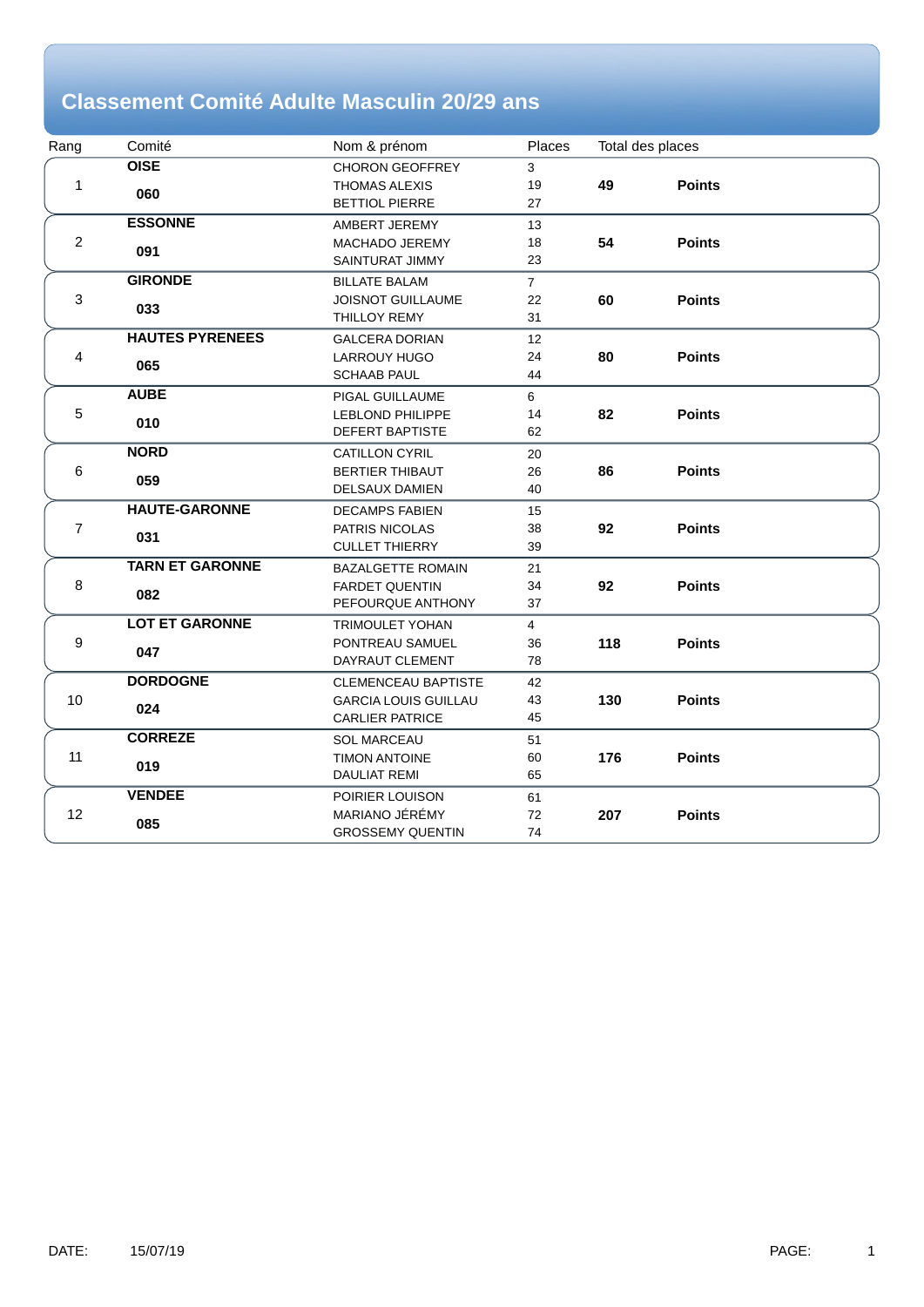## **Classement Comité Adulte Masculin 30/39 ans**

| Rang           | Comité                      | Nom & prénom                | Places         | Total des places |               |
|----------------|-----------------------------|-----------------------------|----------------|------------------|---------------|
|                | <b>OISE</b>                 | <b>SEUWIN PAUL</b>          | $\overline{2}$ |                  |               |
|                | 060                         | <b>BRIAND KEVIN</b>         | 4              | 26               | <b>Points</b> |
|                |                             | <b>SUEUR MICKAEL</b>        | 20             |                  |               |
|                | <b>CHARENTE MARITIME</b>    | <b>LARIGNON JULIEN</b>      | 12             |                  |               |
| $\overline{c}$ | 017                         | <b>LEBOEUF NICOLAS</b>      | 19             | 60               | <b>Points</b> |
|                |                             | <b>SARTELLI MICKAEL</b>     | 29             |                  |               |
|                | <b>YONNE</b>                | <b>RIGNAULT YOANN</b>       | 3              |                  |               |
| 3              | 089                         | <b>TISSANDIER JEAN BAPT</b> | 21             | 61               | <b>Points</b> |
|                |                             | <b>CODRAN ROMAIN</b>        | 37             |                  |               |
|                | <b>AISNE</b>                | <b>DEJARDIN EMMANUEL</b>    | 10             |                  |               |
| 4              | 002                         | <b>CHOQUENET BENJAMIN</b>   | 11             | 62               | <b>Points</b> |
|                |                             | <b>CAUDROY GEOFFREY</b>     | 41             |                  |               |
|                | <b>CHARENTE</b>             | <b>VALENTIN THOMAS</b>      | 15             |                  |               |
| 5              | 016                         | <b>MONTIGAUD PIERRE</b>     | 25             | 71               | <b>Points</b> |
|                |                             | <b>MAROT JULIEN</b>         | 31             |                  |               |
|                | <b>HAUTE VIENNE</b>         | <b>BASTIEN NICOLAS</b>      | $\overline{7}$ |                  |               |
| 6              | 087                         | MONJOFFRE MAXIME            | 14             | 72               | <b>Points</b> |
|                |                             | <b>FABRIE LUDOVIC</b>       | 51             |                  |               |
|                | <b>NORD</b>                 | MURRUZZU AURELIEN           | 9              |                  |               |
| 7              | 059                         | <b>MAERTEN LOÏC</b>         | 32             | 80               | <b>Points</b> |
|                |                             | KNOCKAERT JULIEN            | 39             |                  |               |
|                | <b>BOUCHES DU RHONE</b>     | <b>TERRANOVA BASTIEN</b>    | $\mathbf{1}$   |                  |               |
| 8              | 013                         | PICANO RICHARD              | 44             | 109              | <b>Points</b> |
|                |                             | <b>VANNUCCI CHRISTOPHE</b>  | 64             |                  |               |
|                | <b>PYRENEES ATLANTIQUES</b> | <b>ROUX DAMIEN</b>          | 34             |                  |               |
| 9              | 064                         | <b>MARIA NICOLAS</b>        | 45             | 133              | <b>Points</b> |
|                |                             | <b>BILHOU SYLVAIN</b>       | 54             |                  |               |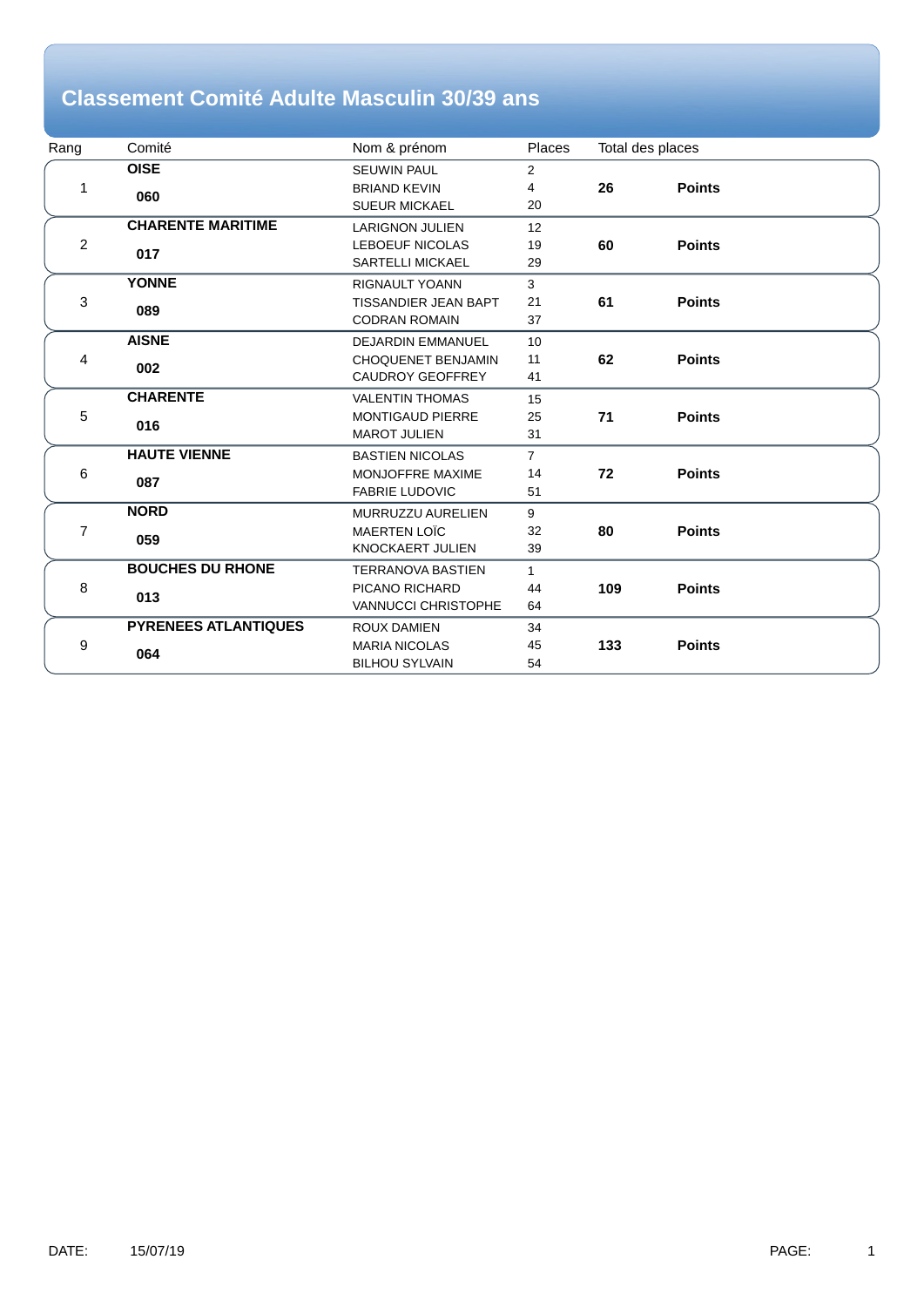#### **Classement Comité Adulte Masculin 40/49 ans**

| Rang           | Comité                 | Nom & prénom                                    | Places         |     | Total des places |  |
|----------------|------------------------|-------------------------------------------------|----------------|-----|------------------|--|
|                | <b>GIRONDE</b>         | <b>TOUTAIN YANN</b>                             | $\mathbf{1}$   |     |                  |  |
| 1              | 033                    | <b>HAUMIER GABRIEL</b>                          | 15             | 36  | <b>Points</b>    |  |
|                |                        | <b>SICOT OLIVIER</b>                            | 20             |     |                  |  |
|                | <b>TARN ET GARONNE</b> | <b>JACQUES DIT CHERTREA</b>                     | $\overline{2}$ |     |                  |  |
| $\overline{2}$ | 082                    | <b>GANZA LUDOVIC</b><br>RABANI OLIVIER-NICOL    | 22<br>25       | 49  | <b>Points</b>    |  |
|                | <b>CORREZE</b>         |                                                 | 10             |     |                  |  |
| 3              |                        | <b>KINDT ERWIN</b><br><b>BOUTOT FRANCIS</b>     | 21             | 59  | <b>Points</b>    |  |
|                | 019                    | MICHEL JULIEN                                   | 28             |     |                  |  |
|                | <b>HAUTE-GARONNE</b>   | <b>CARRERE CHRISTOPHE</b>                       | 14             |     |                  |  |
| 4              |                        | MONTAUBAN CHRISTOPHE                            | 18             | 77  | <b>Points</b>    |  |
|                | 031                    | DOTTO JEREMIE                                   | 45             |     |                  |  |
|                | <b>CHARENTE</b>        | <b>RAINARD YOANN</b>                            | 17             |     |                  |  |
| 5              | 016                    | MONERAT CHRISTOPHE                              | 27             | 77  | <b>Points</b>    |  |
|                |                        | <b>MONERAT DAVID</b>                            | 33             |     |                  |  |
|                | <b>LOT ET GARONNE</b>  | <b>TISNE SYLVAIN</b>                            | $\bf 8$        |     |                  |  |
| 6              | 047                    | MASSE LUDOVIC                                   | 37             | 86  | <b>Points</b>    |  |
|                |                        | <b>NEGRE CYRIL</b>                              | 41             |     |                  |  |
|                | <b>AVEYRON</b>         | <b>MARTAIL VINCENT</b>                          | 13             |     |                  |  |
| $\overline{7}$ | 012                    | <b>LAYRAC PATRICE</b>                           | 38             | 95  | <b>Points</b>    |  |
|                | <b>VAUCLUSE</b>        | <b>ARTIERES CEDRIC</b>                          | 44             |     |                  |  |
|                |                        | <b>GOURMEZ ARNAUD</b>                           | 16             |     | <b>Points</b>    |  |
| 8              | 084                    | <b>REMY MICHAEL</b><br>PUSTETTO CYRIL           | 39<br>42       | 97  |                  |  |
|                | <b>NORD</b>            | <b>LALEU DAVID</b>                              | 30             |     |                  |  |
| 9              |                        | LETUFFE SAMUEL                                  | 35             | 116 | <b>Points</b>    |  |
|                | 059                    | <b>ARDHUIN JEROME</b>                           | 51             |     |                  |  |
|                | <b>LANDES</b>          | <b>BOUTY CYRIL</b>                              | 12             |     |                  |  |
| 10             |                        | LARRUE JEAN FREDERIC                            | 65             | 155 | <b>Points</b>    |  |
|                | 040                    | <b>LABEIG FRANCK</b>                            | 78             |     |                  |  |
|                | <b>DORDOGNE</b>        | <b>GRANET XAVIER</b>                            | 5              |     |                  |  |
| 11             | 024                    | <b>DUHAUT CHRISTOPHE</b>                        | 97             | 204 | <b>Points</b>    |  |
|                |                        | <b>BOURG MICHAEL</b>                            | 102            |     |                  |  |
|                | <b>VAL D OISE</b>      | <b>DELATTRE ERIC</b>                            | $\overline{7}$ |     |                  |  |
| 12             | 095                    | <b>JEANNEAU SEBASTIEN</b>                       | 99             | 210 | <b>Points</b>    |  |
|                |                        | ARCHAMBAULT FRANCK                              | 104            |     |                  |  |
|                | <b>GERS</b>            | <b>AIROLDI LAURENT</b>                          | 61             |     |                  |  |
| 13             | 032                    | RAYNAL FABIEN                                   | 91             | 244 | <b>Points</b>    |  |
|                |                        | <b>LARRIEU OLIVIER</b>                          | 92             |     |                  |  |
|                | <b>VENDEE</b>          | <b>COLAS FREDERIC</b>                           | 90             |     |                  |  |
| 14             | 085                    | <b>MARIANO DOMINIQUE</b><br><b>GATTEAU RUDY</b> | 100<br>101     | 291 | <b>Points</b>    |  |
|                |                        |                                                 |                |     |                  |  |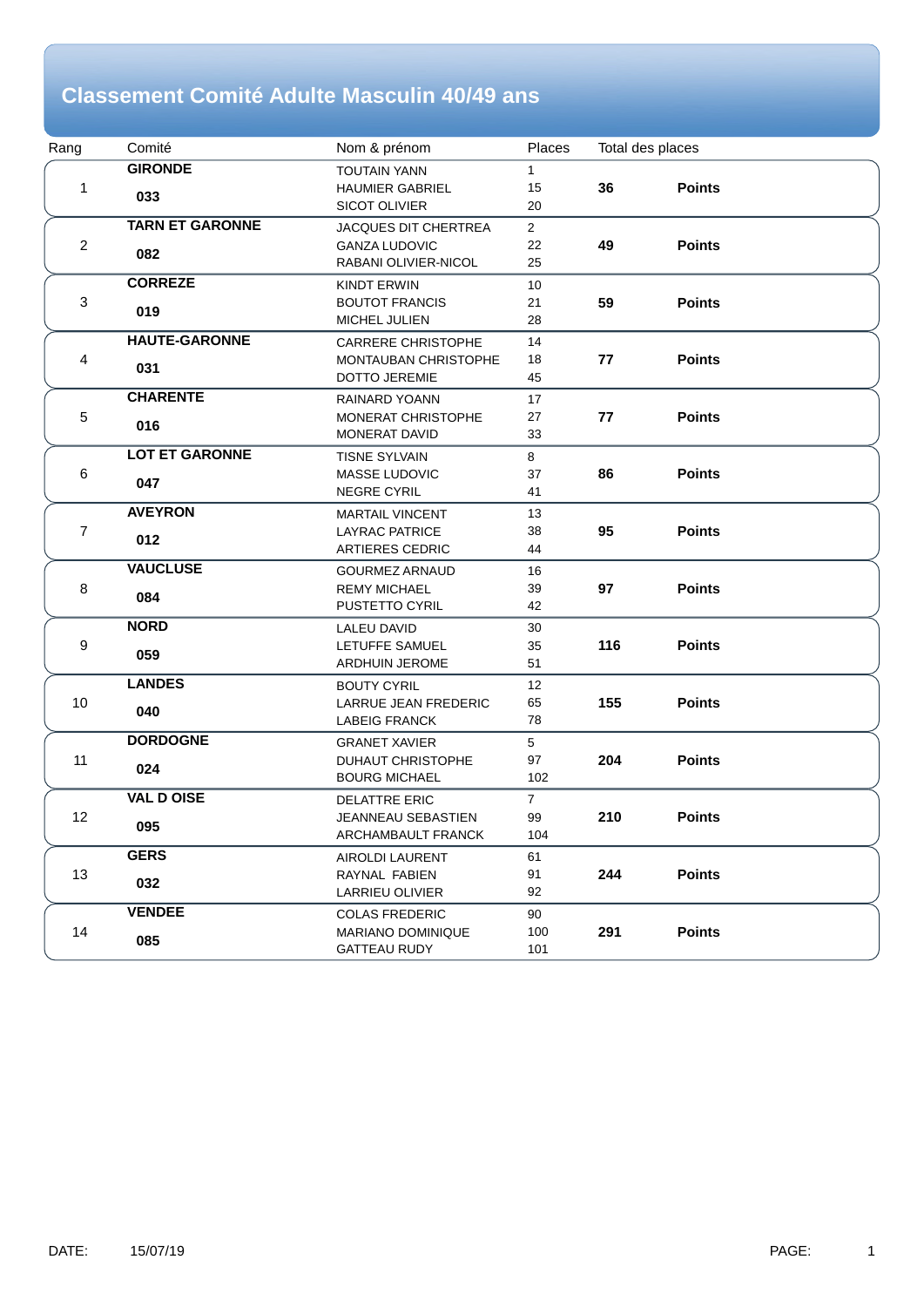#### **Classement Comité Adulte Masculin 50/59 ans**

| Rang           | Comité                      | Nom & prénom                | Places         | Total des places |               |  |
|----------------|-----------------------------|-----------------------------|----------------|------------------|---------------|--|
|                | <b>LOT ET GARONNE</b>       | <b>DUGAST PASCAL</b>        | $\overline{2}$ |                  |               |  |
| 1              | 047                         | CASTELLANO STEPHANE         | $\overline{7}$ | 44               | <b>Points</b> |  |
|                |                             | PANISSARD DIDIER            | 35             |                  |               |  |
|                | <b>GIRONDE</b>              | <b>BAYLE LAURENT</b>        | 10             |                  |               |  |
| $\overline{2}$ | 033                         | <b>SANCHEZ LAURENT</b>      | 11             | 49               | <b>Points</b> |  |
|                |                             | LABBE GERALD                | 28             |                  |               |  |
|                | <b>HAUTES PYRENEES</b>      | CAYRÉ PATRICK               | 14             |                  |               |  |
| 3              | 065                         | <b>RICAUD CHRISTIAN</b>     | 15             | 59               | <b>Points</b> |  |
|                |                             | <b>GALCERA MICHEL</b>       | 30             |                  |               |  |
|                | <b>CHARENTE</b>             | DI PERSIO SALVATORE         | 3              |                  |               |  |
| 4              | 016                         | <b>GOUDEAUX FRANCK OLIV</b> | 19             | 65               | <b>Points</b> |  |
|                |                             | <b>CANET RICHARD</b>        | 43             |                  |               |  |
|                | <b>LOT</b>                  | <b>ARADES PATRICK</b>       | $\mathbf{1}$   |                  |               |  |
| 5              | 046                         | <b>FARGUES THIERRY</b>      | 34             | 81               | <b>Points</b> |  |
|                |                             | <b>SOL DIDIER</b>           | 46             |                  |               |  |
|                | <b>HAUTE-GARONNE</b>        | <b>COUTINHO AUGUSTE</b>     | $\overline{4}$ |                  |               |  |
| 6              | 031                         | ANDORRA PATRICK             | 26             | 91               | <b>Points</b> |  |
|                |                             | MILLIGAN JOHN               | 61             |                  |               |  |
|                | <b>ESSONNE</b>              | <b>ROMMENS FABIEN</b>       | 8              |                  |               |  |
| $\overline{7}$ | 091                         | <b>BLUM JEAN CLAUDE</b>     | 33             | 91               | <b>Points</b> |  |
|                |                             | PAUGET JEAN CLAUDE          | 50             |                  |               |  |
|                | <b>HAUTE VIENNE</b>         | <b>RENOULT PHILIPPE</b>     | 16             |                  |               |  |
| 8              | 087                         | <b>COISSAC LAURENT</b>      | 38             | 106              | <b>Points</b> |  |
|                |                             | <b>CHENAUD PIERRE</b>       | 52             |                  |               |  |
|                | <b>CORREZE</b>              | <b>CHAMPEAU FRANCIS</b>     | 21             |                  |               |  |
| 9              | 019                         | <b>GIUSTI JEAN PAUL</b>     | 40             | 131              | <b>Points</b> |  |
|                |                             | <b>SOULIE BERNARD</b>       | 70             |                  |               |  |
|                | <b>TARN ET GARONNE</b>      | <b>FEUTRIER JOEL</b>        | 37             |                  |               |  |
| 10             | 082                         | SIBRAC JEAN PIERRE          | 45             | 131              | <b>Points</b> |  |
|                |                             | ROGLIANO FREDERIC           | 49             |                  |               |  |
|                | <b>DORDOGNE</b>             | <b>FAVARD FABRICE</b>       | 25             |                  |               |  |
| 11             | 024                         | DEBIOSSAT JACQUES           | 51             | 145              | <b>Points</b> |  |
|                |                             | <b>WOLMER SERGE</b>         | 69             |                  |               |  |
|                | <b>PYRENEES ATLANTIQUES</b> | <b>ARRAYAGO STEPHANE</b>    | 13             |                  |               |  |
| 12             | 064                         | <b>RENON ALAIN</b>          | 59             | 147              | <b>Points</b> |  |
|                |                             | MONCASSIN JEAN LUC          | 75             |                  |               |  |
|                | <b>ISERE</b>                | D ASCOLI JEAN PIERRE        | 32             |                  |               |  |
| 13             | 038                         | <b>BOCQUIER STEPHANE</b>    | 63             | 159              | <b>Points</b> |  |
|                |                             | <b>LEDAC PIERRE</b>         | 64             |                  |               |  |
|                | <b>CREUSE</b>               | <b>TAYLOR BARRY</b>         | 24             |                  |               |  |
| 14             | 023                         | MAUMY JEAN LUC              | 48             | 170              | <b>Points</b> |  |
|                |                             | <b>BILLARD GILLES</b>       | 98             |                  |               |  |
|                | <b>TARN</b>                 | <b>BERRUEZO PIERRE</b>      | 5              |                  |               |  |
| 15             |                             | AZCON ROGER                 | 82             | 172              | <b>Points</b> |  |
|                | 081                         | <b>ANSEUR MICHEL</b>        | 85             |                  |               |  |
|                | <b>AVEYRON</b>              | VAYSSIERE JEAN-CLAUD        | 9              |                  |               |  |
| 16             |                             | TEISSEDRE PASCAL            | 79             | 183              | <b>Points</b> |  |
|                | 012                         | NOYER VINCENT               | 95             |                  |               |  |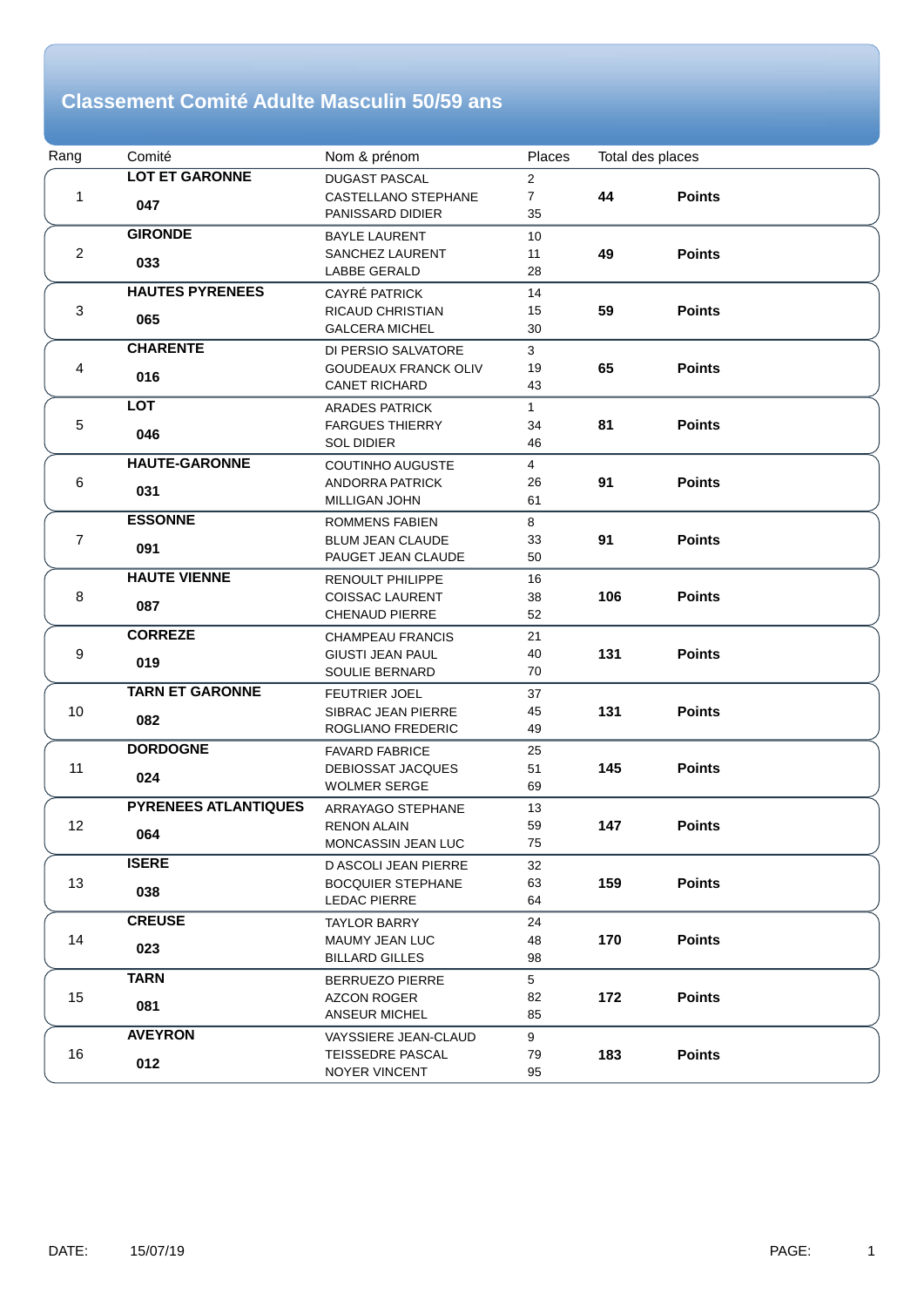## **Classement Comité Adulte Masculin 60 ans et plus**

| Rang           | Comité                      | Nom & prénom                                | Places         | Total des places |               |  |
|----------------|-----------------------------|---------------------------------------------|----------------|------------------|---------------|--|
| 1              | <b>LOT ET GARONNE</b>       | COSIO DOMINIQUE                             | 4              |                  |               |  |
|                | 047                         | <b>GARRY PIERRE ALAIN</b>                   | 8              | 49               | <b>Points</b> |  |
|                |                             | <b>BAILLY YVES</b>                          | 37             |                  |               |  |
| $\overline{2}$ | <b>CORREZE</b>              | <b>ARQUEY DANIEL</b>                        | $\overline{7}$ |                  |               |  |
|                | 019                         | <b>TISSANDIER RICHARD</b>                   | 15             | 52               | <b>Points</b> |  |
|                |                             | <b>ANTONIOL GERARD</b>                      | 30             |                  |               |  |
|                | <b>PYRENEES ATLANTIQUES</b> | <b>OLMEDA JEAN</b>                          | 14             |                  |               |  |
| 3              |                             | <b>ABADIE FRANCIS</b>                       | 16             | 53               | <b>Points</b> |  |
|                | 064                         | <b>MOLINIER MARC</b>                        | 23             |                  |               |  |
|                | <b>VAL D OISE</b>           | <b>GLEIZE JEAN-LOUP</b>                     | 10             |                  |               |  |
| 4              |                             | LE FOLL DIDIER                              | 19             | 57               | <b>Points</b> |  |
|                | 095                         | <b>VERGEREAU BERNARD</b>                    | 28             |                  |               |  |
|                | <b>DORDOGNE</b>             | <b>JACQUE CHRISTIAN</b>                     | 5              |                  |               |  |
| 5              |                             | <b>BESSE MICHEL</b>                         | 11             | 58               | <b>Points</b> |  |
|                | 024                         | <b>BAUDET DIDIER</b>                        | 42             |                  |               |  |
|                | <b>HAUTE-GARONNE</b>        | MIQUEL DANIEL                               | $\mathbf{1}$   |                  |               |  |
| 6              |                             | MAGNOAC JEAN JACQUES                        | 29             | 76               | <b>Points</b> |  |
|                | 031                         | <b>RELLIER RENE</b>                         | 46             |                  |               |  |
|                | <b>HAUTE VIENNE</b>         | <b>GUILLARD GILLES</b>                      | 6              |                  |               |  |
| $\overline{7}$ |                             | <b>MONJOFFRE ERIC</b>                       | 18             | 77               | <b>Points</b> |  |
|                | 087                         | DUCHIRON JEAN PAUL                          | 53             |                  |               |  |
|                | <b>TARN ET GARONNE</b>      | PHILLIPON MICHEL                            | 21             |                  |               |  |
| 8              |                             | <b>AIMAR PATRICK</b>                        | 25             | 77               | <b>Points</b> |  |
|                | 082                         | <b>DANGLOT PHILIPPE</b>                     | 31             |                  |               |  |
|                | <b>CHARENTE</b>             | <b>BARDET JEAN-PIERRE</b>                   | 17             |                  |               |  |
| 9              |                             | <b>RAINARD PATRICK</b>                      | 26             | 83               | <b>Points</b> |  |
|                | 016                         | PAILLOT CLAUDE                              | 40             |                  |               |  |
|                | <b>CHARENTE MARITIME</b>    | LABROUSSE CHRISTIAN                         | 32             |                  |               |  |
| 10             |                             | DAILLY JEAN MICHEL                          | 34             | 105              | <b>Points</b> |  |
|                | 017                         | <b>KOSEK ALAIN</b>                          | 39             |                  |               |  |
|                | <b>HAUTES PYRENEES</b>      | <b>BLANDIN JEAN-PIERRE</b>                  | 13             |                  |               |  |
| 11             |                             | <b>BAGILET CHRISTIAN</b>                    | 41             | 106              | <b>Points</b> |  |
|                | 065                         | THEN JOËL                                   | 52             |                  |               |  |
|                | <b>AISNE</b>                | <b>OUDELET BRUNO</b>                        | $\overline{2}$ |                  |               |  |
| 12             |                             | <b>COCHET DIDIER</b>                        | 71             | 155              | <b>Points</b> |  |
|                | 002                         | TOURIGNY SYLVAIN                            | 82             |                  |               |  |
|                | <b>GIRONDE</b>              | <b>CAILLAU PHILIPPE</b>                     | 35             |                  |               |  |
| 13             |                             | <b>BERGEGERE FRANCIS</b>                    | 48             | 164              | <b>Points</b> |  |
|                | 033                         | LAGRAVE BERNARD                             | 81             |                  |               |  |
|                | <b>VAUCLUSE</b>             | <b>BRACCO BERNARD</b>                       | 24             |                  |               |  |
| 14             |                             | ALMAIDA JEAN YVES                           | 63             | 165              | <b>Points</b> |  |
|                | 084                         | <b>GRAS DIDIER</b>                          | 78             |                  |               |  |
|                | <b>VENDEE</b>               | DEBERNE PIERRE                              | 45             |                  |               |  |
| 15             |                             | <b>VRIGNAUD CLAUDE</b>                      | 61             | 186              | <b>Points</b> |  |
|                | 085                         | DELHOMME THIERRY                            | 80             |                  |               |  |
|                | <b>VAR</b>                  |                                             |                |                  |               |  |
| 16             |                             | <b>BERTRAND JACKY</b>                       | 36<br>87       | 212              | <b>Points</b> |  |
|                | 083                         | <b>CHAUVET HERVE</b><br><b>DOLFI ROBERT</b> | 89             |                  |               |  |
|                |                             |                                             |                |                  |               |  |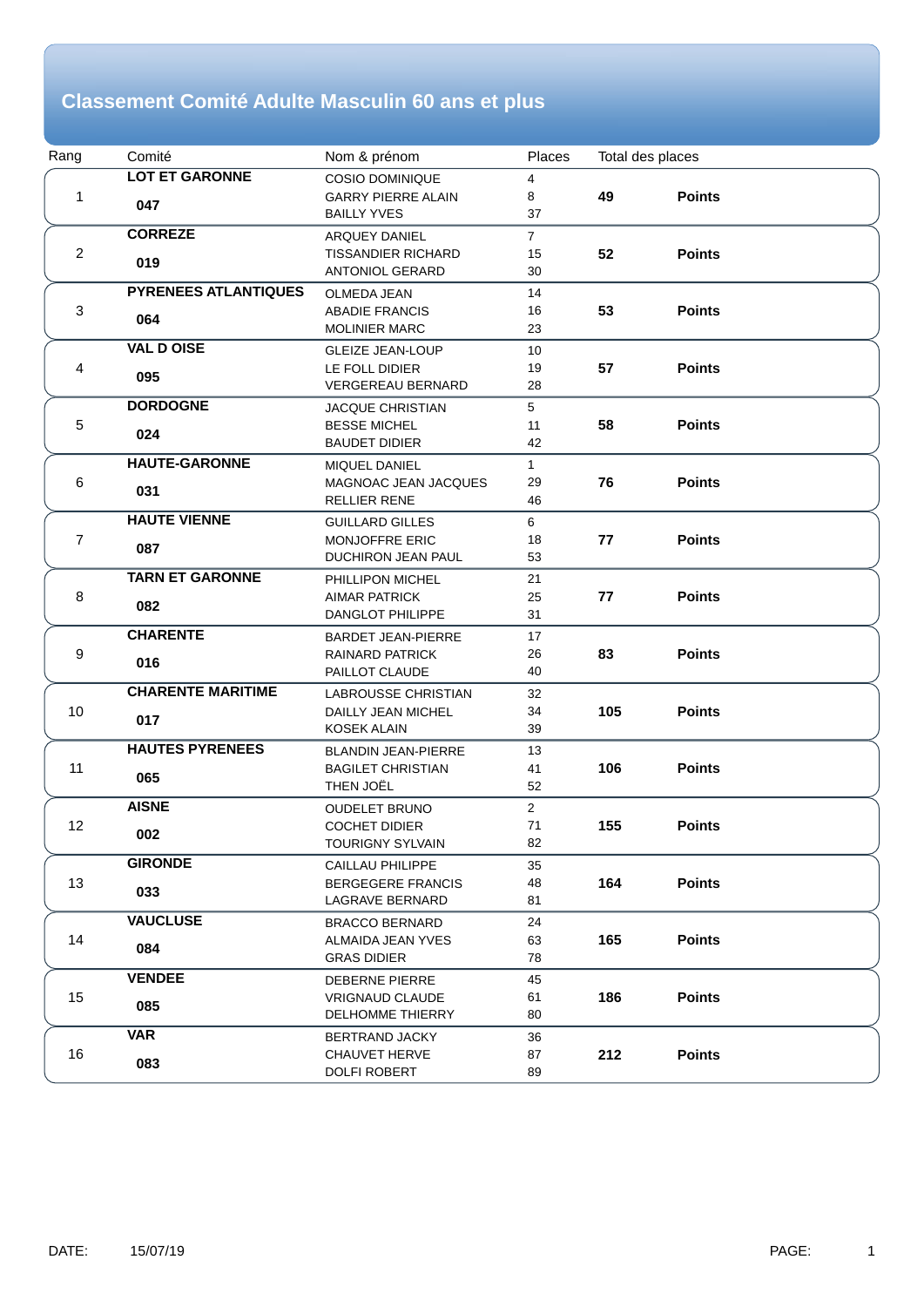## **Classement Inter-Comité (servant de base pour l'ordre des comités année + 1)**

| Comité                   | Nom & Prénom                                   | Places              | Caté                                                        | Points cumulé |
|--------------------------|------------------------------------------------|---------------------|-------------------------------------------------------------|---------------|
|                          | <b>BOURDEJEAU BASTIEN</b>                      | 1                   | Jeune Masculin 15/16 ans                                    |               |
|                          | PICARD PAUL                                    | $\overline{2}$      | Jeune Masculin 13/14 ans                                    |               |
| 1 LOT ET GARONNE         | <b>DUGAST PASCAL</b>                           | 2                   | Adulte Masculin 50/59 ans                                   | 12<br>Points  |
|                          | <b>CODOLO PIERRE</b>                           | 3                   | Adulte Masculin 17/19 ans                                   |               |
|                          | <b>TRIMOULET YOHAN</b>                         | 4                   | Adulte Masculin 20/29 ans                                   |               |
|                          | DECRUCQ AXEL                                   | $\mathbf{1}$        | Jeune Masculin 13/14 ans                                    |               |
|                          | <b>SAINTRAIN CORENTIN</b>                      | $\mathbf{1}$        | Adulte Masculin 17/19 ans                                   |               |
| 2 NORD                   | PAUCHET AURORE                                 | 3                   | Adulte Féminin 17/29 ans                                    | 20<br>Points  |
|                          | <b>ARDHUIN MATHIS</b><br>MURRUZZU AURELIEN     | 6<br>9              | Jeune Masculin 15/16 ans<br>Adulte Masculin 30/39 ans       |               |
|                          |                                                |                     |                                                             |               |
|                          | <b>OUDELET BRUNO</b>                           | $\overline{2}$      | Adulte Masculin 60 ans et plus                              |               |
|                          | <b>JOUAN SEVERINE</b>                          | $\overline{c}$      | Adulte Féminin 17/29 ans                                    |               |
| 3 AISNE                  | <b>DECROUY STEPHANE</b><br><b>MICHEL KEVIN</b> | 3<br>5              | Adulte Masculin 40/49 ans<br>Adulte Masculin 20/29 ans      | 22<br>Points  |
|                          | <b>DEJARDIN EMMANUEL</b>                       | 10                  | Adulte Masculin 30/39 ans                                   |               |
|                          |                                                |                     |                                                             |               |
|                          | ROCHEREAU JULIEN                               | $\overline{2}$      | Jeune Masculin 15/16 ans                                    |               |
|                          | DAUBY HUGO<br><b>GUILLARD GILLES</b>           | 3<br>6              | Jeune Masculin 13/14 ans<br>Adulte Masculin 60 ans et plus  |               |
| <b>4 HAUTE VIENNE</b>    | <b>BASTIEN NICOLAS</b>                         | 7                   | Adulte Masculin 30/39 ans                                   | 26<br>Points  |
|                          | <b>BONNIN LAURA</b>                            | 8                   | Adulte Féminin 17/29 ans                                    |               |
|                          |                                                |                     |                                                             |               |
|                          | <b>TOUTAIN YANN</b><br><b>LACOURT JULIEN</b>   | $\overline{1}$<br>5 | Adulte Masculin 40/49 ans<br>Adulte Masculin 30/39 ans      |               |
|                          | <b>BILLATE BALAM</b>                           | $\overline{7}$      | Adulte Masculin 20/29 ans                                   |               |
| 5 GIRONDE                | <b>BAYLE LAURENT</b>                           | 10                  | Adulte Masculin 50/59 ans                                   | 33<br>Points  |
|                          | <b>BERTONI ERWANN</b>                          | 10                  | Jeune Masculin 13/14 ans                                    |               |
|                          | <b>MIQUEL DANIEL</b>                           | $\overline{1}$      | Adulte Masculin 60 ans et plus                              |               |
|                          | <b>ROGNANT VIVIANE</b>                         | 1                   | Adulte Féminin 30/39 ans                                    |               |
| 6 HAUTE-GARONNE          | <b>COUTINHO AUGUSTE</b>                        | 4                   | Adulte Masculin 50/59 ans                                   | 34<br>Points  |
|                          | <b>CARRERE CHRISTOPHE</b>                      | 14                  | Adulte Masculin 40/49 ans                                   |               |
|                          | <b>BONZON YANN</b>                             | 14                  | Jeune Masculin 13/14 ans                                    |               |
|                          | <b>JACQUES DIT CHERTREA</b>                    | $\overline{2}$      | Adulte Masculin 40/49 ans                                   |               |
|                          | <b>JACOTEY NATHAN</b>                          | 4                   | Jeune Masculin 13/14 ans                                    |               |
| 7 TARN ET GARONNE        | CHADIRAC TOM                                   | 5                   | Jeune Masculin 15/16 ans                                    | 40<br>Points  |
|                          | <b>STOLL STEEVY</b><br><b>DUTOURON SARAH</b>   | 13<br>16            | Adulte Masculin 17/19 ans<br>Adulte Féminin 30/39 ans       |               |
|                          |                                                |                     |                                                             |               |
|                          | <b>FERREIRA MICKAEL</b>                        | $\overline{4}$      | Jeune Masculin 15/16 ans                                    |               |
|                          | DAROLES LUCAS                                  | 5                   | Adulte Masculin 17/19 ans                                   |               |
| 8 GERS                   | DEHEZ VINCENT<br><b>TORRES FRANÇOIS</b>        | 8<br>12             | Jeune Masculin 13/14 ans<br>Adulte Masculin 50/59 ans       | 46<br>Points  |
|                          | <b>BARBELANNE ROMAIN</b>                       | 17                  | Adulte Masculin 20/29 ans                                   |               |
|                          |                                                |                     |                                                             |               |
|                          | <b>CAYSSIALS JULIEN</b>                        | 3                   | Jeune Masculin 15/16 ans                                    |               |
|                          | VAYSSIERE JEAN-CLAUD<br><b>LAUSSEL PIERRE</b>  | 9<br>9              | Adulte Masculin 50/59 ans                                   |               |
| 9 AVEYRON                | <b>DELFAUT PIERRE</b>                          | 13                  | Adulte Masculin 60 ans et plus<br>Adulte Masculin 30/39 ans | 47<br>Points  |
|                          | <b>MARTAIL VINCENT</b>                         | 13                  | Adulte Masculin 40/49 ans                                   |               |
|                          | <b>SOULEROT DIDIER</b>                         |                     | Adulte Masculin 40/49 ans                                   |               |
|                          | <b>GUERNY BAPTISTE</b>                         | 4<br>10             | Jeune Masculin 15/16 ans                                    |               |
| 10 HAUTES PYRENEES       | <b>LAFON ETHAN</b>                             | 11                  | Jeune Masculin 13/14 ans                                    | 50<br>Points  |
|                          | <b>GALCERA DORIAN</b>                          | 12                  | Adulte Masculin 20/29 ans                                   |               |
|                          | <b>BLANDIN JEAN-PIERRE</b>                     | 13                  | Adulte Masculin 60 ans et plus                              |               |
|                          | <b>SEUWIN PAUL</b>                             | $\overline{2}$      | Adulte Masculin 30/39 ans                                   |               |
|                          | <b>CHORON GEOFFREY</b>                         | 3                   | Adulte Masculin 20/29 ans                                   |               |
| 11 OISE                  | DI STEFANO SEBASTIEN                           | 4                   | Adulte Masculin 17/19 ans                                   | 56<br>Points  |
|                          | ANASTASOAIE OGER DIM<br>LINDAUER CASSANDRA     | 21                  | Jeune Masculin 13/14 ans                                    |               |
|                          |                                                | 26                  | Adulte Féminin 17/29 ans                                    |               |
|                          | <b>CUTILLAS DIANE</b>                          | 6                   | Adulte Féminin 30/39 ans                                    |               |
|                          | ARQUEY DANIEL                                  | 7                   | Adulte Masculin 60 ans et plus                              |               |
| 12 CORREZE               | <b>KINDT ERWIN</b><br><b>CHAUDIERES REMI</b>   | 10<br>17            | Adulte Masculin 40/49 ans<br>Adulte Masculin 30/39 ans      | 61<br>Points  |
|                          | <b>CHAMPEAU FRANCIS</b>                        | 21                  | Adulte Masculin 50/59 ans                                   |               |
|                          |                                                |                     |                                                             |               |
|                          | <b>HAVE QUENTIN</b>                            | $\overline{2}$      | Adulte Masculin 20/29 ans                                   |               |
|                          | POULET FLORENT<br><b>DEU GAUTHIER</b>          | $\overline{7}$<br>9 | Jeune Masculin 13/14 ans<br>Adulte Masculin 17/19 ans       |               |
| <b>13 SEINE MARITIME</b> | PAYEN PAULINE                                  | 23                  | Adulte Féminin 30/39 ans                                    | 68<br>Points  |
|                          | <b>BOISSOUT ALEXANDRE</b>                      | 27                  | Adulte Masculin 30/39 ans                                   |               |
|                          |                                                |                     |                                                             |               |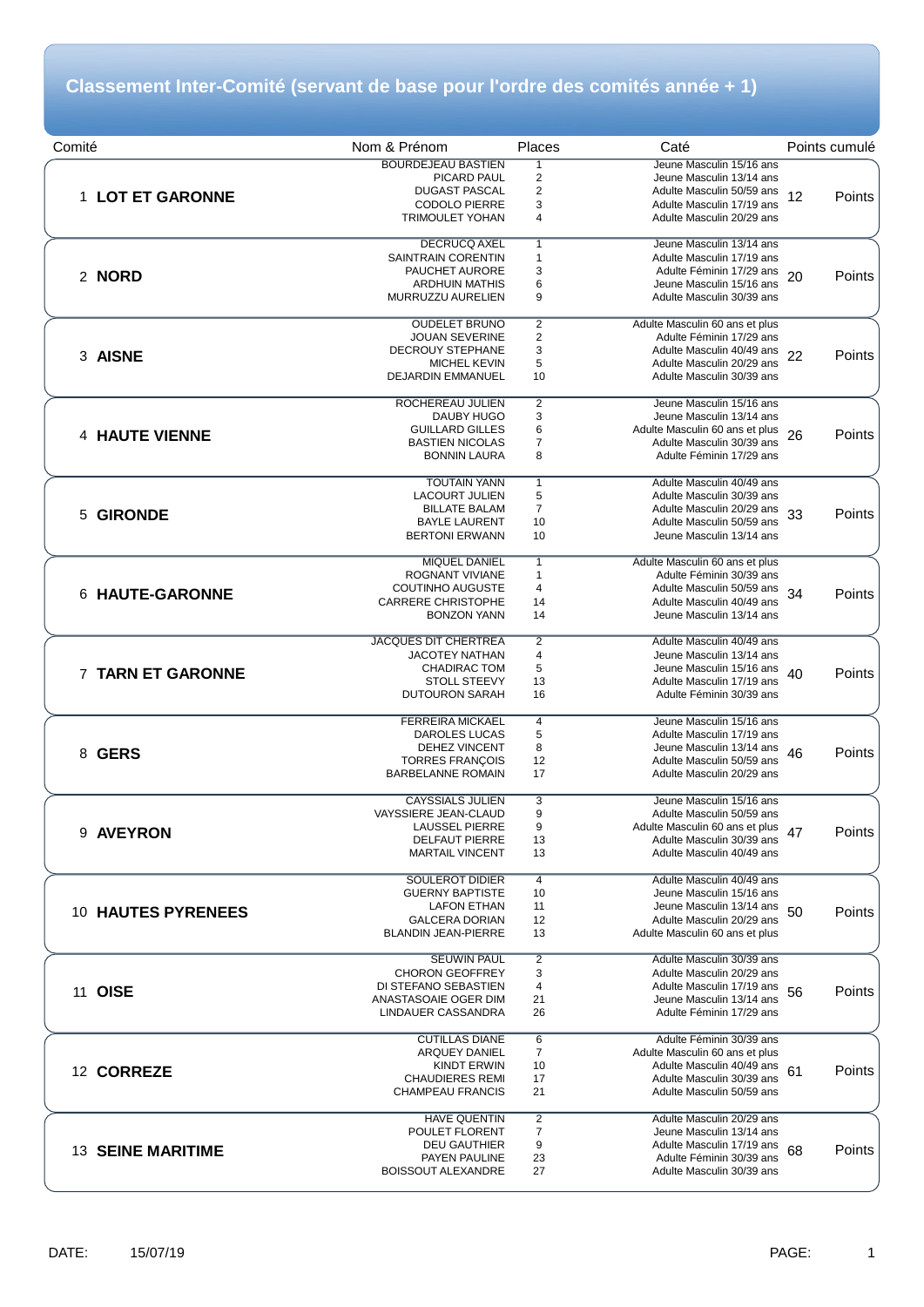|                             | <b>DI PERSIO SALVATORE</b>                      | 3                   | Adulte Masculin 50/59 ans                                   |        |
|-----------------------------|-------------------------------------------------|---------------------|-------------------------------------------------------------|--------|
|                             | <b>VALENTIN THOMAS</b>                          | 15                  | Adulte Masculin 30/39 ans                                   |        |
| 14 CHARENTE                 | LIVERTOUT CLEMENT                               | 16                  | Adulte Masculin 20/29 ans<br>68                             | Points |
|                             | RAINARD YOANN                                   | 17                  | Adulte Masculin 40/49 ans                                   |        |
|                             | <b>BARDET JEAN-PIERRE</b>                       | 17                  | Adulte Masculin 60 ans et plus                              |        |
|                             | <b>LEVON ELIOTT</b>                             | $\overline{7}$      | Jeune Masculin 15/16 ans                                    |        |
|                             | <b>ROMMENS FABIEN</b>                           | 8                   | Adulte Masculin 50/59 ans                                   |        |
|                             | <b>BASSEMENT ROMAIN</b>                         | 9                   | Jeune Masculin 13/14 ans                                    |        |
| 15 ESSONNE                  | AMBERT JEREMY                                   | 13                  | 68<br>Adulte Masculin 20/29 ans                             | Points |
|                             | <b>ROY SEBASTIEN</b>                            | 31                  | Adulte Masculin 40/49 ans                                   |        |
|                             |                                                 |                     |                                                             |        |
|                             | <b>JACQUE CHRISTIAN</b>                         | 5                   | Adulte Masculin 60 ans et plus                              |        |
|                             | <b>GRANET XAVIER</b>                            | 5                   | Adulte Masculin 40/49 ans                                   |        |
| 16 DORDOGNE                 | <b>DEGNATI ENZO</b>                             | 14                  | Jeune Masculin 15/16 ans<br>70                              | Points |
|                             | <b>ABADIE ADRIEN</b>                            | 21                  | Adulte Masculin 17/19 ans                                   |        |
|                             | <b>FAVARD FABRICE</b>                           | 25                  | Adulte Masculin 50/59 ans                                   |        |
|                             | <b>PROSPER LOLA</b>                             | $\overline{4}$      | Adulte Féminin 17/29 ans                                    |        |
|                             | <b>PAIN KEVIN</b>                               | 11                  | Adulte Masculin 20/29 ans                                   |        |
|                             | <b>LARIGNON JULIEN</b>                          | 12                  | Adulte Masculin 30/39 ans<br>71                             |        |
| <b>17 CHARENTE MARITIME</b> | <b>FERRAND PHILIPPE</b>                         | 18                  | Adulte Masculin 50/59 ans                                   | Points |
|                             | <b>REBER KILIAN</b>                             | 26                  | Jeune Masculin 13/14 ans                                    |        |
|                             |                                                 |                     |                                                             |        |
|                             | <b>LUGAT PIERRE</b>                             | $\mathbf{1}$        | Adulte Masculin 20/29 ans                                   |        |
|                             | <b>FARCY EMMANUELLE</b>                         | 5                   | Adulte Féminin 40 ans et plus                               |        |
| 18 SOMME                    | <b>FERRE NICOLAS</b><br><b>BRUHIER MATTEO</b>   | 6                   | Adulte Masculin 50/59 ans<br>74<br>Jeune Masculin 15/16 ans | Points |
|                             | <b>LALISSE FRANCOIS</b>                         | 15<br>47            | Adulte Masculin 30/39 ans                                   |        |
|                             |                                                 |                     |                                                             |        |
|                             | <b>FERBOURG CORENTIN</b>                        | $\overline{7}$      | Adulte Masculin 17/19 ans                                   |        |
|                             | <b>DELATTRE ERIC</b>                            | $\overline{7}$      | Adulte Masculin 40/49 ans                                   |        |
| 19 VAL D OISE               | <b>GLEIZE JEAN-LOUP</b>                         | 10                  | Adulte Masculin 60 ans et plus<br>82                        | Points |
|                             | <b>CARLIER ALEXANDRE</b>                        | 24                  | Adulte Masculin 30/39 ans                                   |        |
|                             | ARCHAMBAULT JULES                               | 34                  | Jeune Masculin 13/14 ans                                    |        |
|                             |                                                 |                     |                                                             |        |
|                             | <b>FILLION THEO</b><br><b>CHARTIER LOIC</b>     | $\overline{2}$<br>8 | Adulte Masculin 17/19 ans<br>Adulte Masculin 20/29 ans      |        |
|                             | MATHIEU ANTHONY                                 | 9                   | Jeune Masculin 15/16 ans                                    |        |
| 20 PUY DE DOME              | <b>TRICOT NICOLAS</b>                           | 29                  | 91<br>Adulte Masculin 40/49 ans                             | Points |
|                             | <b>DUPUY CHRISTOPHE</b>                         | 43                  | Adulte Masculin 30/39 ans                                   |        |
|                             |                                                 |                     |                                                             |        |
|                             | RIGNAULT YOANN                                  | 3                   | Adulte Masculin 30/39 ans                                   |        |
|                             | <b>GOUPY TIFANY</b>                             | 21                  | Adulte Féminin 17/29 ans                                    |        |
| 21 YONNE                    | ROBINEAU HERVE                                  | 27                  | Adulte Masculin 50/59 ans<br>114                            | Points |
|                             | <b>GOULIER VALENTINE</b><br><b>GOULIER KARL</b> | 28<br>35            | Jeune Féminin 13/14 ans<br>Jeune Masculin 15/16 ans         |        |
|                             |                                                 |                     |                                                             |        |
|                             | O'CONNOR CALUM                                  | 6                   | Adulte Masculin 30/39 ans                                   |        |
|                             | <b>GIRAUD ADRIEN</b>                            | 10                  | Adulte Masculin 17/19 ans                                   |        |
| 22 CREUSE                   | <b>TAYLOR BARRY</b>                             | 24                  | Adulte Masculin 50/59 ans<br>125                            | Points |
|                             | <b>RAUSIER THOMAS</b>                           | 35                  | Jeune Masculin 13/14 ans                                    |        |
|                             | MARCELLAUD GERARD                               | 50                  | Adulte Masculin 60 ans et plus                              |        |
|                             | <b>SCHULLER CELINE</b>                          | $\overline{7}$      | Adulte Féminin 30/39 ans                                    |        |
|                             | <b>BERNABE AURELIEN</b>                         | 19                  | Adulte Masculin 17/19 ans                                   |        |
| 23 ISERE                    | <b>WINTZ TIMOTHEE</b>                           | 29                  | Adulte Masculin 20/29 ans<br>135                            | Points |
|                             | D ASCOLI JEAN PIERRE                            | 32                  | Adulte Masculin 50/59 ans                                   |        |
|                             | PETITE PATRICE                                  | 48                  | Adulte Masculin 40/49 ans                                   |        |
|                             |                                                 |                     |                                                             |        |
|                             | <b>TERRANOVA BASTIEN</b>                        | $\mathbf{1}$        | Adulte Masculin 30/39 ans                                   |        |
|                             | <b>SERES LIONEL</b><br>ROGIERS FLORIAN          | 11<br>33            | Adulte Masculin 40/49 ans<br>Adulte Masculin 20/29 ans      |        |
| 24 BOUCHES DU RHONE         | <b>BIENAINE LUDOVIC</b>                         | 42                  | 136<br>Adulte Masculin 50/59 ans                            | Points |
|                             | <b>MAURRIC GERARD</b>                           | 49                  | Adulte Masculin 60 ans et plus                              |        |
|                             |                                                 |                     |                                                             |        |
|                             | <b>MALBE SERGE</b>                              | $\overline{3}$      | Adulte Masculin 60 ans et plus                              |        |
|                             | <b>MADRANGE SOLENE</b>                          | 12                  | Adulte Féminin 17/29 ans                                    |        |
| 25 CHER                     | SAVINA GUILLAUME                                | 16                  | Adulte Masculin 17/19 ans<br>140                            | Points |
|                             | <b>CHIEZE VINCENT</b>                           | 19                  | Adulte Masculin 40/49 ans                                   |        |
|                             | MOUSSY LAURENT                                  | 90                  | Adulte Masculin 50/59 ans                                   |        |
|                             | ARRAYAGO STEPHANE                               | 13                  | Adulte Masculin 50/59 ans                                   |        |
|                             | <b>BAREILLE THOMAS</b>                          | 14                  | Adulte Masculin 17/19 ans                                   |        |
| <b>PYRENEES</b><br>26       | OLMEDA JEAN                                     | 14                  | Adulte Masculin 60 ans et plus<br>142                       | Points |
| <b>ATLANTIQUES</b>          | ROUX DAMIEN                                     | 34                  | Adulte Masculin 30/39 ans                                   |        |
|                             | LANTEAUME CYPRIEN                               | 67                  | Adulte Masculin 20/29 ans                                   |        |
|                             |                                                 |                     |                                                             |        |
|                             | <b>CHEVAILLIER JEREMIE</b>                      | 10                  | Adulte Masculin 20/29 ans                                   |        |
|                             | <b>CORDES SYLVIE</b><br><b>GOURMEZ ARNAUD</b>   | 11<br>16            | Adulte Féminin 40 ans et plus<br>Adulte Masculin 40/49 ans  |        |
| 27 VAUCLUSE                 | <b>BRACCO BERNARD</b>                           | 24                  | 160<br>Adulte Masculin 60 ans et plus                       | Points |
|                             | PELLEN CLAUDE                                   | 99                  | Adulte Masculin 50/59 ans                                   |        |
|                             |                                                 |                     |                                                             |        |
|                             | <b>COLAS STANISLAS</b>                          | 6                   | Adulte Masculin 17/19 ans                                   |        |
|                             |                                                 |                     |                                                             |        |
|                             | <b>BONNEAU PAUL</b>                             | 11                  | Jeune Masculin 15/16 ans                                    |        |
| 28 VENDEE                   | <b>DEBERNE PIERRE</b>                           | 45                  | Adulte Masculin 60 ans et plus<br>182                       | Points |
|                             | <b>NESTER MELISSA</b><br>POIRIER LOUISON        | 59<br>61            | Adulte Féminin 17/29 ans<br>Adulte Masculin 20/29 ans       |        |